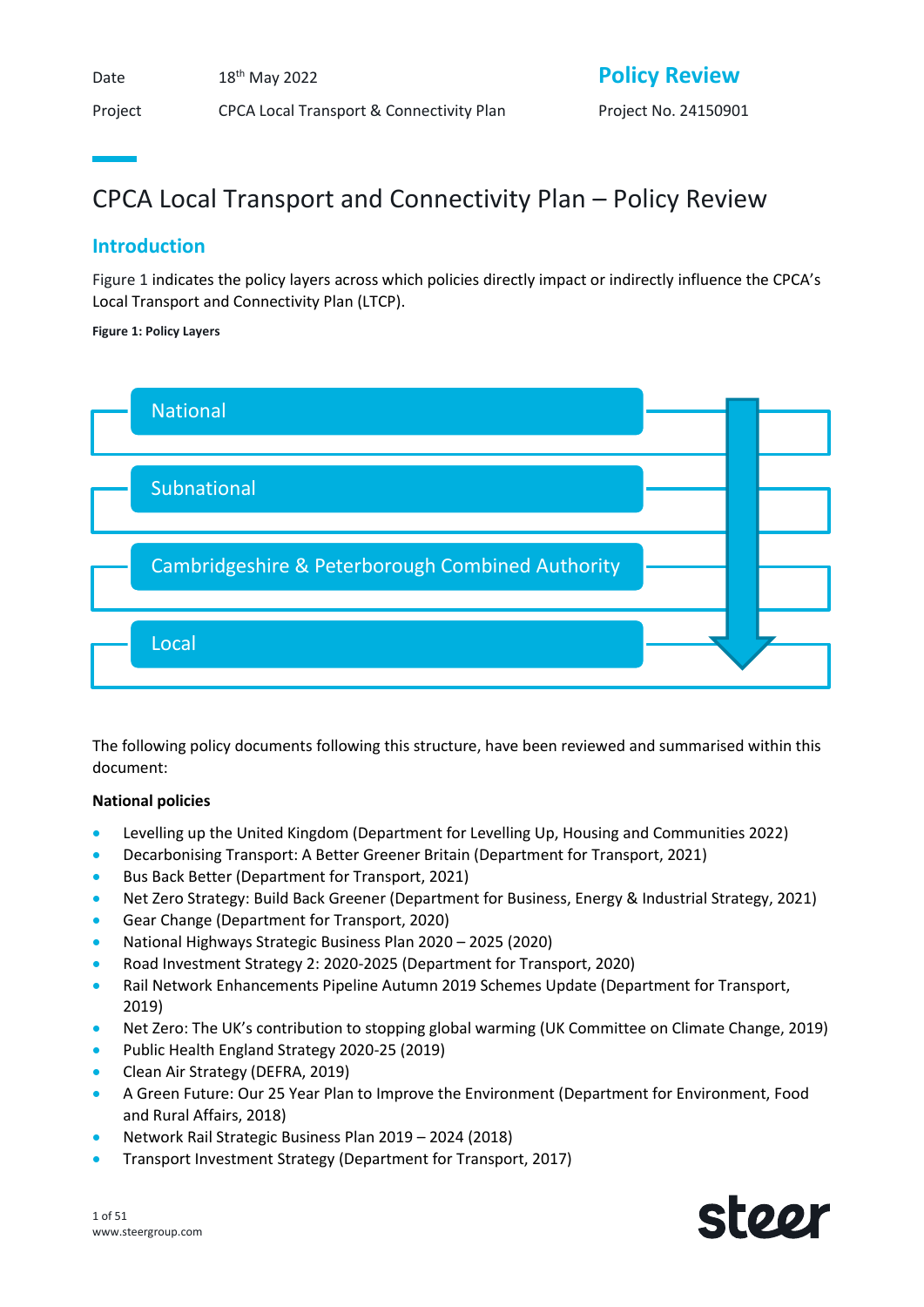## **Sub-national**

The following sub-national policy documents have been reviewed:

• England's Economic Heartland Transport Strategy (2021)

## **Cambridgeshire & Peterborough Combined Authority**

The following CPCA-derived policy documents have been reviewed:

- Annual Report & Business Plan 2021/22 (2021)
- Bus Service Improvement Plan for Cambridgeshire and Peterborough (2021)
- Independent Commission on Climate (2021)
- Growth Ambition Statement (2021)
- Cambridgeshire and Peterborough Local Industrial Strategy (2019)
- Skills Strategy Framework (2019)
- Independent Economic Review (2018)
- Non-Statutory Spatial Framework Phase 1 to 2050 (2018)
- Economy: Housing Strategy (2018)
- Economy: Business and Tourism (2018)
- Economy: Resilience (2018)
- Environment: Environmental Strategy (2018)
- Cambridgeshire and Peterborough Devolution Deal (2017)

## **Local**

- Huntingdonshire: Local Plan (2019)
- Peterborough: Local Plan (2019)
- Cambridge City Council: Local Plan (2018)
- South Cambridgeshire: Local Plan (2018)
- Cambridgeshire County Council: East Cambridgeshire Transport Strategy (2016)
- East Cambridgeshire District Council: Local Plan (2015)
- Cambridgeshire County Council: Cambridge City and South Cambridgeshire Transport Strategy (2014)
- Fenland: Local Plan (2014)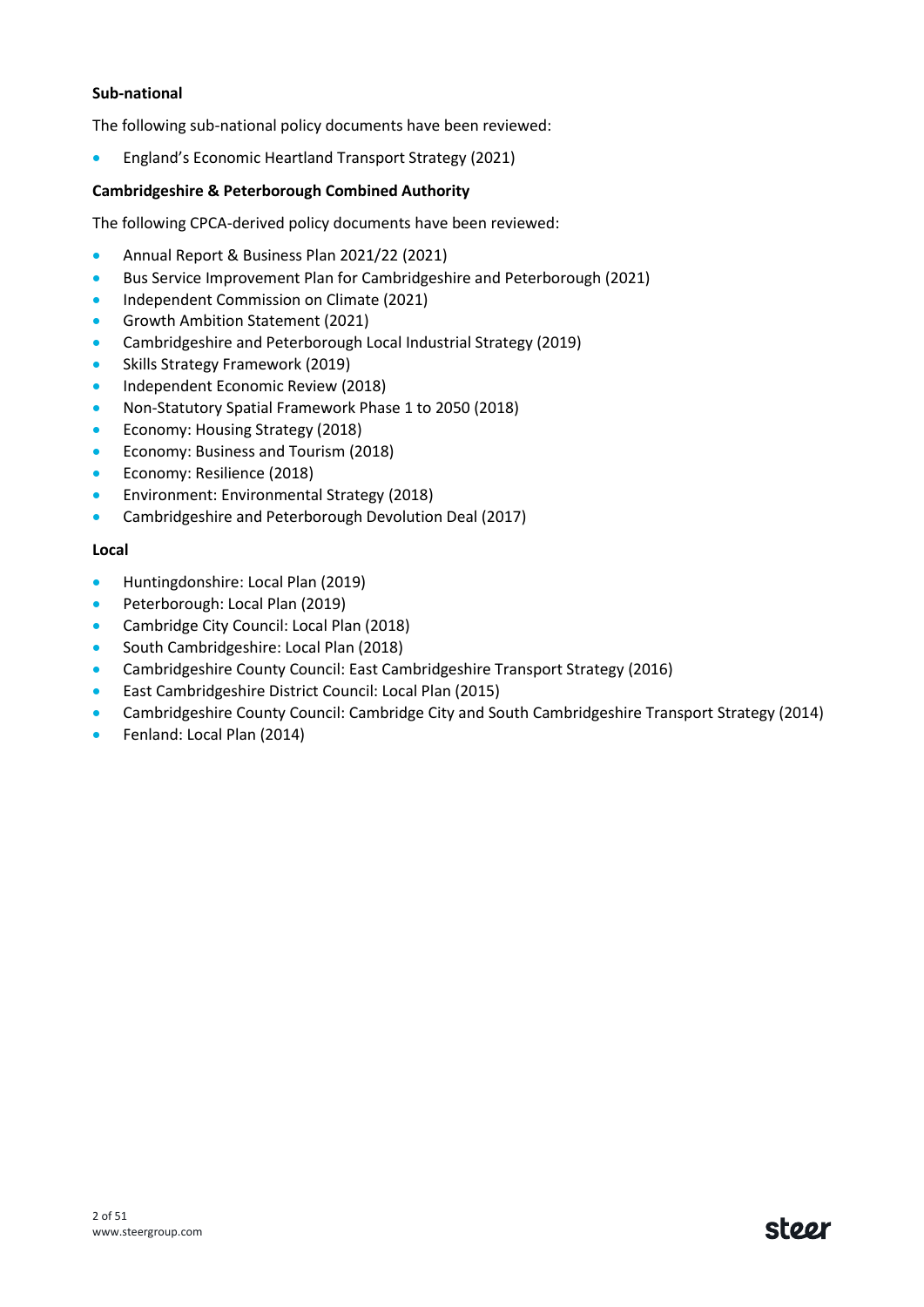## **Key themes**

The LTCP is comprised of a total of 11 key themes of which provide alignment for its goals and objectives. These themes will be utilised to undertake an assessment of wider policies. These themes, alongside their objective statements are indicated below:

## **Housing**

• Support new housing and development to accommodate a growing population and workforce, and address housing affordability issues

## **Employment**

• Connect all new and existing communities sustainably so all residents can easily access a good job within 30 minutes by public transport spreading the region's prosperity

## **Business & Tourism**

• Ensure all our region's businesses and tourist attractions are connected sustainably to our transport hubs, ports, and airports

## **Resilience**

• Build a transport network that is resilient and adaptive to human and environmental disruption, improving journey time reliability

## **Accessibility**

**•** Promote social inclusion through the provision of a sustainable transport network that is affordable and accessible for all

## **Digital**

• Communities are digitally connected, innovative technologies are supported and there is improved connectivity and mobility, across the region

## **Health & Wellbeing**

• Provide 'healthy streets' and high-quality public realm that puts people first and promotes active lifestyles

## **Air Quality**

• Ensure transport initiatives improve air quality across the region to exceed good practice standards

## **Safety**

• Embed a safe systems approach into all planning and transport operations to achieve Vision Zero – zero fatalities or serious injuries

## **Environment**

• Deliver a transport network that protects and enhances our natural, historic, and built environments

## **Climate change**

Reduce emissions to 'net zero' by 2050 to minimise the impact of transport and travel on climate change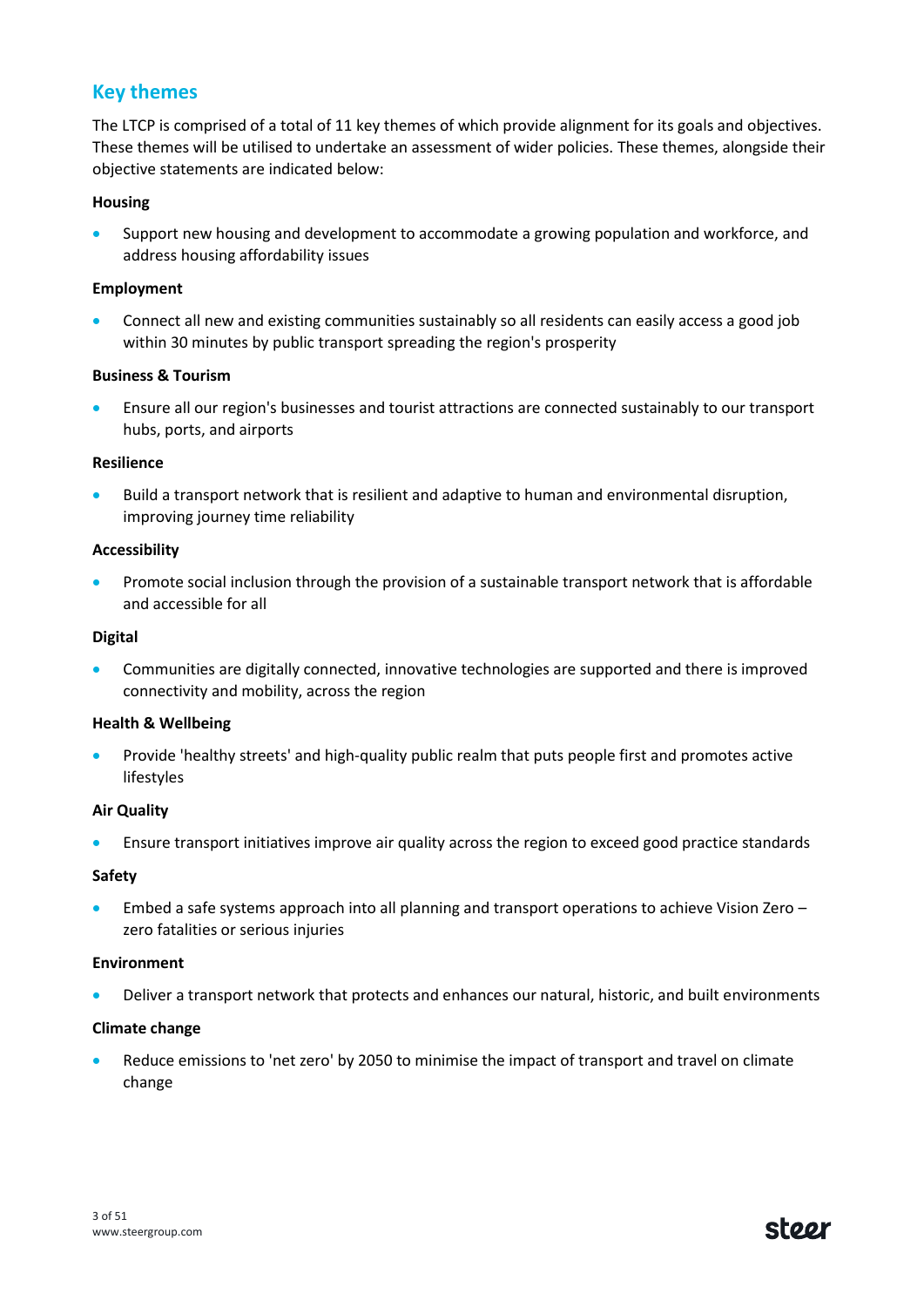# **Policy review**

## **Table 1: Policy Review**

| <b>Policy</b>                                                                                       | <b>Relationship</b> | <b>Notes</b>                                                                                                                        |  |  |
|-----------------------------------------------------------------------------------------------------|---------------------|-------------------------------------------------------------------------------------------------------------------------------------|--|--|
| <b>National</b>                                                                                     |                     |                                                                                                                                     |  |  |
| Decarbonising Transport: A Better Greener Britain (Department for Transport, 2021)                  |                     |                                                                                                                                     |  |  |
| Bus Back Better (Department for Transport, 2021)                                                    |                     |                                                                                                                                     |  |  |
| Gear Change (Department for Transport, 2020)                                                        |                     | Sets out central government ambitions specific to                                                                                   |  |  |
| Transport Investment Strategy (Department for Transport, 2017)                                      | Transport           | transport that the LTCP will need to address                                                                                        |  |  |
| Road Investment Strategy 2: 2020-2025 (Department for Transport, 2020)                              |                     |                                                                                                                                     |  |  |
| Rail Network Enhancements Pipeline Autumn 2019 Schemes Update (Department for Transport, 2019)      |                     |                                                                                                                                     |  |  |
| Levelling up the United Kingdom (Department for Levelling Up, Housing and Communities, 2022)        |                     |                                                                                                                                     |  |  |
| Net Zero Strategy: Build Back Greener (Department for Business, Energy & Industrial Strategy, 2021) |                     |                                                                                                                                     |  |  |
| Public Health England Strategy 2020-25                                                              |                     |                                                                                                                                     |  |  |
| Clean Air Strategy (DEFRA, 2019)                                                                    |                     | Sets out central government ambitions - LTCP will                                                                                   |  |  |
| A Green Future: Our 25 Year Plan to Improve the Environment (DEFRA, 2018)                           | Wider               | need to be developed with this in mind                                                                                              |  |  |
| Net Zero: The UK's contribution to stopping global warming (UK Committee on Climate Change, 2019)   |                     |                                                                                                                                     |  |  |
| Network Rail Strategic Business Plan 2019 - 2024 (2018)                                             |                     |                                                                                                                                     |  |  |
| National Highways Strategic Business Plan 2020-2025 (2020)                                          |                     |                                                                                                                                     |  |  |
| <b>Subnational</b>                                                                                  |                     |                                                                                                                                     |  |  |
| England's Economic Heartland Regional Transport Strategy (2021)                                     | Transport           | Sets out regional STB ambitions specific to<br>transport that the LTCP should address                                               |  |  |
| <b>Cambridgeshire &amp; Peterborough Combined Authority</b>                                         |                     |                                                                                                                                     |  |  |
| Bus Service Improvement Plan for Cambridgeshire and Peterborough (2021)                             | Transport           | Directly related to CPCA, with principles and<br>objectives directly specific to transport which will<br>necessitate LTCP alignment |  |  |
| Annual Report & Business Plan 2021/22                                                               | Wider               |                                                                                                                                     |  |  |
| CPIER (Cambridge & Peterborough Independent Economic Review (Sept 2018)                             |                     |                                                                                                                                     |  |  |

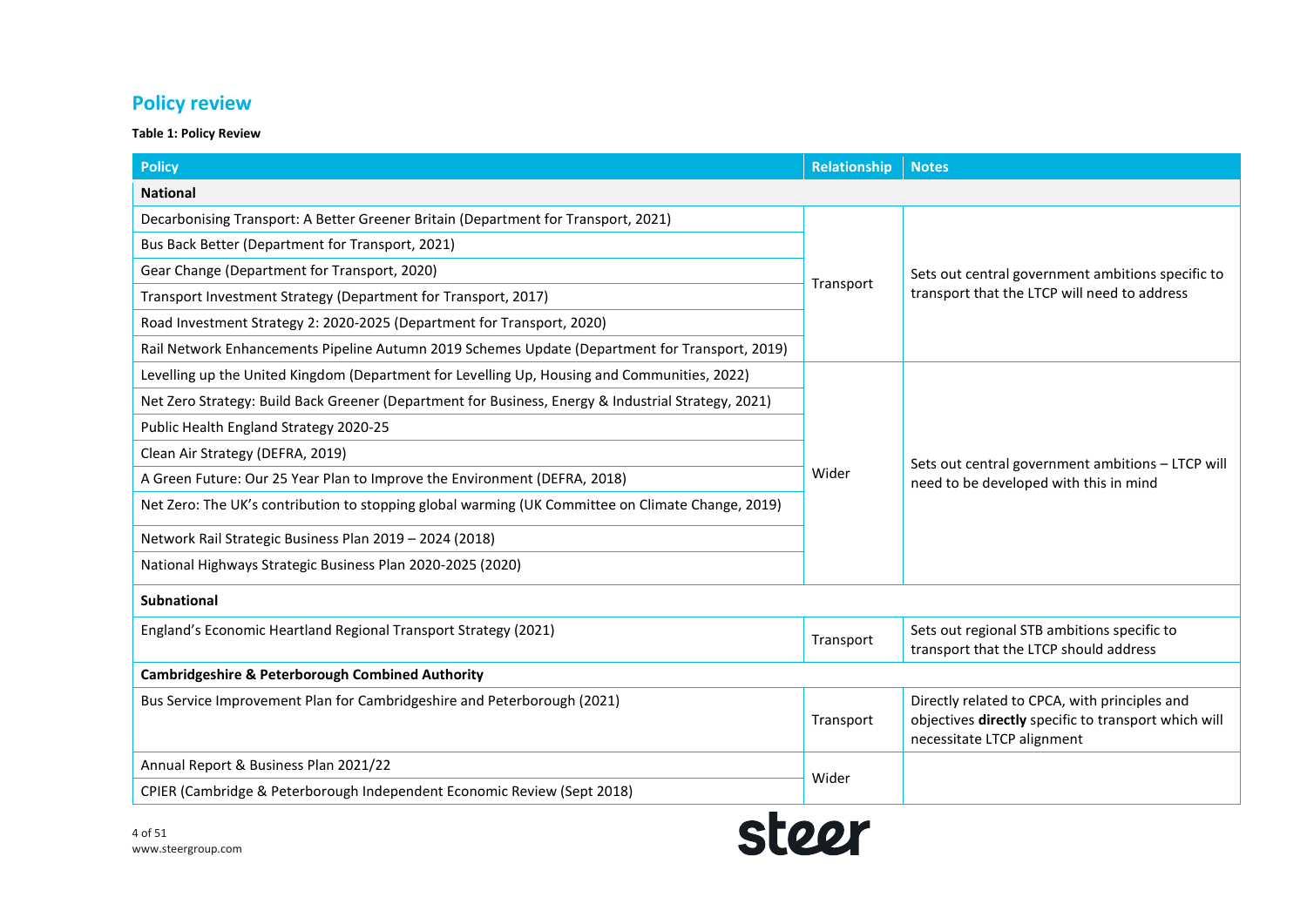| Cambridgeshire and Peterborough (Non-Statutory) Spatial Framework Phase 1 (until 2050)           |           | Directly related to CPCA, with principles and                                                             |  |  |  |
|--------------------------------------------------------------------------------------------------|-----------|-----------------------------------------------------------------------------------------------------------|--|--|--|
| Cambridgeshire and Peterborough Local Industrial Strategy (July 2019)                            |           | objectives indirectly specific to transport which<br>recommends LTCP alignment                            |  |  |  |
| <b>Economy: Housing Strategy</b>                                                                 |           |                                                                                                           |  |  |  |
| Economy: Business and Tourism                                                                    |           |                                                                                                           |  |  |  |
| Economy: Resilience                                                                              |           |                                                                                                           |  |  |  |
| Environment: Environmental Strategy                                                              |           |                                                                                                           |  |  |  |
| Independent Commission on Climate (Oct 2021)                                                     |           |                                                                                                           |  |  |  |
| <b>Growth Ambition Statement</b>                                                                 |           |                                                                                                           |  |  |  |
| Cambridgeshire and Peterborough Devolution Deal                                                  |           |                                                                                                           |  |  |  |
| Skills Strategy Framework                                                                        |           |                                                                                                           |  |  |  |
| Local                                                                                            |           |                                                                                                           |  |  |  |
| Cambridgeshire County Council: Cambridge City and South Cambridgeshire Transport Strategy (2014) |           | Key constituent spatial areas of the CPCA, of which                                                       |  |  |  |
| Cambridgeshire County Council: East Cambridgeshire Transport Strategy (2016)                     | Transport | its principles and objectives are directly specific to<br>transport which will necessitate LTCP alignment |  |  |  |
| Cambridgeshire County Council: Cambridge City and South Cambridgeshire Transport Strategy (2014) |           |                                                                                                           |  |  |  |
| Cambridge City Council: Local Plan (2018)                                                        |           |                                                                                                           |  |  |  |
| East Cambridgeshire District Council: Local Plan (2015)                                          |           | Key constituent spatial areas of the CPCA, of which                                                       |  |  |  |
| Fenland: Local Plan (2014)                                                                       |           | its principles and objectives are indirectly specific                                                     |  |  |  |
| Huntingdonshire: Local Plan (2019)                                                               | Wider     | to transport which recommends LTCP alignment                                                              |  |  |  |
| Peterborough: Local Plan (2019)                                                                  |           |                                                                                                           |  |  |  |
| South Cambridgeshire: Local Plan (2018)                                                          |           |                                                                                                           |  |  |  |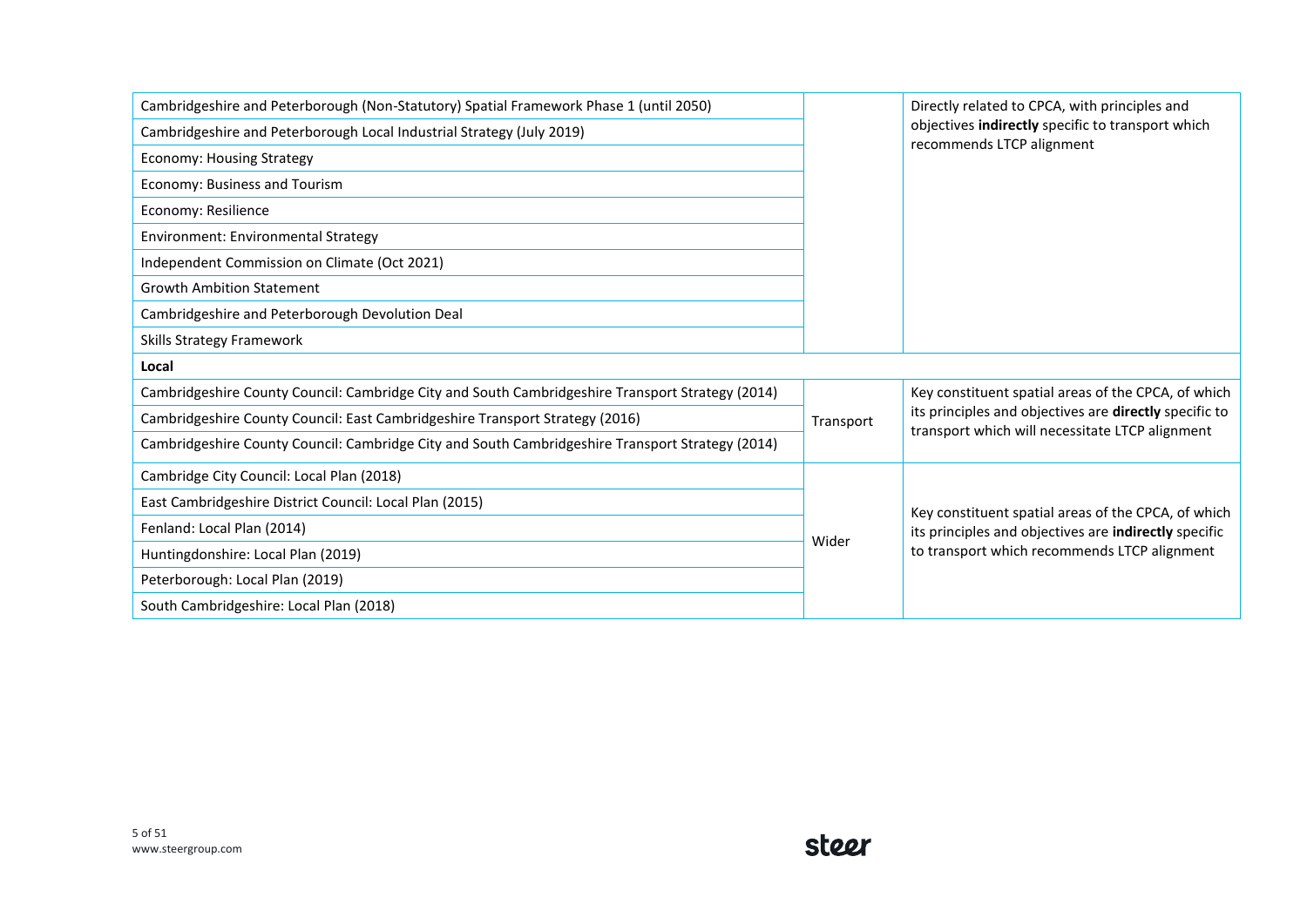## **National Policies**

## **Levelling up the United Kingdom (Department for Levelling Up, Housing and Communities, 2022)**

## **Link to document**

## **<https://www.gov.uk/government/publications/levelling-up-the-united-kingdom>**

#### **Key themes**

The Levelling Up White Paper, titled *Levelling Up the United Kingdom*, was published in February 2022. The paper presents an examination of a range of socio-economic indicators which are used to evidence the narrative that "*not everyone shares equally in the UK's success"*. It sets out the Government's strategy for addressing inequalities through a range of policy interventions which target various indicators of inequality. The paper declares Levelling Up as a mission to challenge and change this unfairness and inequality of opportunity by creating a platform from which "*people everywhere live longer and more fulfilling lives, and benefit from sustained rises in living standards and well-being*".

The White Paper defines 12 focus areas and associated "missions", each with an objective to guide policy across Government over the coming decades. The 12 focus areas or "Missions" are:

- Living Standards
- Research & Development
- Transport Infrastructure
- Digital Connectivity
- **Education**
- Skills
- Health
- Well-being
- Pride in Pace
- Housing
- Crime
- Local Leadership

#### **Transport**

- The role of connectivity of people and firms is recognised within a framework of six "capitals", with connectivity within the "Physical Capital"
- A focus area for transport infrastructure is identified with the following "Mission":
	- "By 2030, local public transport connectivity across the country will be significantly closer to the standards of London, with improved services, simpler fares and integrated ticketing."
- Only one or two references to Sub-national Transport Bodies and no proposals either to bolster their role or subsume their role into Mayoral Combined Authorities. Additional in-year resource funding (not referenced in White Paper) and mention of capacity and capability building suggests STBs role continues as is, but perhaps not going to be seen as the bodies to take schemes through to sponsorship / business case, beyond those already in the offing.

#### **Funding**

- No major changes in policy or funding for transport. Reannouncements of existing policy / funding: **City Region Sustainable Transport Settlements** (£5.7bn in five-year settlements to eight of the largest conurbations outside of London for infrastructure, services and integrated ticketing), **Bus Back Better** (£3bn – subsidy, smaller scale infrastructure, and zero emission vehicles), and **Gear Change** (£2bn for active travel). Confirmation that only **Mayoral Combined Authorities will get multi-year funding settlements** or be a priority for rail partnerships with Great British Railways.
- However, the **UK Shared Prosperity Fund** is further trailed with £2.6bn a year similar amount to the now defunct Local Growth Fund. *"Local leaders will be empowered to direct funding towards their own, locally identified priorities, whether that be promoting new outdoor markets, reducing litter, graffiti and anti-social behaviour, reviving high streets, supporting local businesses or introducing skills provision to match local labour market need and support those furthest from the labour market".*
- Further rounds of **Levelling up Fund** identified.
- Opportunities to negotiate further **"Deals"** (e.g. City Deals, Devolution Deals, County Deals).

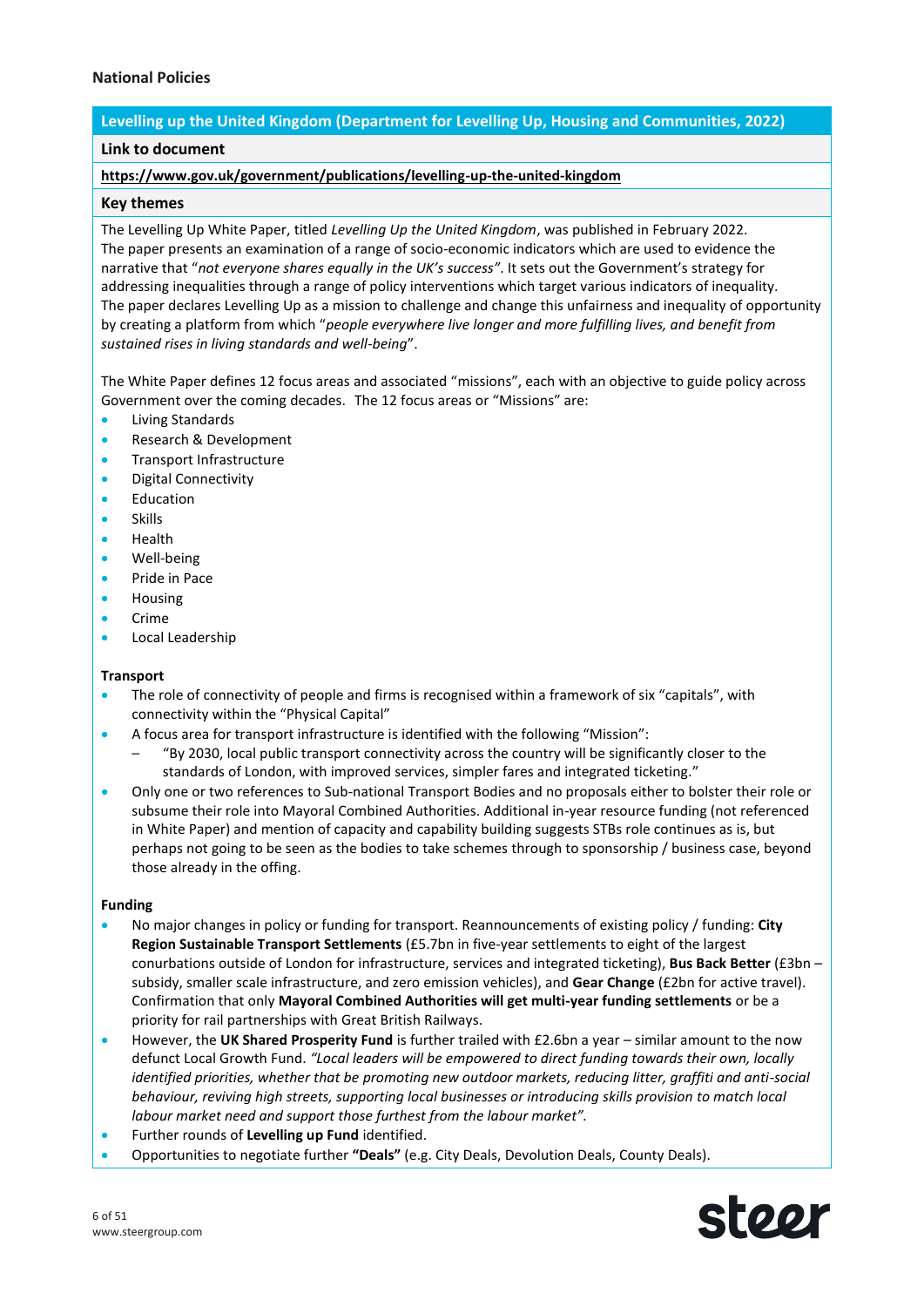• There is a commitment to **streamline local government funding** this year – less ringfencing, less bidding etc. Could be downside for us if there is less bidding or less for transport but could mean upside for assurance and ex-post evaluation (especially following-on from recent National Audit Office findings).

## **Devolution**

"Devolution" is still current, and the White Paper contains a "Devolution Framework" – government wants to do "Deals" with (1) elected leaders who preside over sensible geographies, that represent a coherent Functional Economic Area – promotion of Mayoral Combined Authorities; (2) counties and unitary authorities through their systems of a leader and cabinet if their population is over 500,000; and (3) groups of authorities with streamlined decision making. The latter getting the lowest levels of power or funding devolved. *"Those authorities with stronger decision-making structures will secure greater powers".* 

## **Other**

Moving the civil service away from London, but no pipeline for Cambridgeshire and Peterborough.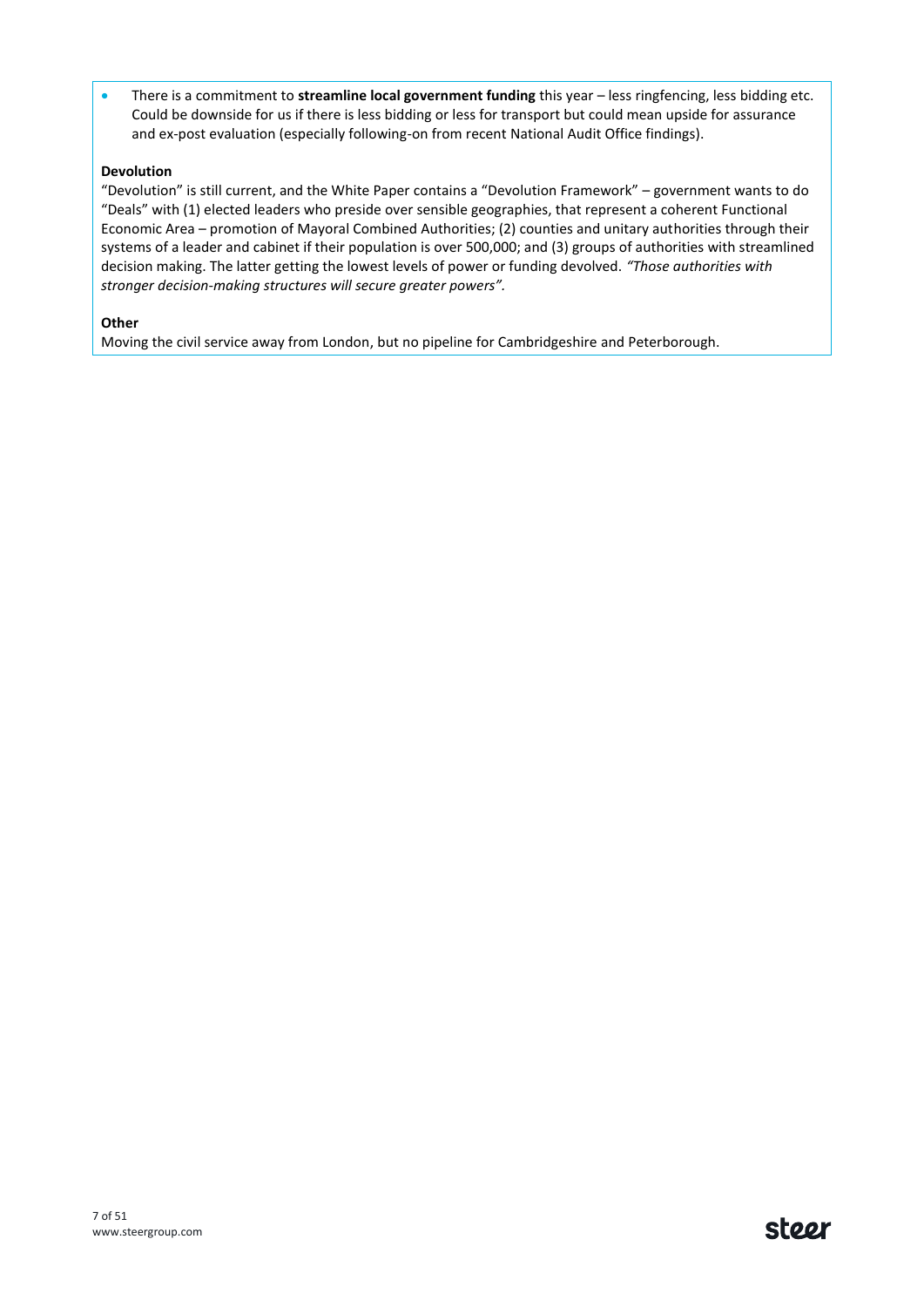## **Decarbonising Transport: A Better Greener Britain (Department for Transport, 2021)**

#### **Link to document**

**[https://assets.publishing.service.gov.uk/government/uploads/system/uploads/attachment\\_data/file/1009448](https://assets.publishing.service.gov.uk/government/uploads/system/uploads/attachment_data/file/1009448/decarbonising-transport-a-better-greener-britain.pdf) [/decarbonising-transport-a-better-greener-britain.pdf](https://assets.publishing.service.gov.uk/government/uploads/system/uploads/attachment_data/file/1009448/decarbonising-transport-a-better-greener-britain.pdf)**

#### **Key themes**

Sets the agenda for how the transport sector will meet the legally binding target for 'Net Zero' Carbon emissions by 2050. This document established the need to accelerate the rate of decarbonisation in the sector to meet this target.

Key Principles

- 1. Major emphasis on the **modal shift** to public and active transport increase walking and cycling
- 2. Decarbonising Road Transport vehicles and ensuring infrastructure will not be a barrier to this zero emission buses and coaches, car fleets
- 3. Decarbonising goods delivery including 'last mile delivery' freight and logistics sector
- 4. UK as a hub for green transport technology and innovation low carbon fuels, hydrogen focusing R&D investment
- 5. Place-based solutions to drive decarbonisation at a local level
	- Local transport infrastructure funding reform
	- £12 billion invested into local transport systems
	- Local Authority toolkit of guidance and information to be published later this year (including changing behaviours, reducing the need to travel, charging schemes e.g., emission zones, decarbonising the vehicle fleet)
	- **To encourage decarbonisation and transport improvements at a local level, quantifiable carbon reductions will become a fundamental part of local transport planning and funding – in line with Carbon budgets and net zero**
	- Reformed planning system embed transport decarbonisation principles in spatial planning and across transport policymaking
	- at least one zero emission transport city and four industrial areas 'SuperPlaces'
- 6. Reducing carbon in a global economy aviation will meet net zero by 2040 and UK shipping by 2050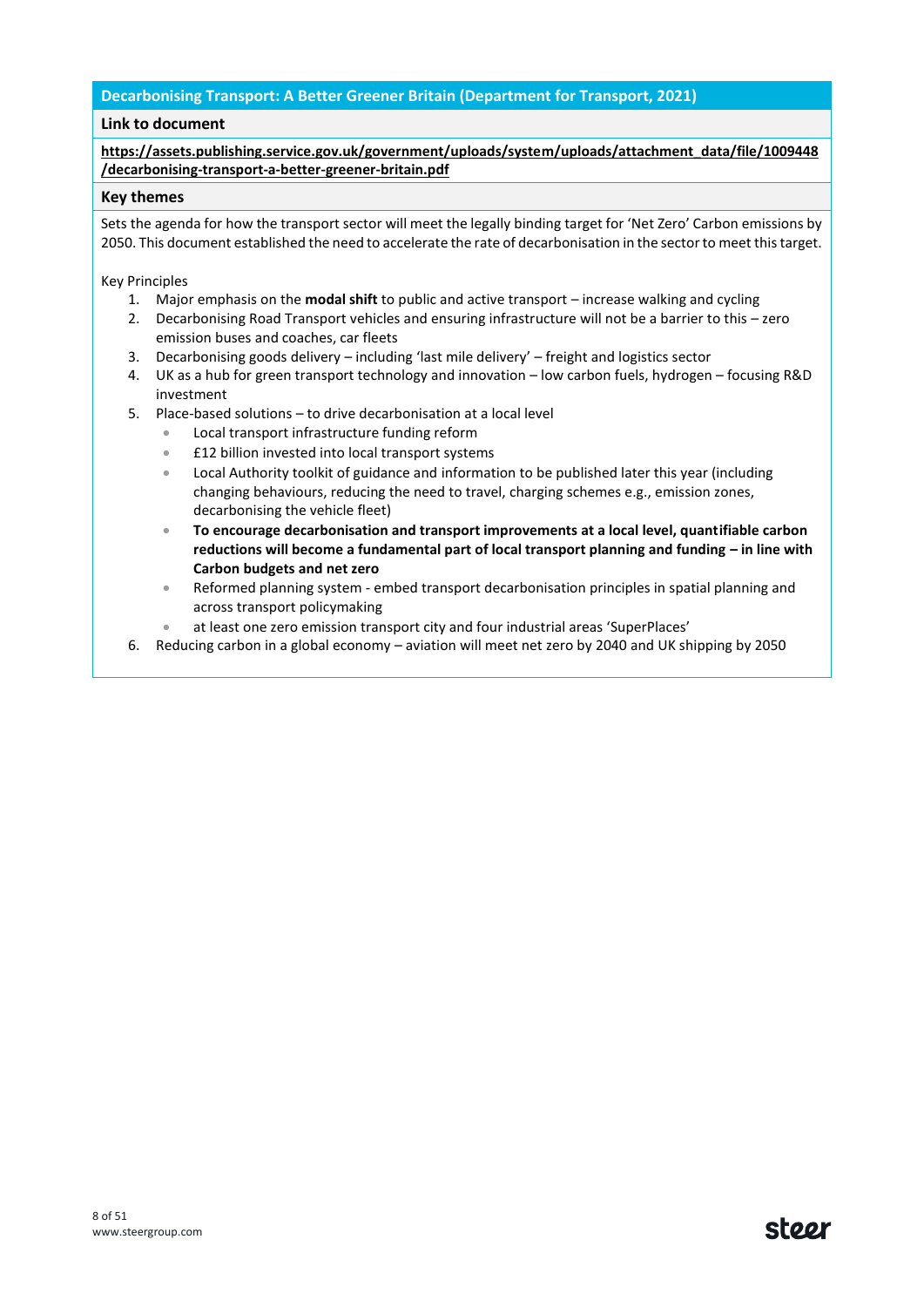## **Bus Back Better (Department for Transport, 2021)**

#### **Link to Document**

## **[https://assets.publishing.service.gov.uk/government/uploads/system/uploads/attachment\\_data/file/980227/](https://assets.publishing.service.gov.uk/government/uploads/system/uploads/attachment_data/file/980227/DfT-Bus-Back-Better-national-bus-strategy-for-England.pdf) [DfT-Bus-Back-Better-national-bus-strategy-for-England.pdf](https://assets.publishing.service.gov.uk/government/uploads/system/uploads/attachment_data/file/980227/DfT-Bus-Back-Better-national-bus-strategy-for-England.pdf)**

#### **Key themes**

This strategy expands on the plans for new bus investment announced in February 2020. At its core is a new £3bn fund for bus investments to be distributed to Local Transport Authorities (LTAs) across the country. The strategy document also positions the Government's stance on how bus can benefit from new Bus Services Act 2017 powers; specifically, Enhanced Partnership schemes and franchising.

#### *Outcomes*

In terms of patronage, the document emphasises that it first wants to see a return to pre-COVID levels before looking to 'raise buses' mode share'. It then sets out how it will do this in terms of making bus relatively more attractive compared to car:

- Implement daily price capping everywhere in rural areas as well as in towns and cities and multioperator ticketing as standard, with an ambition to see integrated multimodal ticketing systems in more areas
- Reallocate capacity from overcrowded urban bus corridors so that more evening and weekend services can be provided, as well as 'turn up and go' service frequencies in major urban centres
- Every LTA is expected to draft 'ambitious bus priority schemes or face ineligibility for the £3bn levelling-up fund in 2022
- The introduction of 4,000 new zero emission buses comprising around 10% of the current fleet nationwide
- Improve bus information provision by ensuring common route numbering systems (not differentiated by operator), adopting 'local branding thar reflects the community and not the operator', and investing in marketing including introductory offers for non-users

Regulation - two primary regulatory arrangements for bus over the next several years:

- 1. Enhanced Partnerships and franchising. It notes that franchising powers are automatically available to Mayoral Combined Authorities (such as the West Midlands) but require Secretary of State approval elsewhere.
- 2. From 1 July 2021, any LTAs and/or operators that haven't committed to establishing Enhanced Partnerships will cease to receive the COVID-19 Bus Services Support Grant and will not be eligible for the £3bn discretionary bus fund. This includes areas such as the West Midlands where franchising may be a preferred option as Enhanced Partnerships are expected to be implemented until the franchising process is finalised.

These rules may be disapplied by the Secretary of State on a case-by-case basis where the operator/LTA can prove that exceptional circumstances have prohibited them from meeting the requirements.

On top of this, the document outlines planned tweaks and changes to other bus-related regulations:

- Giving LTAs 'new powers to enforce traffic regulations' to promote bus priority
- The upcoming Future of Transport Regulatory review, which aims to update the legislative framework to account for new technologies like automated vehicles and ridesharing apps
- Mandating the provision of audio-visual information, including stop announcements, on all buses by summer 2022
- Reviewing accessibility regulations so that they 'are based on an up-to-date understanding of passenger need'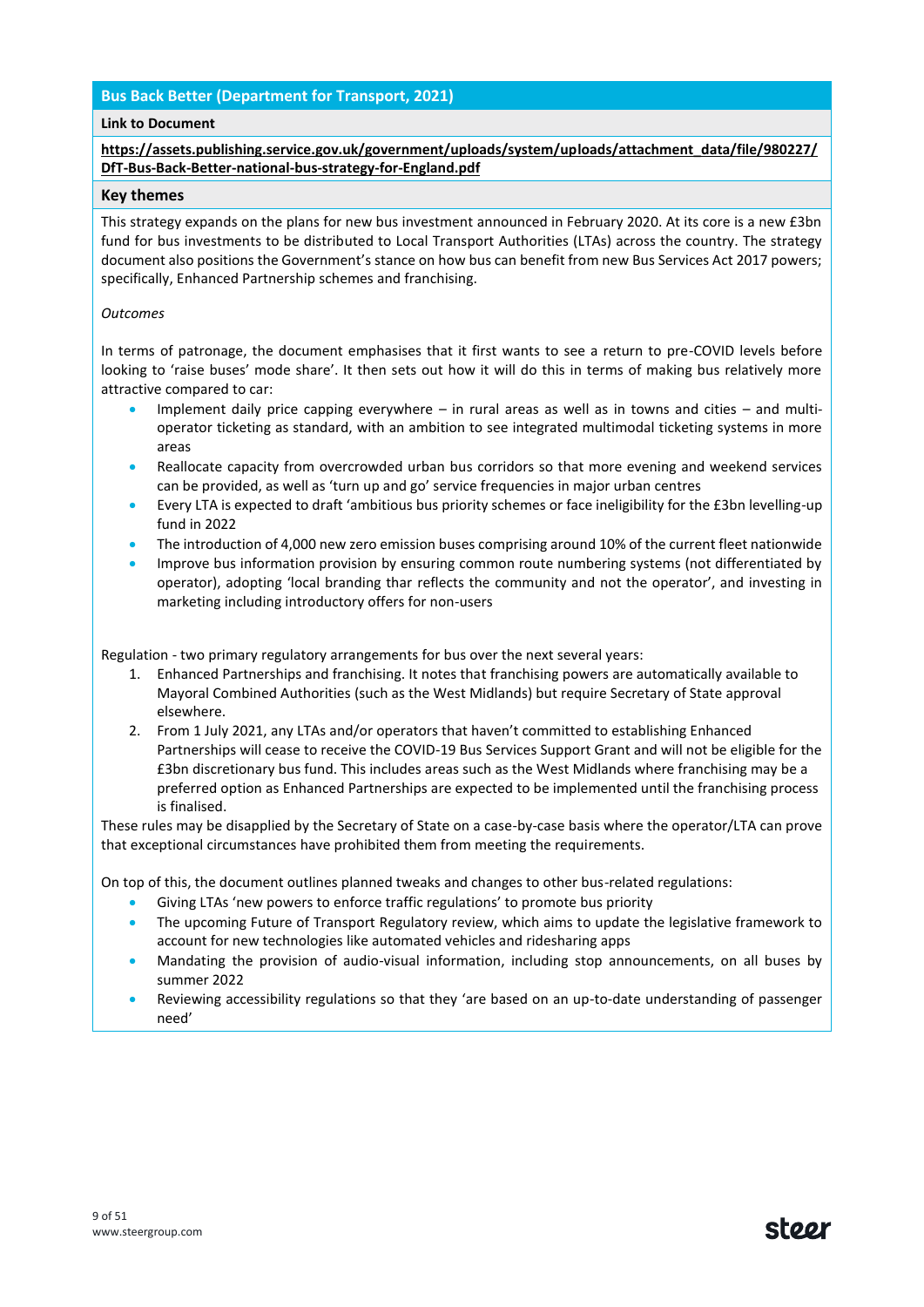## **Net Zero Strategy: Build Back Greener (Department for Business, Energy & Industrial Strategy, 2021)**

#### **Link to document**

**[https://assets.publishing.service.gov.uk/government/uploads/system/uploads/attachment\\_data/file/1033990](https://assets.publishing.service.gov.uk/government/uploads/system/uploads/attachment_data/file/1033990/net-zero-strategy-beis.pdf) [/net-zero-strategy-beis.pdf](https://assets.publishing.service.gov.uk/government/uploads/system/uploads/attachment_data/file/1033990/net-zero-strategy-beis.pdf)**

#### **Key themes**

A zero-emission vehicle mandate to improve consumer choice and maximise the economic benefit from this transition by giving a clear signal to investors to deliver the 2030 commitment to end the sale of new petrol and diesel cars, and 2035 commitment that all cars must be fully zero emissions capable.

#### Objectives

- Further funding of £620 million for zero emission vehicle grants and EV Infrastructure
- Allocating a further £350 million of £1 billion Automotive Transformation Fund (ATF) to support the electrification of UK vehicles and their supply chains.
- Building on the success of £20 million zero emission road freight trials, trial three zero emission HGV technologies at scale on UK roads
- £2 billion investment which will help enable half of journeys in towns and cities to be cycled or walked by 2030
- £3 billion to create integrated bus networks, more frequent services, and bus lanes to speed journeys
- Transformation of local transport systems, with 4,000 new zero emission buses and the infrastructure to support them, and a net zero rail network by 2050, with the ambition to remove all diesel-only trains by 2040
- Extend the Clean Maritime Demonstration Competition to a multi-year programme, delivering real-world demonstrations and technology trials of clean maritime vessels and infrastructure to decarbonise the maritime sector. This is part of the commitment to a UK Shipping Office for Reducing Emissions.
- Significant investment in rail electrification and city rapid transit systems.
- Become a world-leader in zero emission flight and kick-starting the commercialisation of the UK sustainable aviation fuel so people can fly and connect without guilt.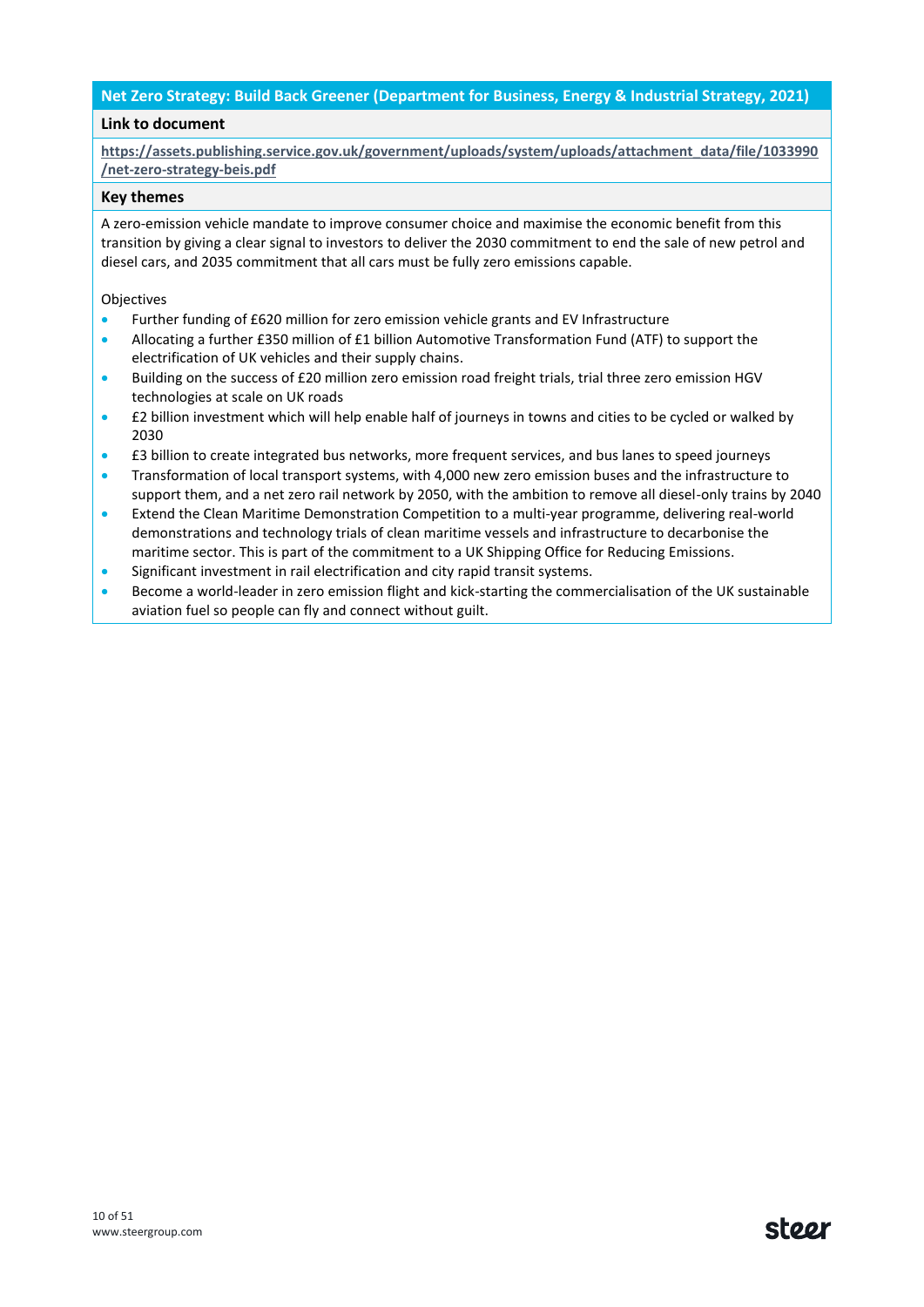## **Gear Change (Department for Transport, 2020)**

#### **Link to document**

**[https://assets.publishing.service.gov.uk/government/uploads/system/uploads/attachment\\_data/file/904146/](https://assets.publishing.service.gov.uk/government/uploads/system/uploads/attachment_data/file/904146/gear-change-a-bold-vision-for-cycling-and-walking.pdf) [gear-change-a-bold-vision-for-cycling-and-walking.pdf](https://assets.publishing.service.gov.uk/government/uploads/system/uploads/attachment_data/file/904146/gear-change-a-bold-vision-for-cycling-and-walking.pdf)**

#### **Key themes**

Published in the midst and context of the Covid-19 crisis, this document sets out that new design guidance will set higher quality and safer requirements (including Local Transport Note (LTN) 1/20) for new walking and cycling schemes which must be met as a pre-requisite for funding. The document sets out the ambition for England to be "*a great walking and cycling nation*".

A new inspectorate and funding body, expected to be set up in 2021 and which will be led by a National Cycling and Walking Commissioner (yet to be determined), will enforce these new standards.

The Department for Transport (DfT) will work with the Ministry of Housing, Communities and Local Government and the Local Government Association to place cycling and walking provision at the heart of local plan-making and decision-taking for new developments.

Actions include better integration of the rail and bus network with cycles, through additional and more secure cycle parking, as well as more space on-board for cycles. There will be encouragement of freight to be transported by cargo cycles and a national scheme to support greater use of e-bikes will be established.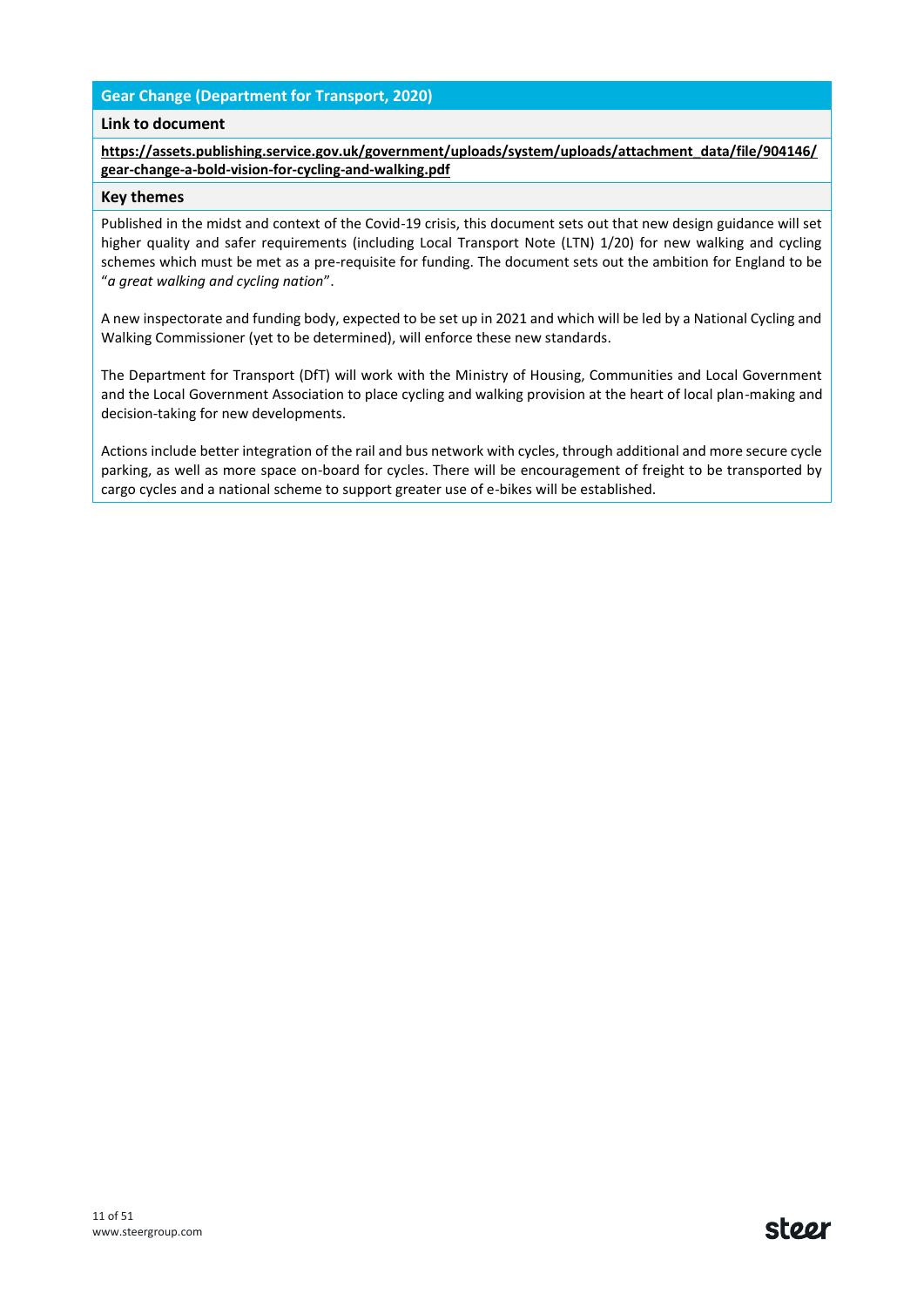## **National Highways Strategic Business Plan 2020 - 2025 (2020)**

## **Link to document**

#### **<https://nationalhighways.co.uk/media/3i5c454q/strategic-business-plan-2020-25.pdf>**

## **Key themes**

The document responds to Government's Road Investment Strategy, providing high-level direction for all parts of Highways England: safer, more reliable, and greener strategic road network, that uses technology, supports the economy, and is integrated into the wider transport network.

#### Objectives

- Improving safety for all
- Fast and reliable journeys
- Well-maintained resilient network
- Delivering better environmental outcomes
- Meeting the needs of all users
- Achieving efficient delivery

This document additionally presents schemes outlined by the Road Investment Strategy 2. These are categorised and presented within this review, under Road Investment Strategy 2: 2020-2025 (Department for Transport, 2020).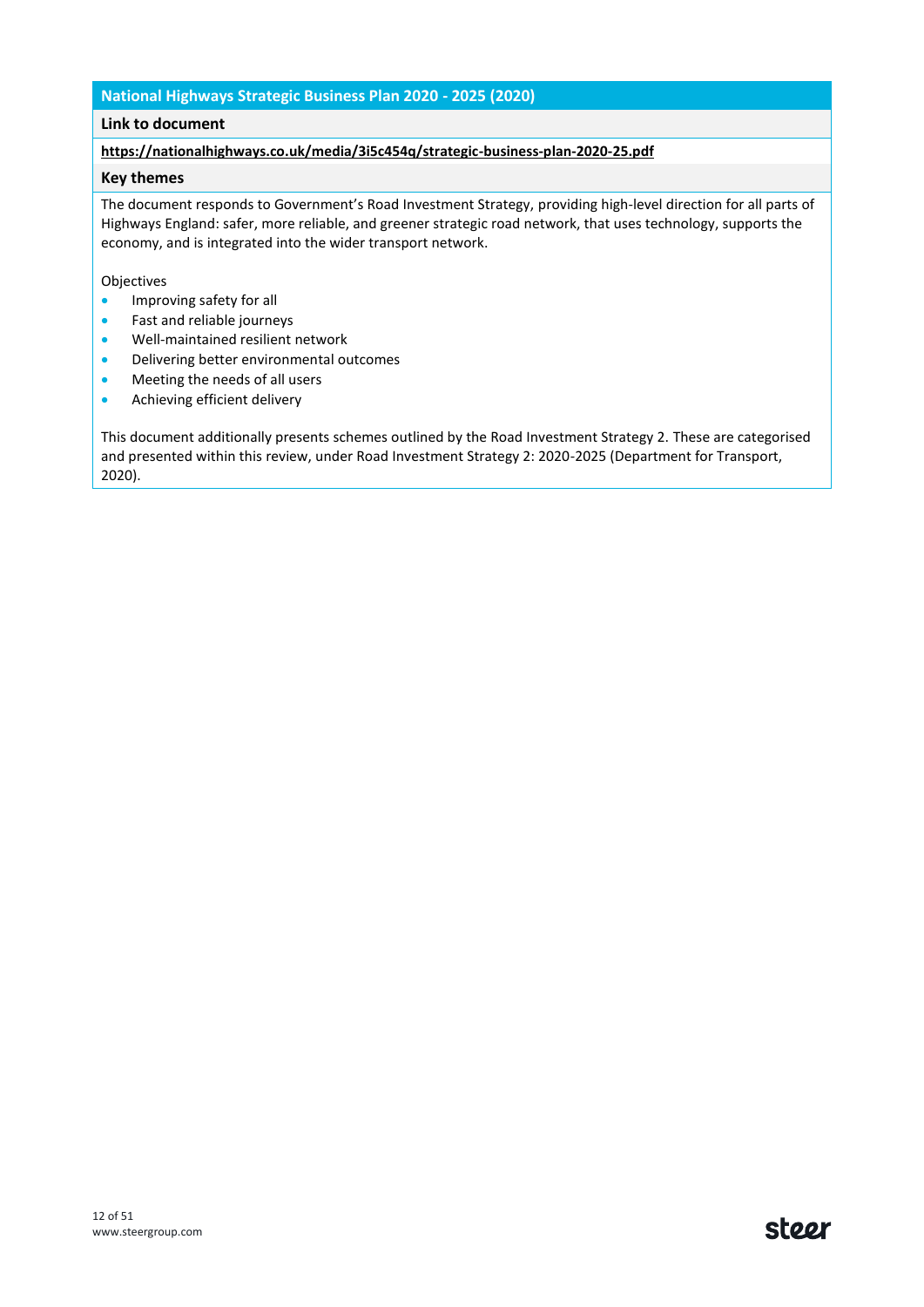## **Road Investment Strategy 2: 2020-2025 (Department for Transport, 2020)**

## **Link to document**

**[https://assets.publishing.service.gov.uk/government/uploads/system/uploads/attachment\\_data/file/951100/](https://assets.publishing.service.gov.uk/government/uploads/system/uploads/attachment_data/file/951100/road-investment-strategy-2-2020-2025.pdf) [road-investment-strategy-2-2020-2025.pdf](https://assets.publishing.service.gov.uk/government/uploads/system/uploads/attachment_data/file/951100/road-investment-strategy-2-2020-2025.pdf)**

#### **Key themes**

The second Road Investment Strategy (RIS2) sets a long-term strategic vision for the strategic road network, alongside performance standards which Highways England must meet, planned enhancement schemes expected to be built and funding to be made available during the second Road Period (RP2). This covers the financial years 2020/21 to 2024/25.

The strategy details projects across England categorised as either:

- RIS1 (Open for traffic)
- Under construction
- Committed for RP2
- Smart motorways subject to stocktake
- Part of the RIS3 pipeline

There are a range of projects within the CPCA spatial area across a number of categories, including junction improvements, lane dualling and widening, and introduction of smart motorways.

#### **Committed for RP2**

- **A428 Black Cat to Caxton Gibbet –** dualling of remaining single carriageway section between Cambridge and the M1, including three grade separated junctions: one at the junction of the A1 and A421 (Black Cat); a second at Cambridge Road / B1428 east of St Neots; and a third at the junction of the A428 / A1198 at Caxton Gibbet. The Black Cat interchange will provide free-flowing movements for traffic on the A1 and the A421 / A428.
- **A47 Wansford to Sutton -** dualling of the A47 between the A1 and the dual carriageway section west of Peterborough.
- **A47 Guyhirn Junction –** creation of a new, larger junction linking the A47 and A141.

#### **Complete / Under construction**

• **A14 Cambridge to Huntingdon –** a major upgrade to the A14 between the A1 and north Cambridge, widening the road to three lanes, providing a new bypass around Huntingdon, creating distributor roads for local traffic and remodelling key junctions along the route.

#### **Pipeline schemes for RIS3**

- A47/A1101 Elm Road Junction
- M11 Junction 13 Cambridge West
- A11 Fiveways Junction (4km west of Cambridgeshire boundary into Suffolk)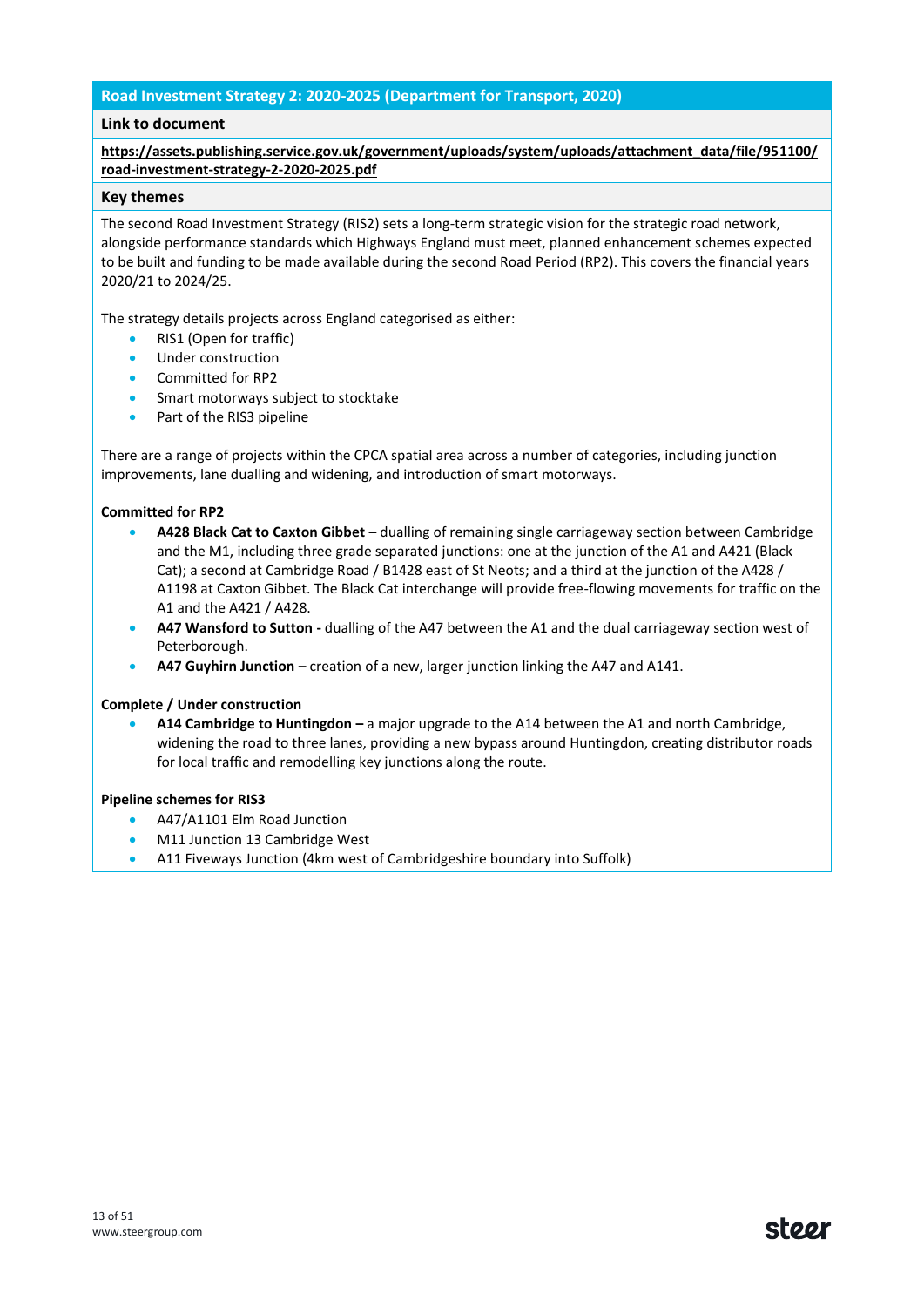## **Net Zero: The UK's contribution to stopping global warming (UK Committee on Climate Change, 2019)**

#### **Link to document**

## **[https://www.theccc.org.uk/publication/net-zero-the-uks-contribution-to-stopping-global](https://www.theccc.org.uk/publication/net-zero-the-uks-contribution-to-stopping-global-warming/#:~:text=The%20report)[warming/#:~:text=The%20report's%20key%20findings%20are,the%20UK%20as%20a%20whole](https://www.theccc.org.uk/publication/net-zero-the-uks-contribution-to-stopping-global-warming/#:~:text=The%20report)**.

#### **Key themes**

The UK should set and vigorously pursue an ambitious target to reduce greenhouse gas emissions (GHGs) to 'netzero' by 2050, ending the UK's contribution to global warming within 30 years, as per the net-zero GHG target for 2050 made by signing the Paris Agreement. It is achievable with known technologies, alongside improvements in people's lives, and within the expected economic cost that Parliament accepted when it legislated the existing 2050 target for an 80% reduction from 1990.

#### Strategies

- Reduce emissions via travel choices cycling, walking, public transport, electric vehicle purchases, minimise flying
- Extensive electrification particularly of transport and heating, supported by a major expansion of renewable and other low-carbon power generation.
- Developing the infrastructure reaching net-zero emissions will require development or enhancement of shared infrastructure such as electricity networks, hydrogen production and distribution and CO2 transport and storage.
- Surface transport all cars and vans to be electric by 2050, and for most HGVs to be either electric or hydrogen powered.
- Electric vehicles switch the entire fleet of light-duty vehicles to ultra-low emission vehicles (ULEVs) by 2050 means that by 2035, at the very latest, all sales of new cars and vans will need to be ULEVs.

Household transport emissions need to be close to zero in 2050:

- Switching to electric vehicles is essential falling in price, the range of new electric vehicles will continue to increase as battery costs fall, ensuring more households can find a solution that suits their needs.
- Shifting to more sustainable modes of transport could be a cost-effective alternative to private car ownership, depending on location. This could mean more walking and cycling (which would also provide health benefits by increasing the amount of physical activity people do) or low-carbon public transport (electric buses and trains) for longer journeys.

#### **Transport sector**

- Trials of zero-emission HGVs and associated refuelling infrastructure to develop an evidence base. Vehicle and fuel taxation from the 2020s onwards should be designed to incentivise commercial operators to purchase and operate zero emission HGVs.
- The Government must encourage walking, cycling and the use of public transport in preference to car usage through provision of infrastructure for safe and practical cycling, to exploit opportunities for emissions reductions in the nearer term, as well as achieving health co-benefits from active travel and improved air quality.
- Improve the logistical efficiency of HGVs, including increased roll-out of urban consolidation centres to minimise journeys into busy urban centres and adjusting delivery times to ensure HGVs can avoid congestion.
- Rail electrification should be planned on a rolling basis to keep costs low, and trials of hydrogen trains on UK rail should be supported where necessary.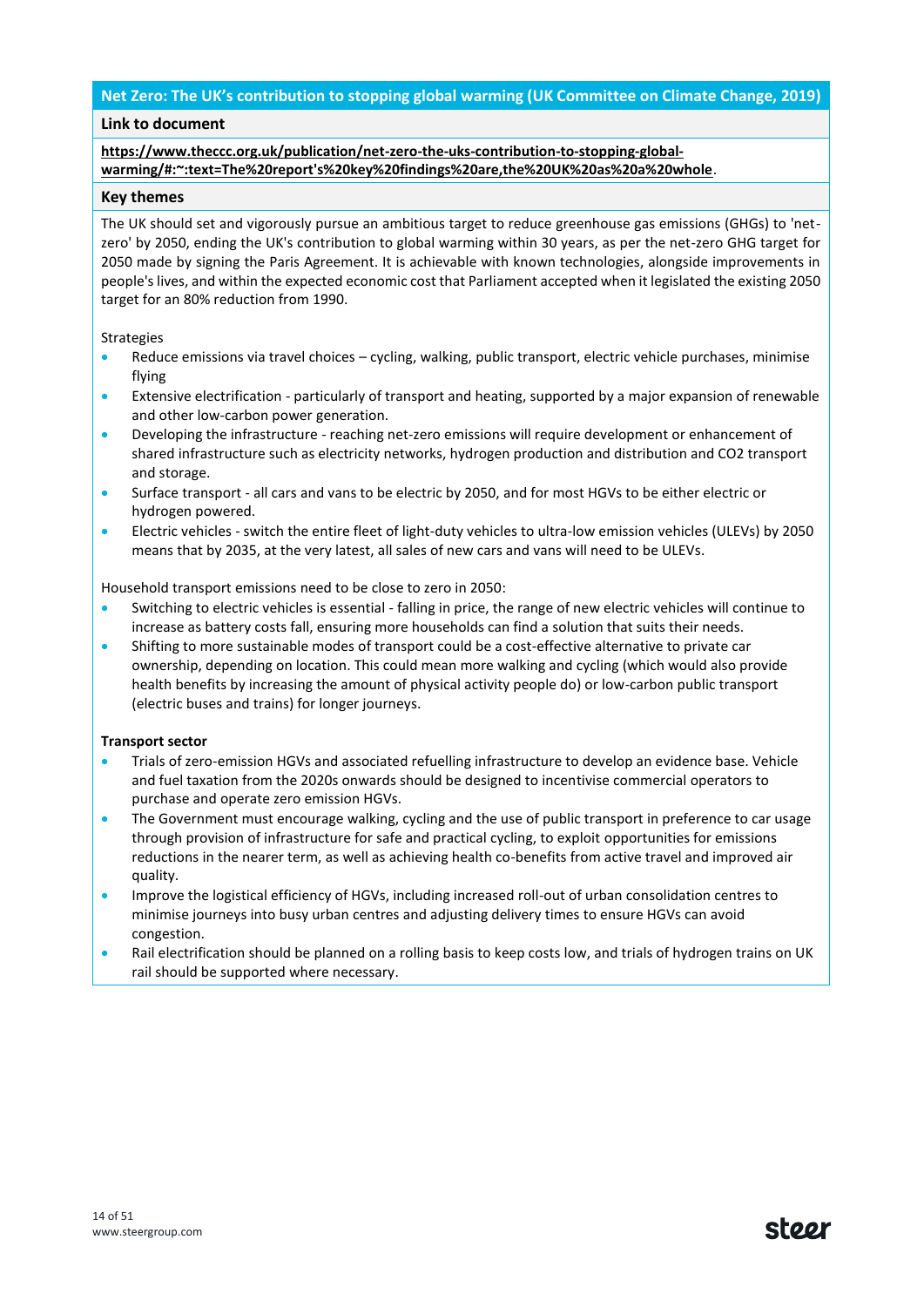## **Rail Network Enhancements Pipeline Autumn 2019 Schemes Update (Department for Transport, 2019)**

## **Link to document**

**[https://assets.publishing.service.gov.uk/government/uploads/system/uploads/attachment\\_data/file/953967/](https://assets.publishing.service.gov.uk/government/uploads/system/uploads/attachment_data/file/953967/rail-network-enhancements-pipeline-document.pdf) [rail-network-enhancements-pipeline-document.pdf](https://assets.publishing.service.gov.uk/government/uploads/system/uploads/attachment_data/file/953967/rail-network-enhancements-pipeline-document.pdf)**

#### **Key themes**

The Rail Network Enhancement Pipeline (RNEP) sets out the approach applied to all rail enhancements within England and Wales which are receipt of funding from the Department of Transport. Enhancements are typically realised through changes to train services, introduction of improved trains, or revised timetables. These schemes must progress through the RNEP decision gateways before moving into delivery.

Schemes are categorised as either:

- With a Decision to Initiate
- With a Decision to Develop
- With a Decision to Design

There are a range of projects within the CPCA spatial area, across a number of categories including new stations, capacity improvements and signalling improvements.

Decision to Develop:

- **Cambridge South –** to deliver a new station and associated infrastructure in the Cambridge South area.
- **Ely Area Capacity Enhancement** to increase capacity through the Ely area for freight and passenger services.
- **East Coast Digital Programme –** Digital signalling on the East Coast Mainline to increase capacity and improve performance.
- **Haughley Junction**  Scheme in Suffolk (to the north of Stowmarket) to increase junction capacity to allow more trains, particularly freight trains to operate on the Felixstowe to Nuneaton line which passes through the Cambridgeshire and Peterborough area, as well as improving journey times and resilience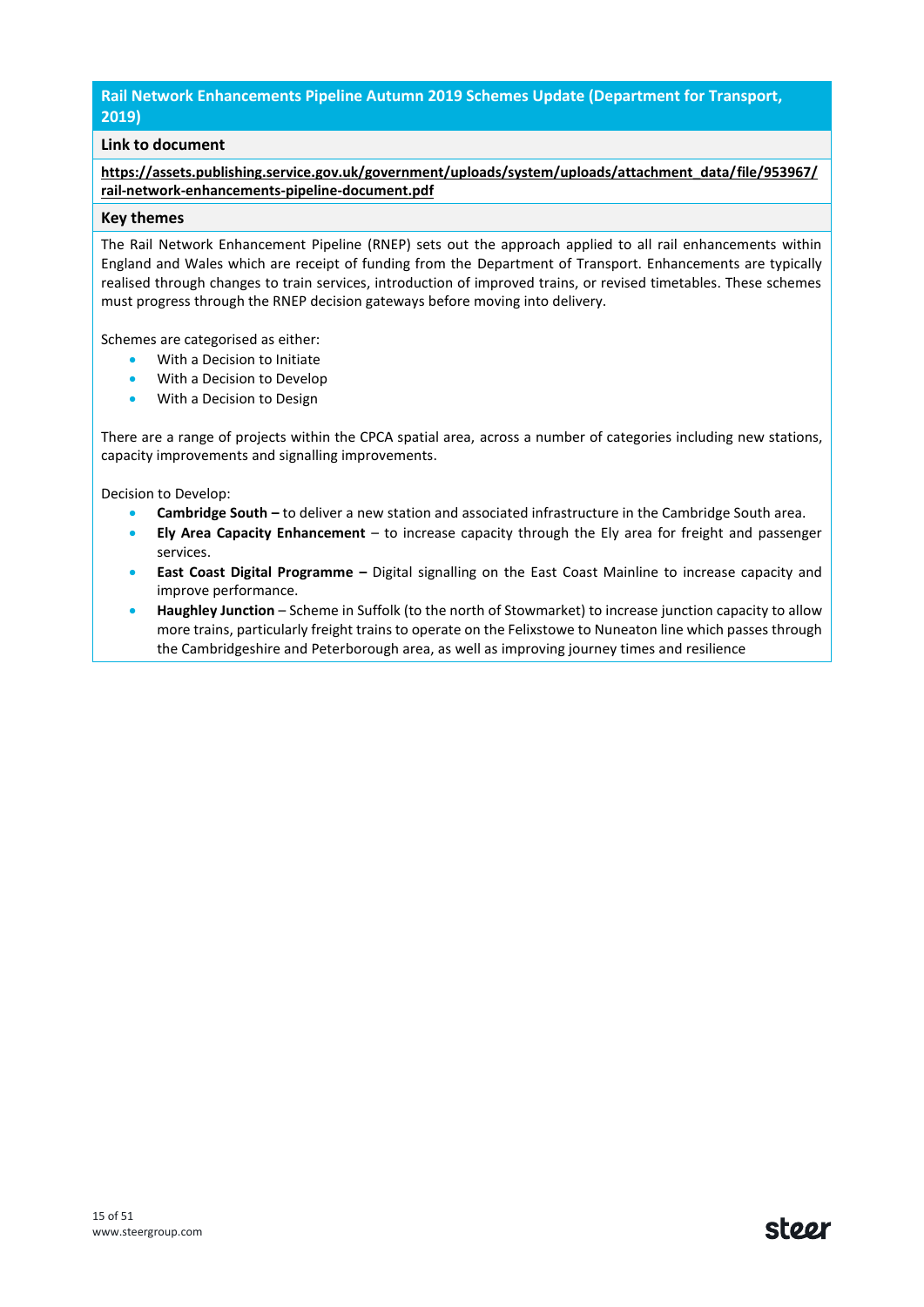## **Public Health England Strategy 2020-25 (2019)**

## **Link to document**

## **[https://assets.publishing.service.gov.uk/government/uploads/system/uploads/attachment\\_data/file/831562/](https://assets.publishing.service.gov.uk/government/uploads/system/uploads/attachment_data/file/831562/PHE_Strategy_2020-25.pdf) [PHE\\_Strategy\\_2020-25.pdf](https://assets.publishing.service.gov.uk/government/uploads/system/uploads/attachment_data/file/831562/PHE_Strategy_2020-25.pdf)**

#### **Key themes**

Outlines priorities to protect people and help people to live longer in good health. Aims to keep people safe, prevent poor health, narrow the health gap, and support a strong economy.

Challenges we face:

- Reversing trends in life expectancy and poor health
- Addressing unhealthy behaviours
- Persistent and growing inequalities
- Health protection threats
- Tackling infectious diseases

Key priorities:

- Promote a healthier nation e.g., cleaner air
- Work towards a fairer society
- Enhance ability to keep the public safe
- Strengthen the public health system

#### Opportunities:

- Optimise behavioural science
- Realising the potential of new technologies
- Harnessing progress in science and research
- Supporting our system partners
- Creating healthy communities

Shaping policy and practice:

- Guidance on how best to use policies at their disposal to improve health outcomes
- Support local authorities to invest effectively in public health services and create physical, social, and economic environments that promote and facilitate good health
- Conducting evaluations of programmes and interventions to identify examples of best practice and sharing insights across global, national, and local networks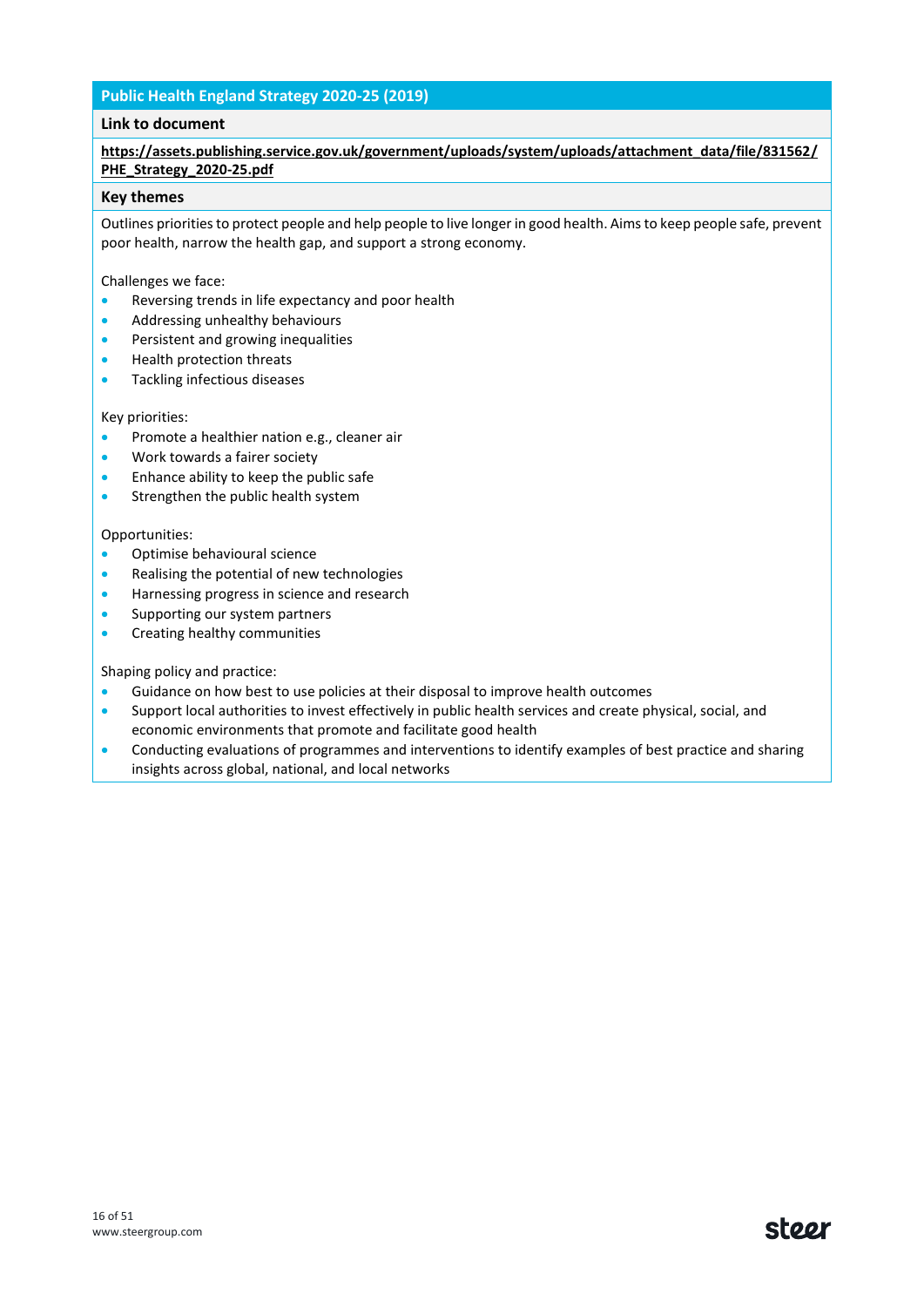## **Clean Air Strategy (Department for Environment, Food and Rural Affairs, 2019)**

## **Link to document**

**[https://assets.publishing.service.gov.uk/government/uploads/system/uploads/attachment\\_data/file/770715/](https://assets.publishing.service.gov.uk/government/uploads/system/uploads/attachment_data/file/770715/clean-air-strategy-2019.pdf) [clean-air-strategy-2019.pdf](https://assets.publishing.service.gov.uk/government/uploads/system/uploads/attachment_data/file/770715/clean-air-strategy-2019.pdf)**

## **Key themes**

Sets out the comprehensive action that is required from across all parts of government and society to tackle air pollution and control major sources of air pollution, in line with the risk they pose to public health and the environment, plus act in areas with an air pollution problem.

Transport objectives

- Reduce emissions of nitrogen oxides in the areas where concentrations of these harmful gases currently exceed legal limits. Committed to tackle poor air quality through cleaner road transport and all forms of transport.
- End the sale of new conventional petrol and diesel cars and vans by 2040 UK to be positioned as the best place in the world to develop, manufacture and use zero exhaust emissions vehicles. Ensure that the cleanest conventional vehicles are driven on our roads during the transition.
- Strategy for the future of the UK Aviation sector, Aviation 2050.
- Strategy shaping up the future of the maritime sector, Maritime 2050
- New legislation to enable the Transport Secretary to compel manufacturers to recall vehicles and non-road mobile machinery for any failures in their emissions control system, and to take effective action against tampering with vehicle emissions control systems.
- Work with international partners to research and develop new standards for tyres and brakes to address toxic non-exhaust particulate emissions
- Reduce emissions from rail and reduce passenger and worker exposure to air pollution.
- Guidelines to advise ports on how to develop effective and targeted Air Quality Strategies. The strategies will set out plans to reduce emissions across the ports and associated waterways, including both emissions from shore activities and visiting ships.
- We are taking action to encourage the use of the cleanest modes of transport for freight and passengers, including active travel.
- Work with the Treasury to review current uses of red diesel and ensure its lower cost is not discouraging the transition to cleaner alternatives.
- Explore permitting approaches to reduce emissions from non-road mobile machinery, particularly in urban areas.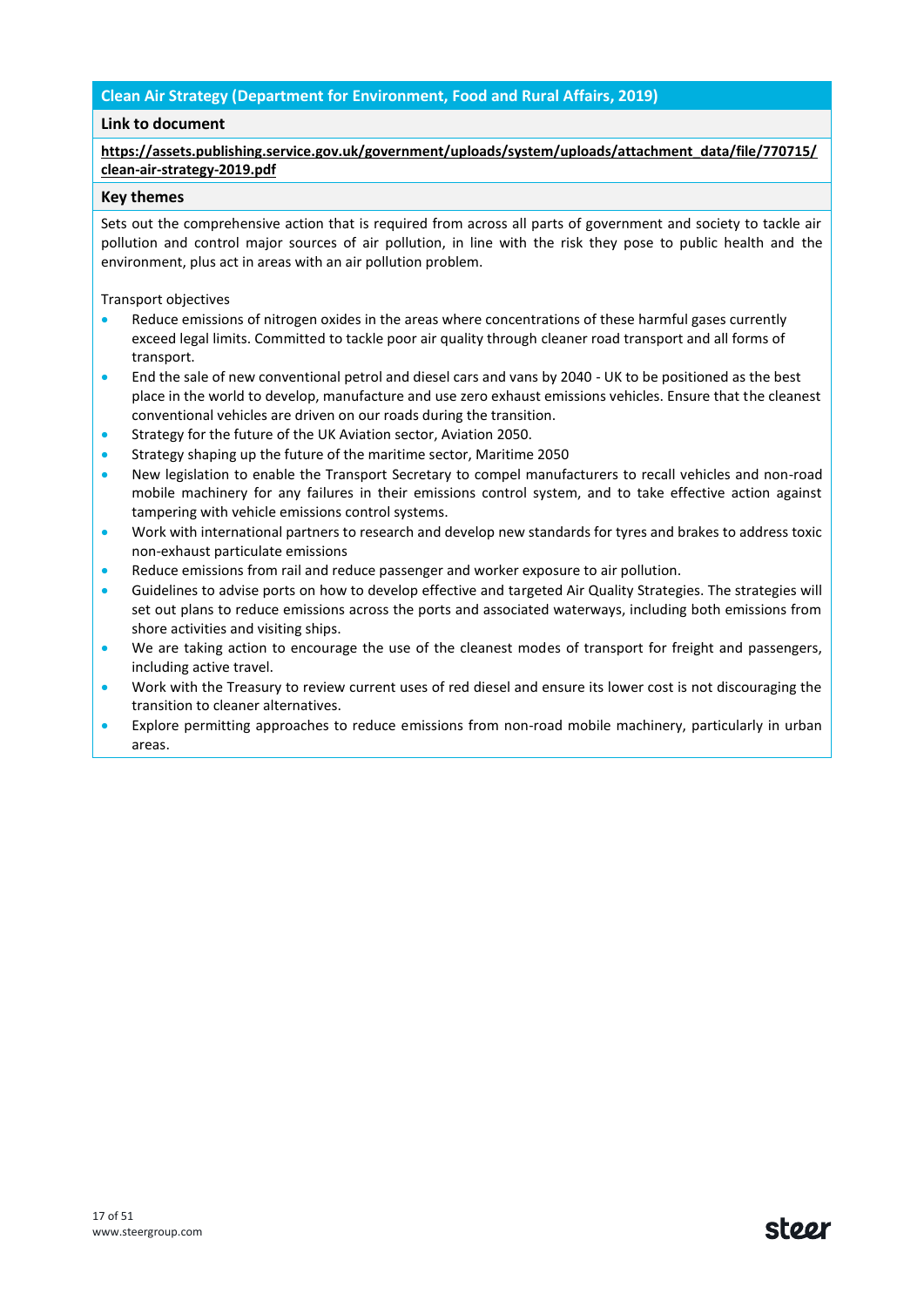## **A Green Future: Our 25 Year Plan to Improve the Environment (Department for Environment, Food and Rural Affairs, 2018)**

## **Link to document**

**[https://assets.publishing.service.gov.uk/government/uploads/system/uploads/attachment\\_data/file/693158/](https://assets.publishing.service.gov.uk/government/uploads/system/uploads/attachment_data/file/693158/25-year-environment-plan.pdf) [25-year-environment-plan.pdf](https://assets.publishing.service.gov.uk/government/uploads/system/uploads/attachment_data/file/693158/25-year-environment-plan.pdf)**

#### **Key themes**

Sets out government action to help the natural world regain and retain good health. It aims to deliver cleaner air and water in our cities and rural landscapes, protect threatened species and provide richer wildlife habitats. It calls for an approach to agriculture, forestry, land use and fishing that puts the environment first.

- Delivering a Green Brexit to reform our agriculture and fisheries management, how we restore nature, and how we care for our land, our rivers, and our seas.
- Problems of waste and soil degradation
- Improve social justice tackling the adverse impact of pollution on those living in less favourable areas, and by opening the mental and physical health benefits of the natural world to people from the widest possible range of ages and backgrounds
- Effects of climate change risk to the environment because of higher land and sea temperatures, rising sea levels, extreme weather patterns and ocean acidification, which harms marine species
- Protecting and improving the environment both at home and abroad show leadership on conservation, climate change, land use, sustainable global food supplies and marine health.
- Champion sustainable development, lead in environmental science, innovate to achieve clean growth, and increase resource efficiency to provide benefits to both our environment and economy - pledge to hand over our planet to the next generation in a better condition
- Protecting and growing natural capital as a tool in decision-making, consider every aspect of the environment for national wellbeing, health, and economic prosperity

#### Transport

'Future of Mobility' Grand Challenge - become a world leader in shaping the future of mobility, including the low carbon transport of the future. Key priorities:

- Establishing a flexible regulatory framework to encourage new modes of transport and new business models.
- Seizing opportunities and addressing the challenges of moving from hydrocarbon to zero emission vehicles.
- Preparing for a future of new mobility services, increased autonomy, journey sharing and a blurring of the distinctions between private and public transport.
- Exploring ways to use data to accelerate the development of new mobility services and enable the more effective operation of our transport system.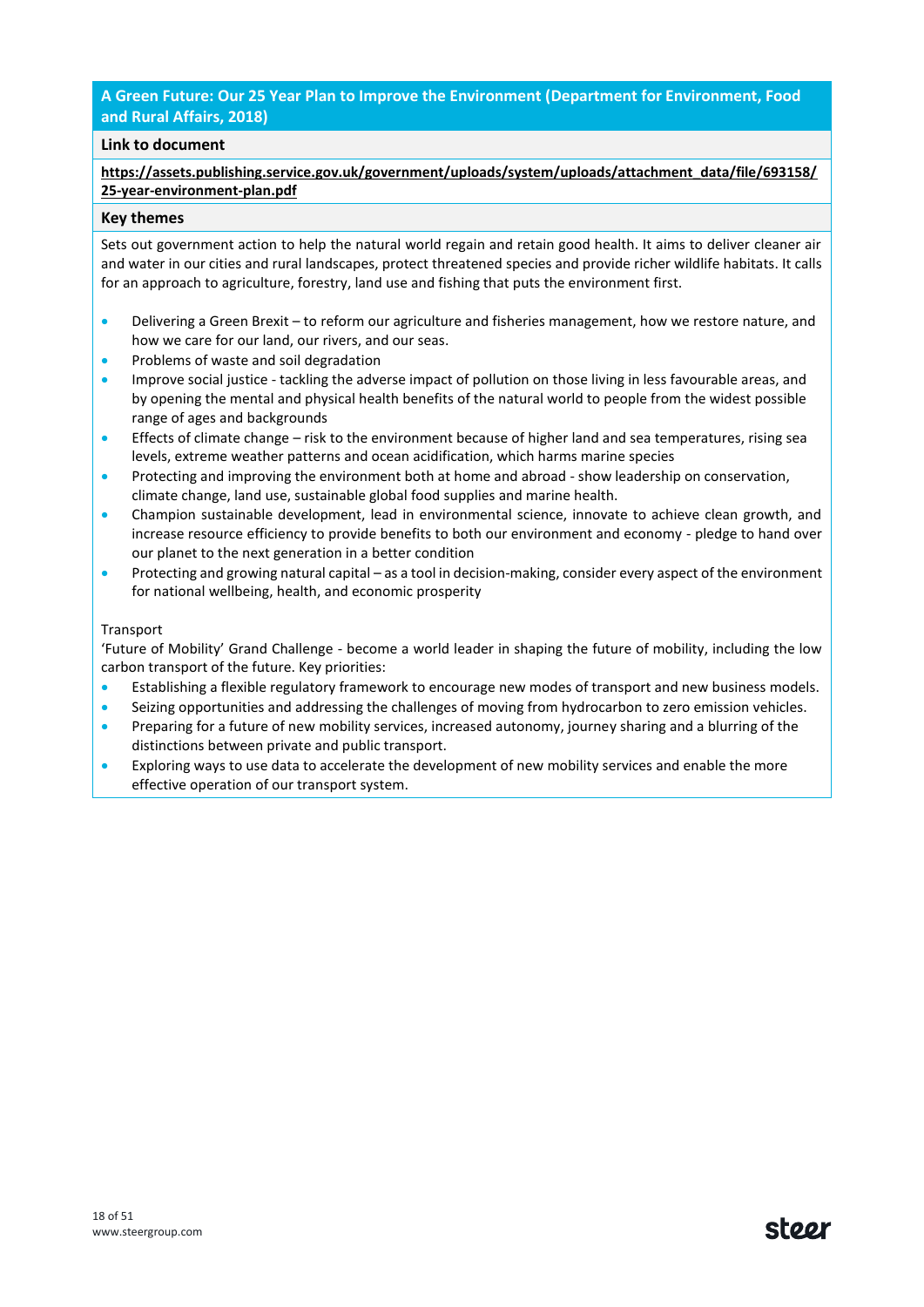## **Strategic Business Plan 2019 – 2024 (Network Rail, 2018)**

#### **Link to document**

**[https://sacuksprodnrdigital0001.blob.core.windows.net/delivery-plan-previously-](https://sacuksprodnrdigital0001.blob.core.windows.net/delivery-plan-previously-published/02.%20Strategic%20Business%20Plan%202019-2024%20documents%20published%20February%202018/1.%20Summary%20documents/High%20level%20summary/Strategic-Business-Plan-High-Level-Summary.pdf)**

**[published/02.%20Strategic%20Business%20Plan%202019-](https://sacuksprodnrdigital0001.blob.core.windows.net/delivery-plan-previously-published/02.%20Strategic%20Business%20Plan%202019-2024%20documents%20published%20February%202018/1.%20Summary%20documents/High%20level%20summary/Strategic-Business-Plan-High-Level-Summary.pdf)**

**[2024%20documents%20published%20February%202018/1.%20Summary%20documents/High%20level%20sum](https://sacuksprodnrdigital0001.blob.core.windows.net/delivery-plan-previously-published/02.%20Strategic%20Business%20Plan%202019-2024%20documents%20published%20February%202018/1.%20Summary%20documents/High%20level%20summary/Strategic-Business-Plan-High-Level-Summary.pdf) [mary/Strategic-Business-Plan-High-Level-Summary.pdf](https://sacuksprodnrdigital0001.blob.core.windows.net/delivery-plan-previously-published/02.%20Strategic%20Business%20Plan%202019-2024%20documents%20published%20February%202018/1.%20Summary%20documents/High%20level%20summary/Strategic-Business-Plan-High-Level-Summary.pdf)**

#### **Key themes**

Presents plans for Britain's railways between 2019 and 2024 involving greater alignment between track and train, with shared targets and priorities.

- Safe drive down train accident risk, level crossing risk and protect the workforce from injury, sustainability
- Reliable on time and more frequent (assets, timetables, operations, information)
- Efficient coping with demand, drive down operation costs further using new technology and more efficient ways of working
- Growing cope with capacity challenges, changes in the delivery of enhancements on a case-by-case basis, transition into a digital signalling railway
- Great people, great teams attract and retain the brightest and best, become best employer, diverse and inclusive

#### **Opportunities**

- Improvements for passengers
- Jobs, housing, and growth investment
- Supporting technology and innovation

The document additionally exhibits a strong relationship to the Department for Transport Rail Network Enhancements Pipeline, with this document detailed also within this document.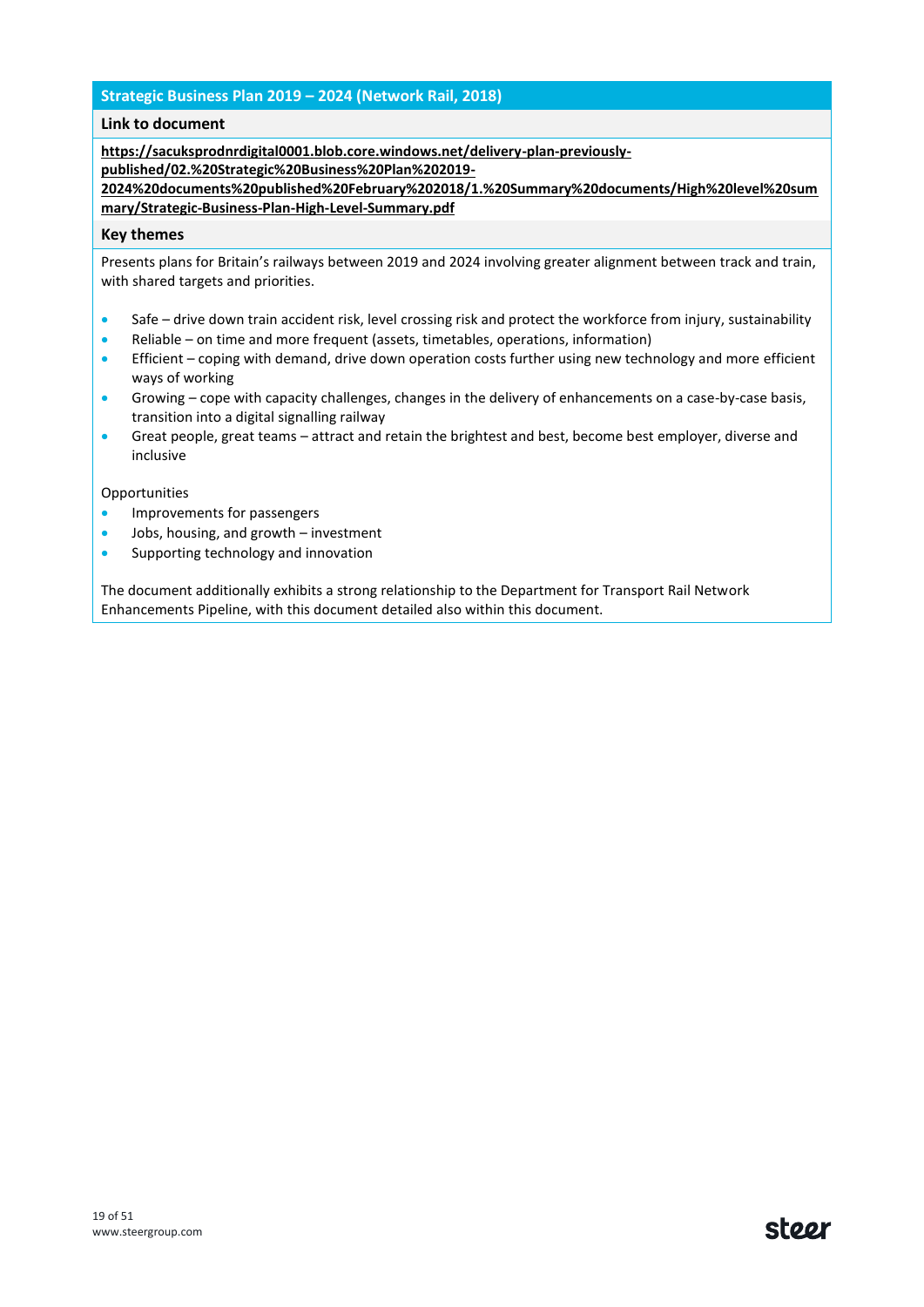## **Transport Investment Strategy (Department for Transport, 2017)**

## **Link to document**

## **[https://assets.publishing.service.gov.uk/government/uploads/system/uploads/attachment\\_data/file/918490/](https://assets.publishing.service.gov.uk/government/uploads/system/uploads/attachment_data/file/918490/Transport_investment_strategy.pdf) [Transport\\_investment\\_strategy.pdf](https://assets.publishing.service.gov.uk/government/uploads/system/uploads/attachment_data/file/918490/Transport_investment_strategy.pdf)**

#### **Key themes**

To enable gov. industrial strategy, transport infrastructure can maintain and upgrade transport infrastructure – an integrated network that underpins daily lives and the economy – connect communities and businesses and help deliver balanced growth across the country. This strategy builds on existing progress and – through the investment decisions – outlines response, realistically and pragmatically, to today's challenges, driving progress towards fulfilling the aims of our Industrial Strategy and putting the travelling public at the heart of the choices we make.

It sets out Government's four main priorities for the UK transport network, upon which investment decisions should focus upon:

- 1. **Create a transport network that works for users, wherever they live**. The strategy stresses that transport users – people and businesses – want a network that is reliable, well-managed, and safe, with journeys that are easy, fast, and comfortable, with the right connections in the right places. It notes that the UK networks are ageing and intensively-used, facing increased demand and evolving trends in people's work and leisure patterns (and hence travel behaviour)
- 2. **Improve productivity and rebalance growth across the UK.** The strategy argues that reducing congestion and strengthening connectivity are both crucial for boosting the UK economy, through increasing local productivity across the country, and creating places in which people want to live and work
- 3. **Enhance our global competitiveness by making Britain a more attractive place to invest.** Transport connectivity is argued as vital for enabling trade, with investors needing effective international connections to access new markets, integrate operations into their global supply chains and to conduct business efficiently. Continued improvements in transport connectivity and capacity can hence help support inward investment, and compete with other countries to attract global business
- 4. **Support the creation of new housing.** Transport plays a key role in facilitating housing growth, and the housing market in the UK is not delivering the homes that people need

#### Strategy

- Ensure investment consistently meets the needs of users, and helps to create a balanced economy
- Focus on getting the best value out of the network and our investment
- Retail a resolute focus on delivery
- Remain adaptable in the face of change
- Create strong institutional decision-making frameworks at local.

#### Investment Priorities:

- Improve the condition and performance of the existing network
- Expand existing capacity to ease congestion
- Enhancing connectivity by adding new capability
- Improving the user experience
- Adapting the network to safeguard our environment, safety, and health
- A network that is reliable, well-managed, and safe
- Journeys that are smooth, fast, and comfortable
- The right connections in the right places
- Avoid overstretching supply chains
- Delivery within our legislative and planning constraints
- Tackling climate change proactively
- Building resilience to climate change
- Improving air quality
- Managing wider impacts on our environment
- Keeping people safe
- Unlocking opportunities provided by new technology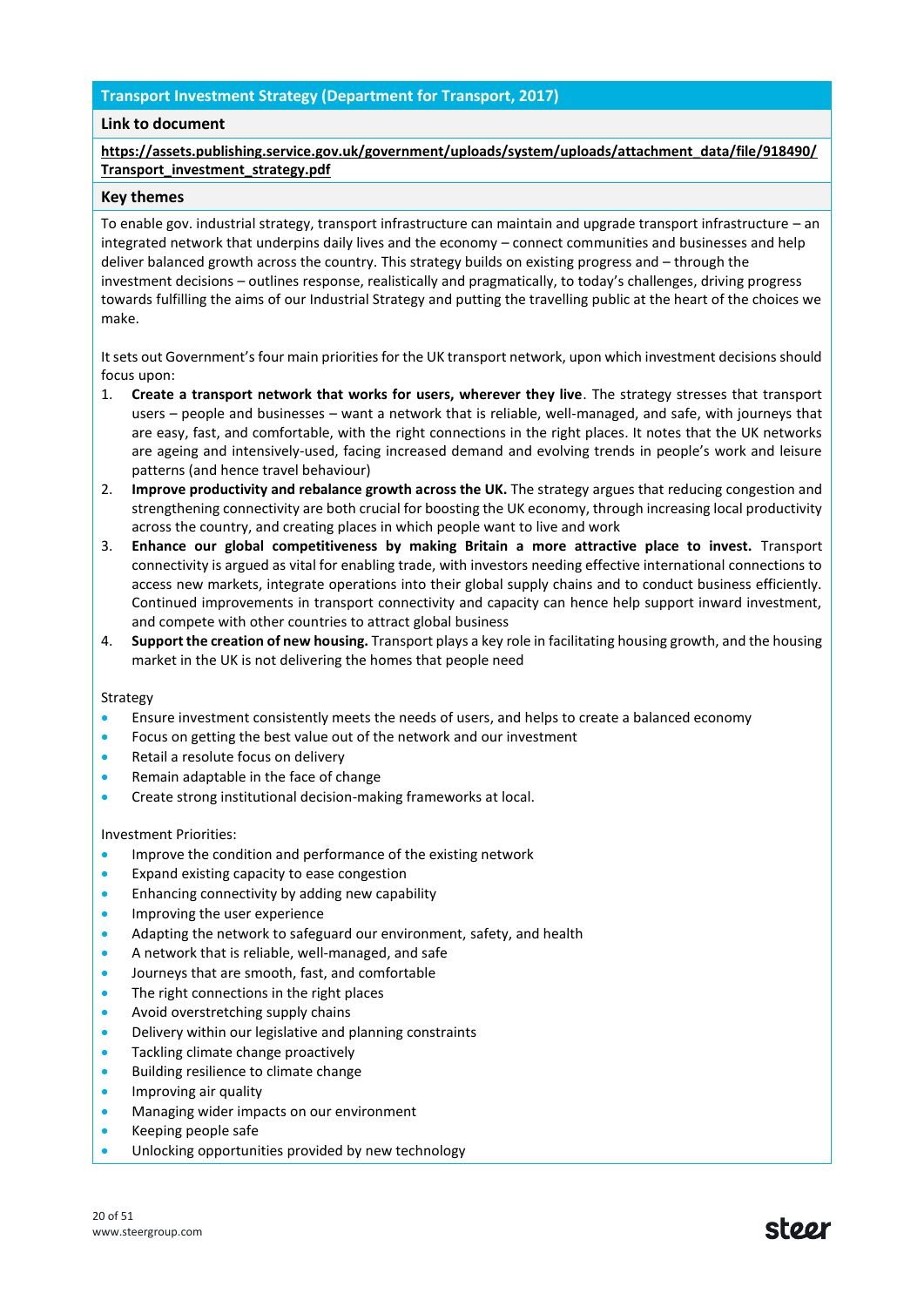Delivery Innovation and action – exploiting new technologies: those that improve user experience, uptake of ULEVs, battery technology, connected and autonomous vehicles, smart systems and digital solutions, advanced materials, and condition monitoring.

1.9 The strategy stresses that the UK Government will "*continue to rely on devolved decision-making*" at the local and regional levels. At the national level, emphasis is placed on Highways England investment to reduce congestion as well as improving access to international gateways and the rail network. In terms of buses, the strategy reaffirms Central Government's support of bus priority measures with partially devolved funding, together with the bus franchising powers that have been granted to mayoral combined authorities by the Bus Services Act 2017.

The strategy also says that Central Government funding will be made available for transport projects that are deemed to support the four national priorities for transport outlined above; especially if costs are beyond the ability of a local or regional authority to manage alone.

Furthermore, the strategy's priorities can be extrapolated to encompass a wide range of bus-related measures. For example, the stated intention to create a better-connected transport network would plausibly be served by investing in better multimodal integration and ticketing structures, perhaps in the form of integrated smart ticketing. Building a stronger, more balanced economy by enhancing productivity could be supported through reviewing network geography to better serve areas with low service demand or by increasing service frequencies.

New housing could be supported by investing in adjacent bus networks, and strategic transport interchanges at airports could help make Britain a more attractive place to trade and invest. There is broad scope for devolved bodies to build cases for investment across several different policy areas.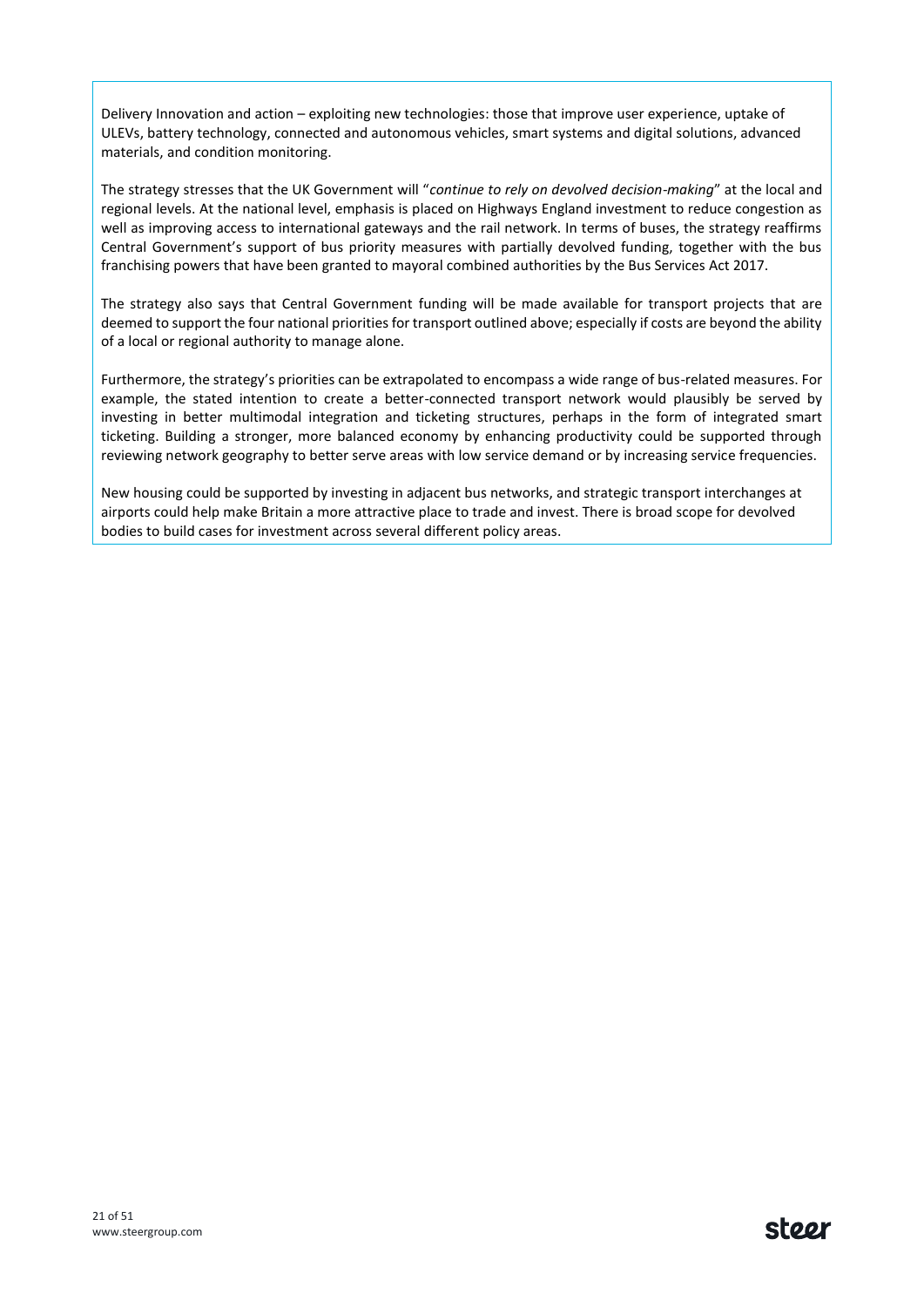## **Sub-national policies**

## **Regional Transport Strategy (England's Economic Heartland, 2021)**

#### **Link to document**

#### **[https://eeh-prod-media.s3.amazonaws.com/documents/Connecting\\_People\\_Transforming\\_Journeys\\_av.pdf](https://eeh-prod-media.s3.amazonaws.com/documents/Connecting_People_Transforming_Journeys_av.pdf)**

#### **Key themes**

Transport strategy to support the ambitions of the England's Economic Heartland (EEH), which brings together Local Transport Authorities between Cambridgeshire in the East and Swindon in the West, in a strategic partnership. The EEH was established in 2015 for its partners to better plan for strategic infrastructure improvements alongside other issues which are common to the area. Key themes within the Transport Strategy include:

- Improving economic prosperity
- Decarbonisation and sustainability
- Future mobilities
- **Improving journeys based on people, place and movement types**

The strategy describes a large range of projects as part of its investment pipeline. Key themes and typologies of these projects include:

- Electrification of rail infrastructure
- Digital connectivity provision (5G and fibre)
- Electric vehicle charging facilities
- Enhanced rail freight capacity
- Improved connectivity (north south and east west)
- Strategic rail interchanges
- Mass transit systems
- Access to strategic gateways
- Local connectivity improvements
- Area/corridor studies

The following schemes are identified in their Infrastructure Pipeline in the Cambridgeshire and Peterborough area or importance to Cambridgeshire and Peterborough:

- Delivery of East West Rail including:
	- Oxford to Cambridge
	- Aylesbury to Milton Keynes
	- Cambridge to Norwich/Ipswich
	- electrified
	- freight services
	- digital infrastructure provision 5G and fibre connectivity
- Electrification of road infrastructure
- Enhanced capacity for rail freight on the Felixstowe to Nuneaton Line
- Improved connectivity (east west) northern: improved public transport connectivity between Peterborough and Northampton
- Cambridge South Station by 2025
- Enhanced connectivity on the London Bishop's Stortford Cambridge Corridor
- Reopening of the railway from March to Wisbech
- Strategic Interchanges
	- Sandy / St Neots area with East Coast Main Line
	- Cambridge / Cambridge South with Anglia Main Line
- Mass Transit
	- Cambridgeshire
	- Improved access to Stansted Airport through improvements on the West Anglia Main Line
- Improvements to the National Cycle Network and urban cycleways including the development of a highquality cycleway – the Varsity Way
- Targeted investment in the highway network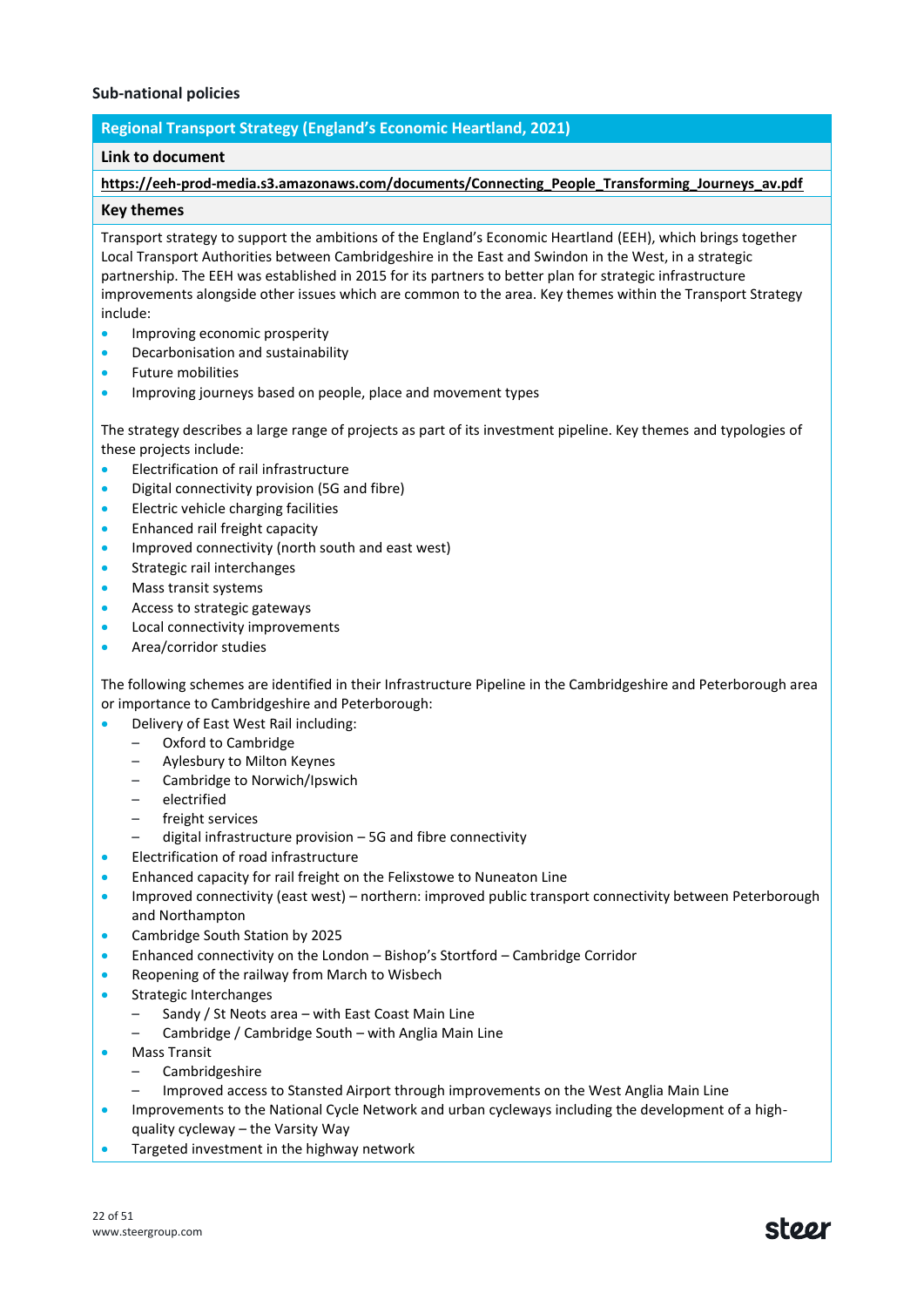- Ely to Cambridge A10 Dualling Improvements (Large Local Major Scheme)
- Ely to Cambridge A10 Junction Improvements
- A1139 University Centre Access, Peterborough
- A47 Wansford to Sutton
- A47 Peterborough to Wisbech
- A428 Black Cat to Caxton Gibbet Improvements
- M11 Junctions, Cambridge West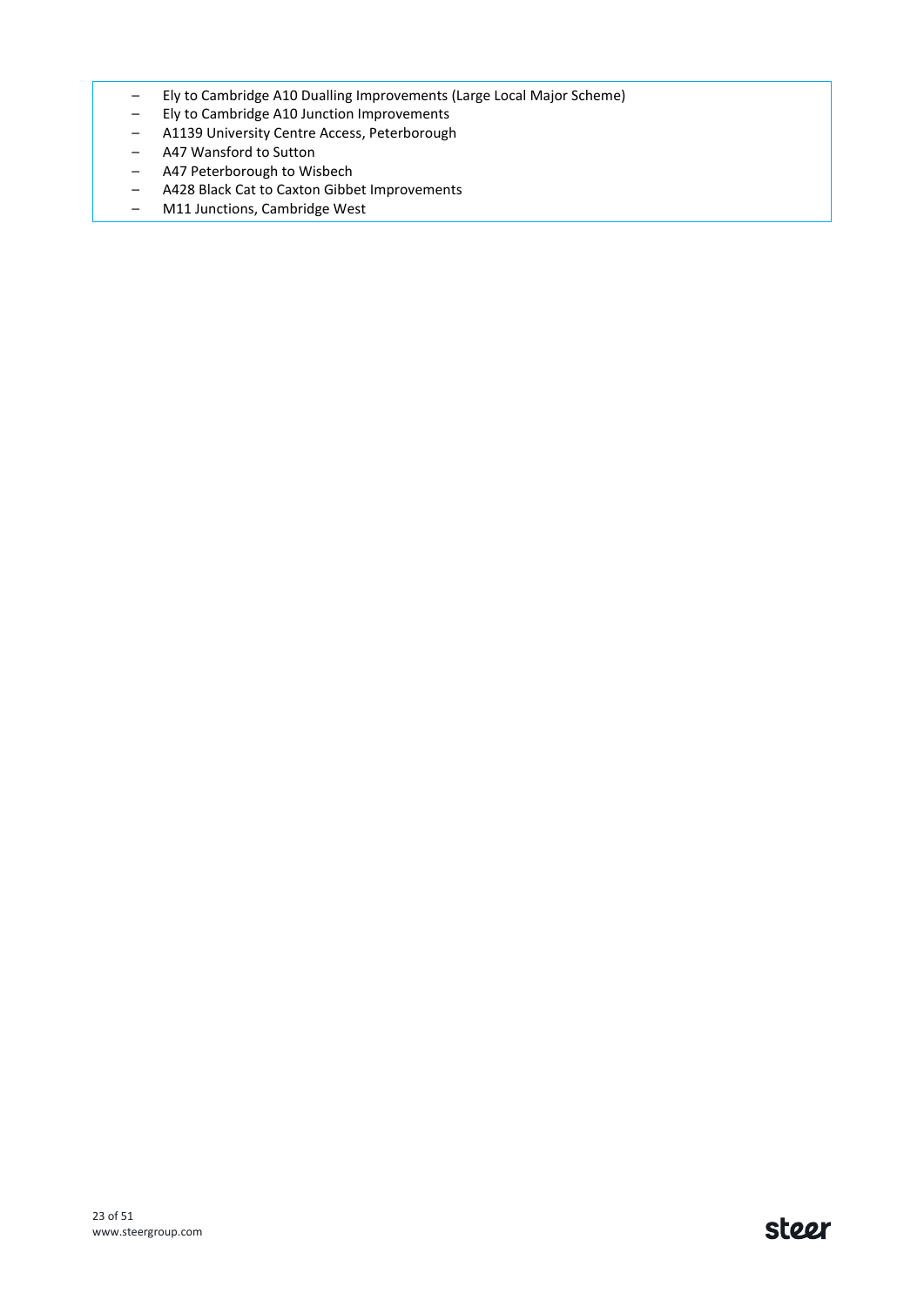## **Cambridgeshire & Peterborough Combined Authority Policies**

## **Annual Report & Business Plan 2021/22 (2021)**

## **Link to document**

#### **[https://cambridgeshirepeterborough-ca.gov.uk/wp-content/uploads/documents/key-documents/business](https://cambridgeshirepeterborough-ca.gov.uk/wp-content/uploads/documents/key-documents/business-plan/current-business-plan/COMBINED-AUTHORITY-BUSINESS-PLAN.pdf)[plan/current-business-plan/COMBINED-AUTHORITY-BUSINESS-PLAN.pdf](https://cambridgeshirepeterborough-ca.gov.uk/wp-content/uploads/documents/key-documents/business-plan/current-business-plan/COMBINED-AUTHORITY-BUSINESS-PLAN.pdf)**

#### **Key themes**

Continue to increase economic prosperity, COVID-19 recovery, and good, green growth for the market towns, rural villages, and the cities. This document outlines work to inject funding where it is most needed, spreading opportunity and bringing homes within reach of jobs, leisure, and other services. Shape growth by revisiting the Devolution Deal.

The report and business plan additionally outlines a number of road and rail projects of which some were allocated across the Rail Network Enhancements Pipeline Autumn 2019 Schemes Update and Road Investment Strategy 2: 2020-2025.

These include the following key project achievements:

- A10 between the Milton Interchange and Ely
- A47
- Soham Station
- Market Town Masterplans
- Wisbech Rail
- Fenland Stations Regeneration Programme
- Cambridge South Station
- Kings Dyke Level Crossing
- Bus Reform

Alongside the following key project commitments for Delivery 2021/22:

- Bus Reform
- A141
- Cambridge South Station
- Market Town Masterplans
- Wisbech Rail
- Fenland Stations Regeneration Programme
- King's Dyke Level Crossing

Several other transport commitments 2021/22 are also presented, including:

- A1260 Nene Parkway Junction 15
- A1260 Nene Parkway Junction 32-3
- A142 Chatteris to Snailwell
- A16 Norwood Dualling
- A505 Study
- A605 Stanground Whittlesey
- Ely Area Capacity Enhancements
- Fengate Access Study Phase 1
- Harston Capacity Study
- Lancaster Way
- March Area Transport Study
- Segregated Cycling Holme to Sawtry
- Snailwell Loop
- St Ives
- Peterborough's University Access
- Wisbech Access Strategy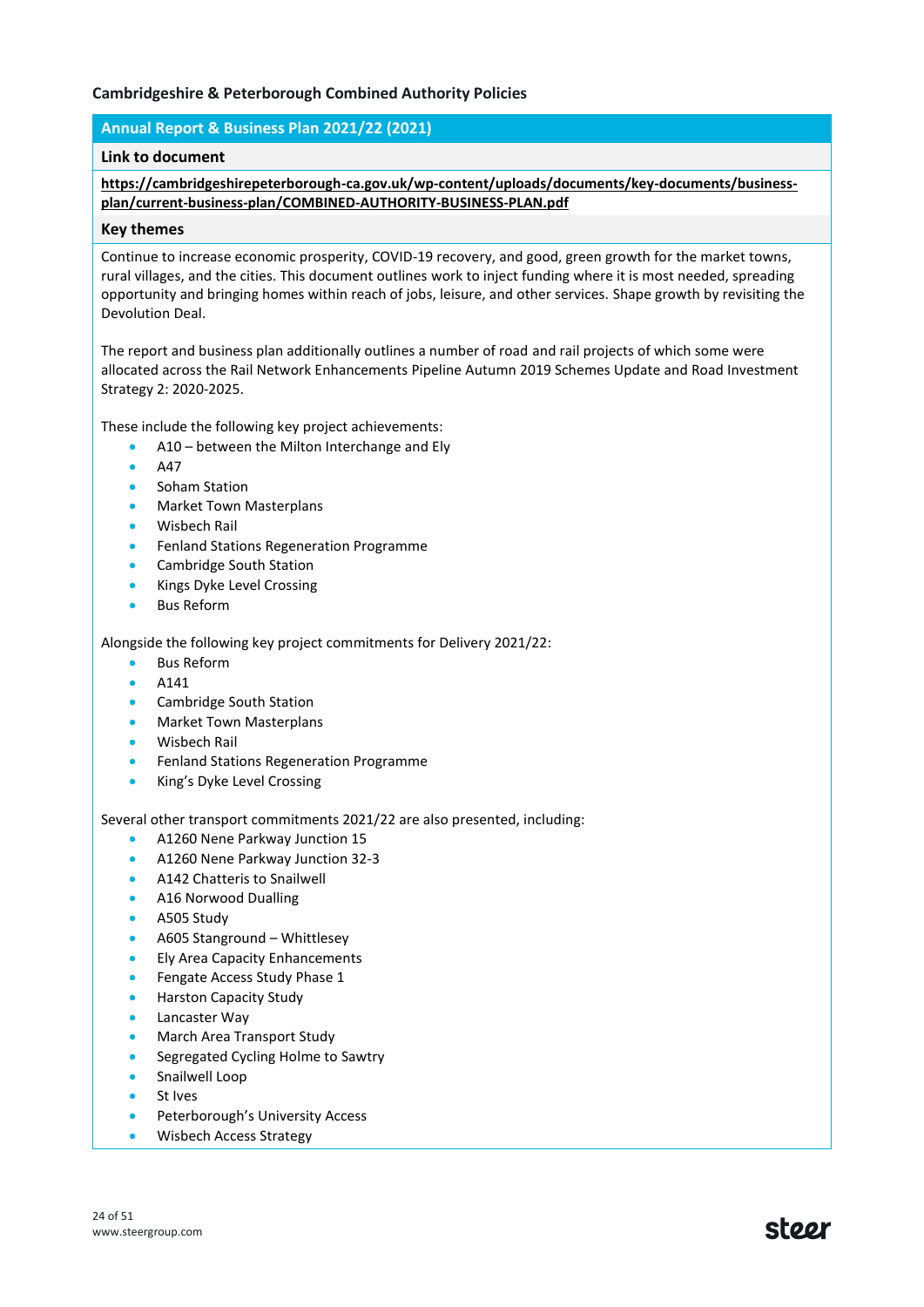#### **Bus Service Improvement Plan for Cambridgeshire and Peterborough (2021)**

#### **Link to document**

**[CPCA-BSIP-Final-291021.pdf \(cambridgeshirepeterborough-ca.gov.uk\)](https://cambridgeshirepeterborough-ca.gov.uk/wp-content/uploads/documents/transport/buses/Bus-Reform-Mayoral-Task-Force/CPCA-BSIP-Final-291021.pdf)**

#### **Key themes**

Vision: "Everyone should have the opportunity to travel; their chances in life should not be constrained by the lack of travel facilities open to them"

Objectives

- Bus is an attractive mode of travel to compete with the car
- But network supports sustainable growth
- Protects and enhances the environment
- Supports the health and wellbeing of the population
- Opportunity for all

#### Ambition

- Return to pre-Covid patronage levels followed by growth
- Priority measures to speed up journeys and make buses more reliable
- Revamped, integrated bus network offering links to more places, clockface timetables, more frequent services and longer operating hours
- Comprehensive coverage and consistent levels of service
- Zero emission buses on all services by 2030
- Tickets that can be used on all services and provide value for money
- Cheaper travel for young people
- Comprehensive information from one source in all media formats
- Better bus stops and waiting facilities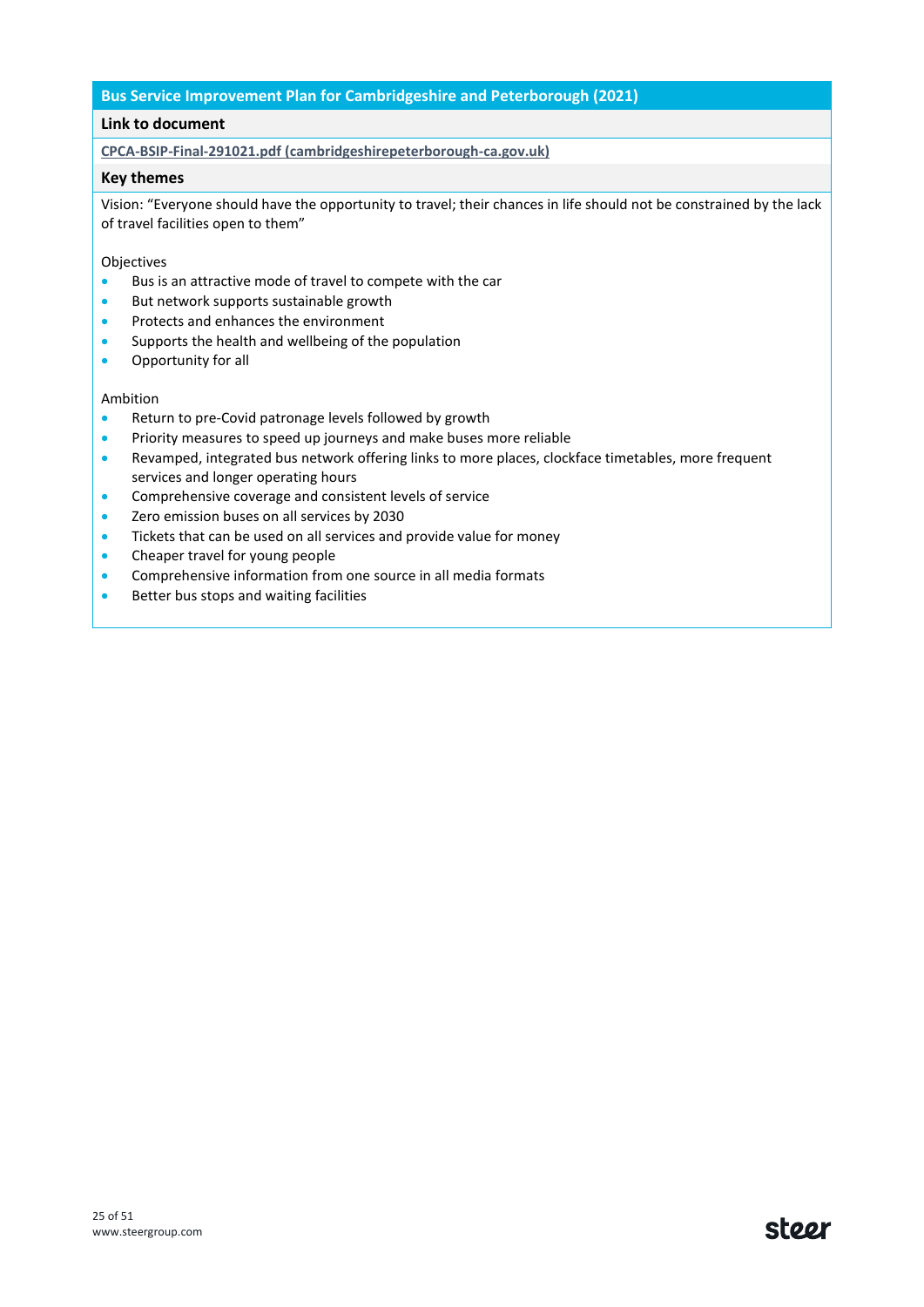## **Independent Commission on Climate (2021)**

#### **Link to document**

#### **[https://f.hubspotusercontent40.net/hubfs/6985942/FINAL%20CLIMATE%20REPORT%20LOW%20\(002\).pdf](https://f.hubspotusercontent40.net/hubfs/6985942/FINAL%20CLIMATE%20REPORT%20LOW%20(002).pdf)**

#### **Key themes**

Independent commission to deliver advice on what is needed to deliver local change.

#### Challenges

- Greenhouse gas emissions in the region are 25% higher per person than the UK average emissions from surface transport are high
- Region is at high risk from changing climate
- Transformation requires significant investment and must be delivered in a way that is fair and does not marginalise
- Addressing climate change can deliver multiple benefits
- Local gov. and CPCA have key role
- Business needs to step up
- Our region to show leadership regions residents are keen to play their part

Transport related priorities/recommendations:

- EV infrastructure
- Zero emission bus and taxi fleet
- Measures to reduce car milage including improving public transport, walking cycling
- Exclusion of diesel vans and trucks from urban centres by 2030

#### Buildings

- Net zero buildings
- Appropriate locations for new developments where resources are low carbon transport infrastructures are available
- Home retrofit to be rolled out across existing buildings

Business and Industry

- Embrace opportunities arising from transition to net zero
- Regional skills strategy should have green core
- Increase net zero awareness raising and advice services for business
- Regional "Race to Zero"

#### Peatlands

• "Whole farm" land use policies – mitigate climate change and improve biodiversity

Nature

- Recovery programmes tree planting, wetland creation
- Accelerate doubling nature agenda

#### Waste

- Update waste management strategy as matter of urgency including communications programme for the public
- 37% reduction target for residual waste by 2030 and 65% recycling target for household waste
- Separate collection of recyclable and compostable materials
- New EfW waste plants should only go ahead with public agreement retrofitted with CCS by 2035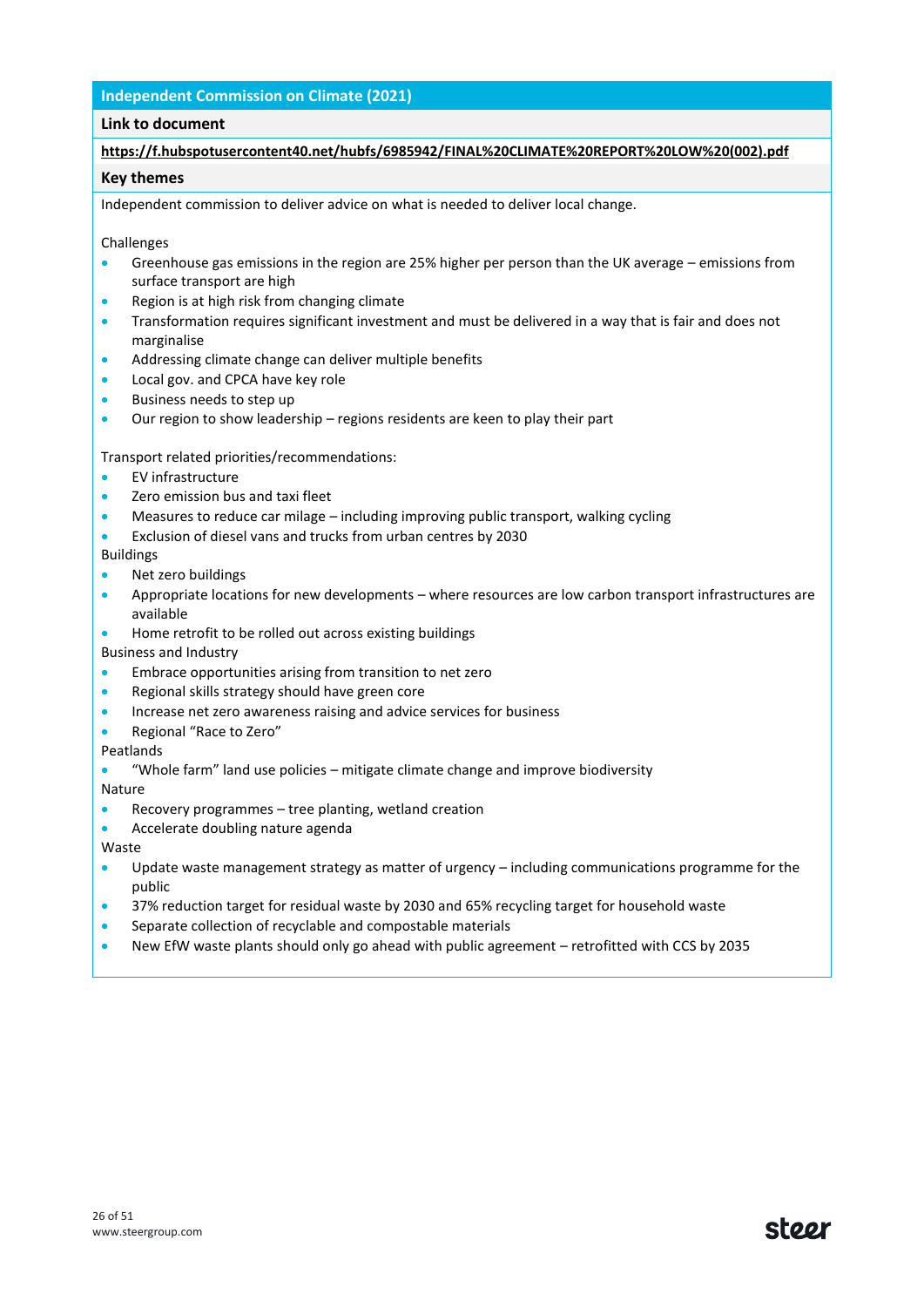## **Growth Ambition Statement (2021)**

## **Link to document**

**[https://cambridgeshirepeterborough-ca.gov.uk/wp-content/uploads/documents/key-documents/Growth-](https://cambridgeshirepeterborough-ca.gov.uk/wp-content/uploads/documents/key-documents/Growth-Ambition-Statement.pdf)[Ambition-Statement.pdf](https://cambridgeshirepeterborough-ca.gov.uk/wp-content/uploads/documents/key-documents/Growth-Ambition-Statement.pdf)**

#### **Key themes**

Sets out key principles and priorities, reflecting the CPIER's analysis and recommendations, to guide the Combined Authority in taking its work forward.

- Double GVA over 25 years
- Focus on partnership public sector to work together efficiently and depoliticise growth

#### Challenges:

- Housing challenge not enough which threatens growth. Less affordable.
- Transport improve connectivity in all directions, reduce commuting times, (30 min target), support future development via rigorous prioritisation. Key projects being prioritised include:
	- The Cambridge Autonomous Metro (CAM)
	- The A47 corridor
	- The A10 corridor
	- Huntingdon's Third River Crossing
	- King's Dyke level crossing replacement
	- Cambridge South Station
	- Soham Station
	- Alconbury Station
	- Wisbech rail improvements
- Funding Infrastructure combining spatial planning and transport
- Increase productivity and export by supporting business
- A low level of skills and educational aspiration in some communities, and mismatches with employer needs in the education system, alongside the high-skilled economy of Cambridge
- Market Town Masterplans including digital connectivity
- Health, Education and Social Mobility organising public services to focus on wider determinants of health and education aspiration. Improve community focused health care system to improve health and funding challenges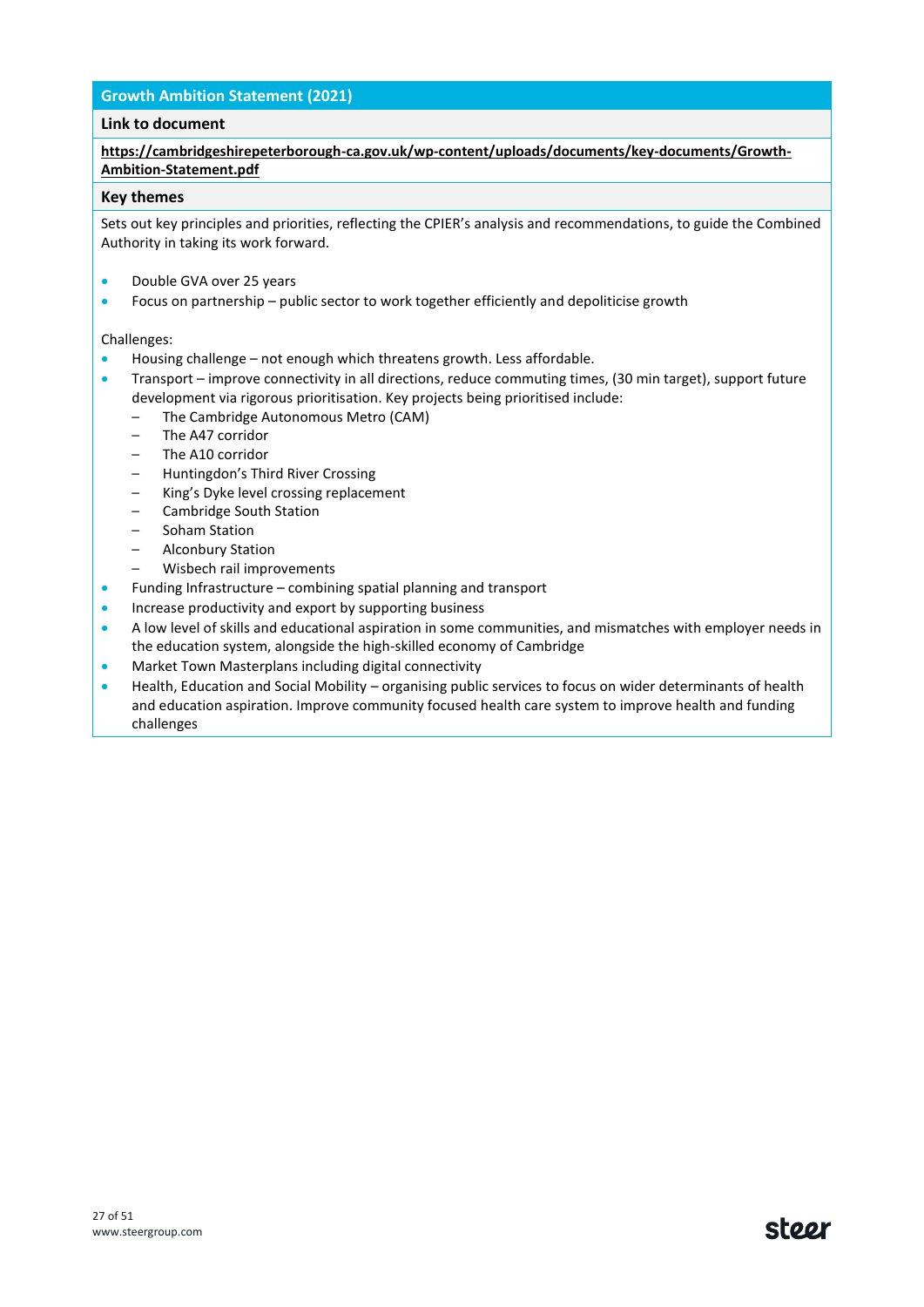## **Cambridgeshire and Peterborough Local Industrial Strategy (2019)**

#### **Link to document**

## **[https://cambridgeshirepeterborough-ca.gov.uk/wp-content/uploads/documents/Strategies/LIS/Local-](https://cambridgeshirepeterborough-ca.gov.uk/wp-content/uploads/documents/Strategies/LIS/Local-Industrial-Strategy.pdf)[Industrial-Strategy.pdf](https://cambridgeshirepeterborough-ca.gov.uk/wp-content/uploads/documents/Strategies/LIS/Local-Industrial-Strategy.pdf)**

#### **Key themes**

Three subeconomies – Greater Cambridge, Greater Peterborough, and The Fens.

Plan to support industry across the area and enable it to thrive – doubling output, maximising strengths, and building inclusive economy which removes barriers.

- Improve long-term capacity for growth by supporting foundations of productivity increasing transport capacity and improving networks for market towns to increase connectivity.
	- CAM
	- Strategic Bus Review
	- Current and future energy needs of the Arc
	- Increase sustainability and broaden the base for economic growth
- Build upon existing clusters
- Key strategic corridors
	- Arc potential to deliver transformational growth stimulate local and regional economies. Local ambitions will contribute to national Arc objectives
	- London Stansted Cambridge
	- Cambridge–Norwich Eastern Agriculture and Tech Corridor
	- Connections to the midlands and the north
	- Links to international ports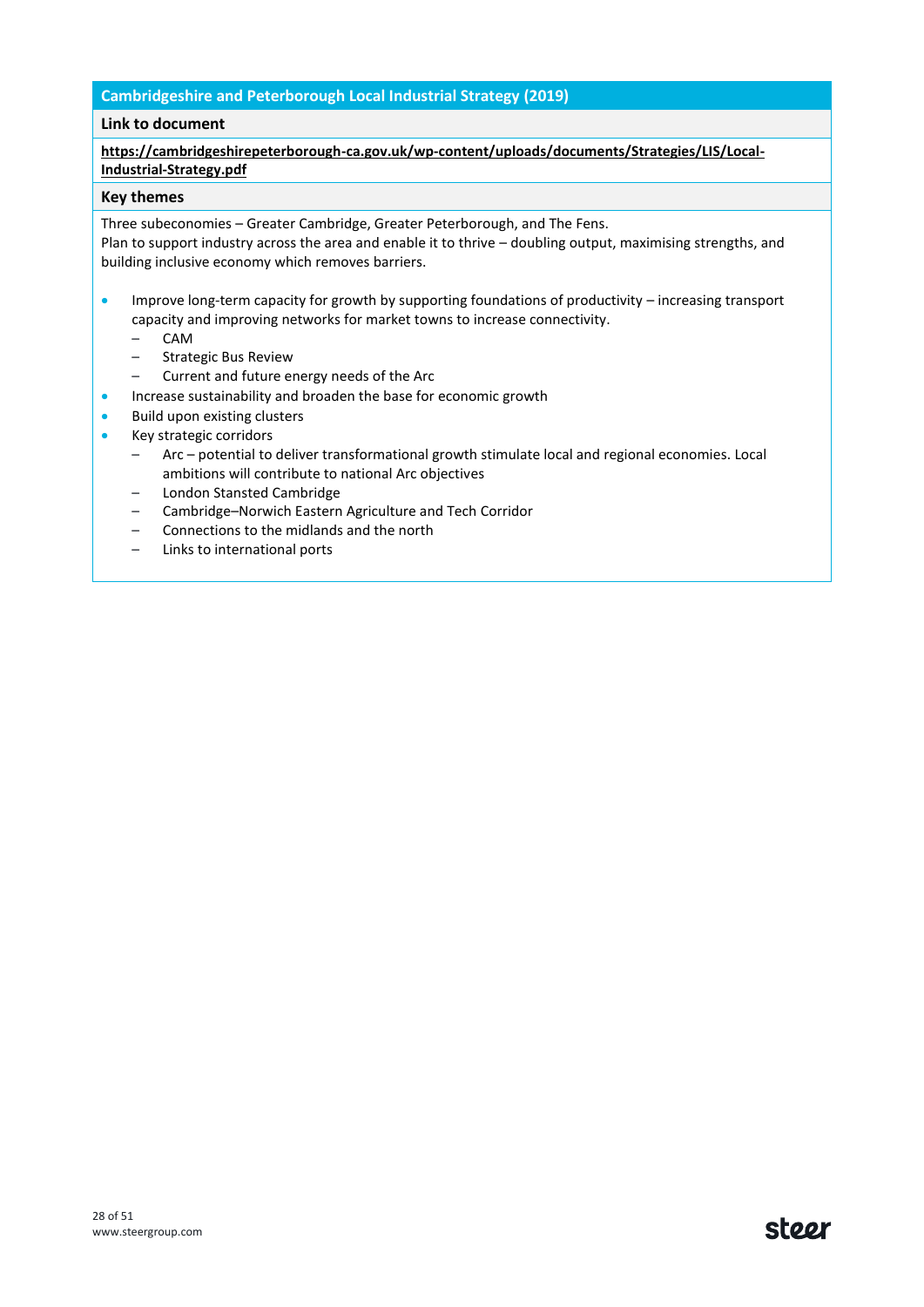## **Skills Strategy Framework (2019)**

#### **Link to document**

## **[https://cambridgeshirepeterborough-ca.gov.uk/wp-content/uploads/documents/Strategies/skills](https://cambridgeshirepeterborough-ca.gov.uk/wp-content/uploads/documents/Strategies/skills-strategy/Skills-Strategy.pdf)[strategy/Skills-Strategy.pdf](https://cambridgeshirepeterborough-ca.gov.uk/wp-content/uploads/documents/Strategies/skills-strategy/Skills-Strategy.pdf)**

#### **Key themes**

**Vision: "**An inclusive world-class local skills eco-system that matches the needs of our employers, learners and communities"

Blueprint for policies across the region that will maximise the skills of residents and drive productivity which in turn enable economic growth and social inclusion.

- 1. Tailored to the needs of the three sub-economies
- 2. Empower local access to education and skills to engage with society, increase aspirations and encourage process into further learning or work
- 3. Develop a dynamic skills market that can respond to the changing needs of local businesses

Key challenges include:

- Staff shortages in key sectors technical and management roles, teachers, health care, FE/HE, impact of Brexit
- Perception of sectors and subsequent promotion within education is weak careers guidance needs to be realistic and aspirational. Perception of apprenticeships needs to improve
- Plugging the skills gap
- Improve engagement in STEM subjects
- Mitigate disconnect with labour market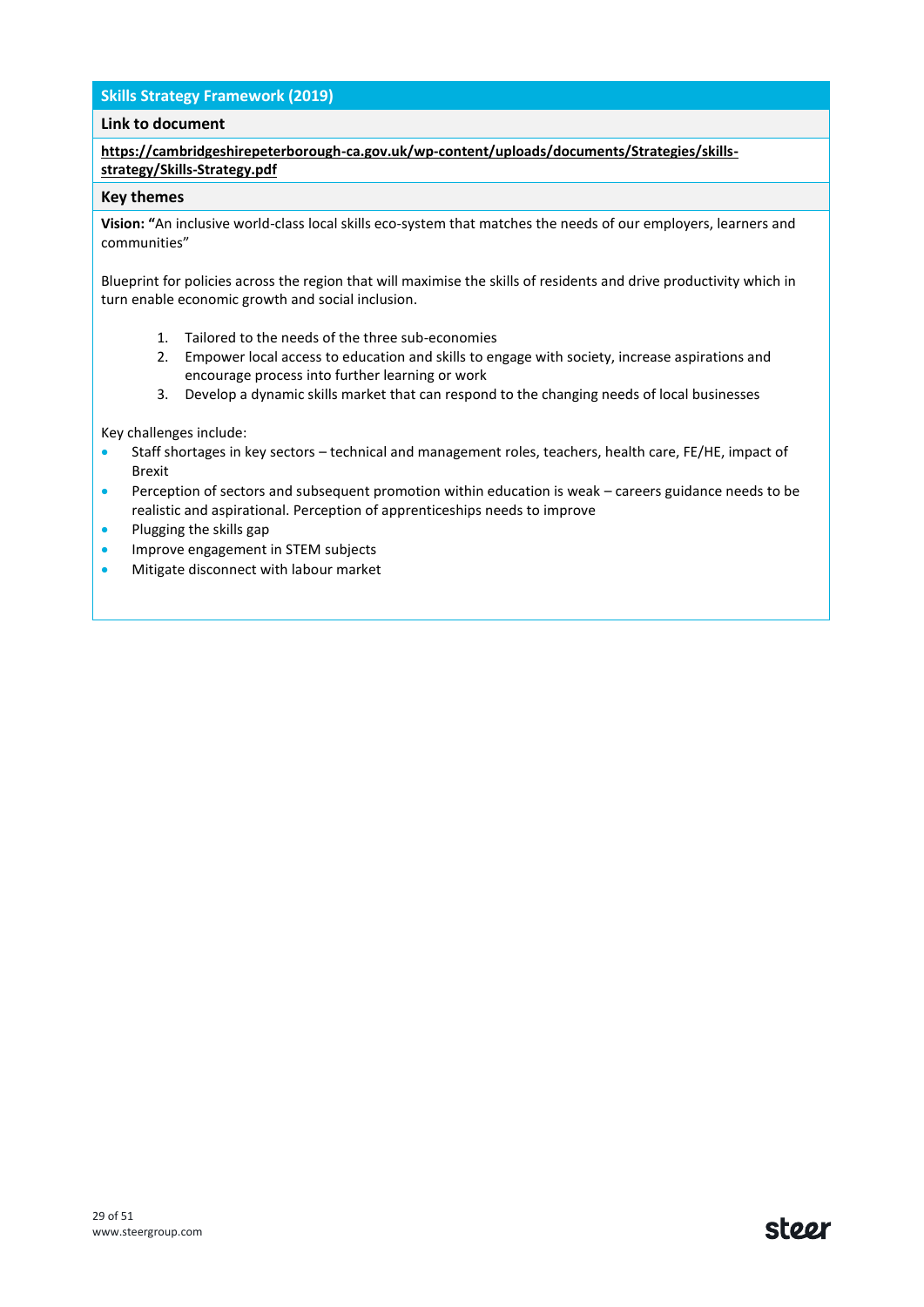## **Independent Economic Review (2018)**

## **Link to document**

## **<https://www.cpier.org.uk/media/1671/cpier-report-151118-download.pdf>**

#### **Key themes**

Sustain Cambridgeshire and Peterborough's economy, and support the UK economy, while providing a better and more fulfilling way of life for the people who live and work in this area. There is significant spatial inequality – the complementary strengths of areas with contrasting economic activity need to be harnessed and linked together.

Key Recommendations

- 1. GVA target should be tracked and measured with flexibility depending on economic outturn. The mayor should consider development of a well-being and inclusive growth dimension to his GVA target
- 2. Blended spatial strategy, knowledge-intensive sectors in and around Cambridge and the southern part of the area are strongly clustered, densifying and highly dependent on their location. For this vital section of the local and indeed the national economy, it is 'Cambridge or overseas. This should not be overlooked.
- 3. Ensuring that Cambridge continues to deliver for KI businesses should be considered a nationally strategic priority
- 4. Brexit policies should ensure the greatest possible ease for EU and non-EU workers, which are needed in our businesses, and facilitate ease of trade as a high priority
- 5. Review of housing requirements based on the potential for higher growth in employment than currently forecast
- 6. Placemaking should be embedded in forward planning
- 7. Transport and other infrastructure projects needed to alleviate growing pains of Greater Cambridge and should better include digital technology to enable more efficient use of current transport resources
- 8. Scheme prioritisation and development should be implemented to support doubling the size of and connecting the three economies of the area
- 9. Opportunity Area for Health, including mental health, should be created in the north of the area, recognising it as being just as serious an issue for social mobility as education
- 10. Research focus on Surestart style provision and preschool education
- 11. government should enter meaningful conversations with the Mayor and the Combined Authority early in this parliament and that devolution of all skills funding be agreed as part of a second stage devolution deal
- 12. Regular meetings should be set up between those developing the Local Industrial Strategy, and those developing Market Town Masterplans, to ensure consistency. This should include proposals coming forward as part of the Cambridge-Milton Keynes-Oxford Arc.
- 13. Develop new collaborative ways of working to provide for tailored solutions to the needs of each three distinct economies
- 14. Government should recognise the benefits further devolution to Cambridgeshire and Peterborough would bring, and commit itself to negotiating with Cambridgeshire and Peterborough to bring the area firstly into line with other Combined Authorities, and secondly to breaking new ground in the 'devolution revolution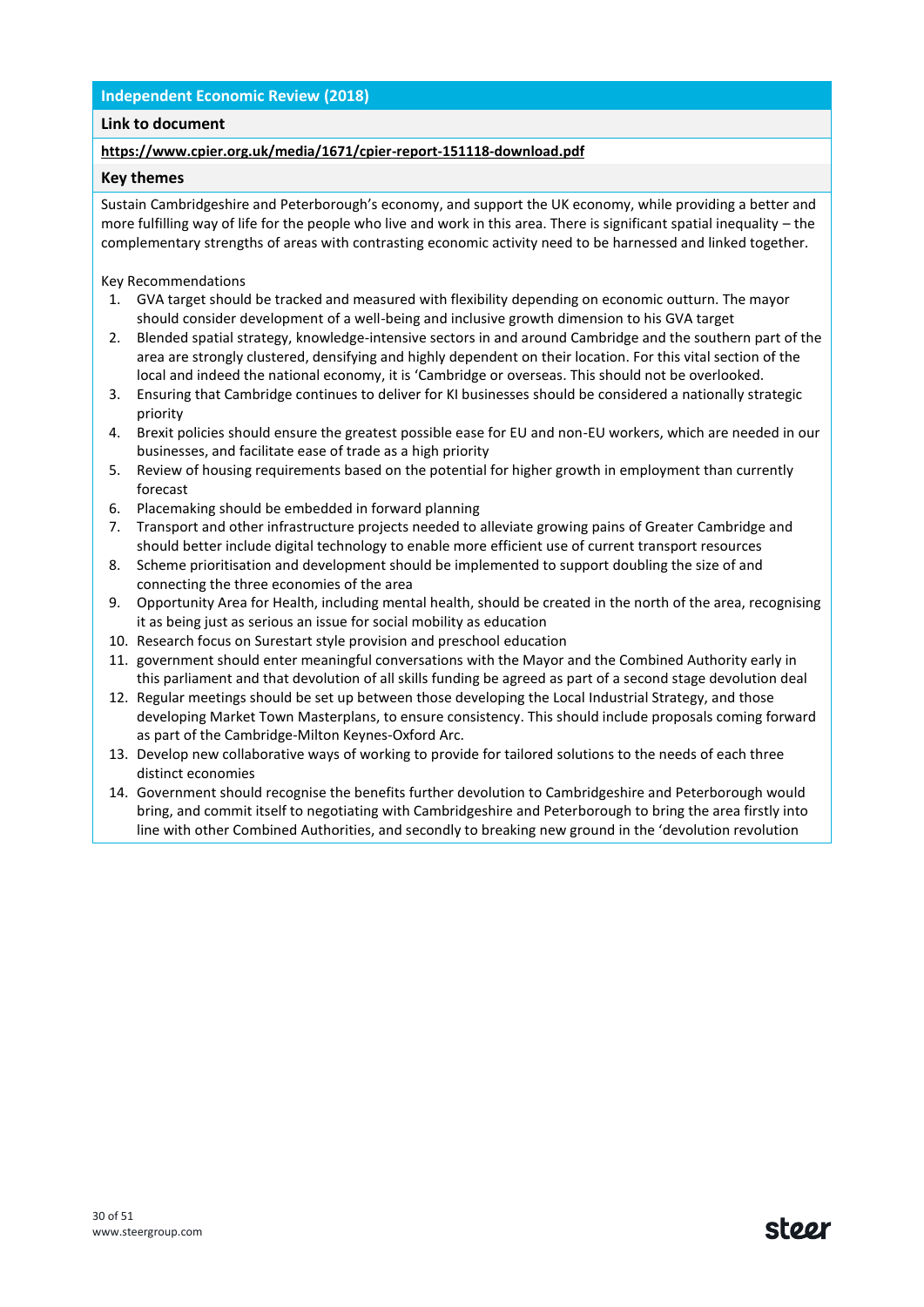## **Non-Statutory Spatial Framework Phase 1 to 2050 (2018)**

## **Link to document**

**[https://cambridgeshirepeterborough-ca.gov.uk/wp-content/uploads/documents/Strategies/non-statutory](https://cambridgeshirepeterborough-ca.gov.uk/wp-content/uploads/documents/Strategies/non-statutory-spatial-framework/Non-Statutory-Spatial-Framework-Phase-1.pdf)[spatial-framework/Non-Statutory-Spatial-Framework-Phase-1.pdf](https://cambridgeshirepeterborough-ca.gov.uk/wp-content/uploads/documents/Strategies/non-statutory-spatial-framework/Non-Statutory-Spatial-Framework-Phase-1.pdf)**

#### **Key themes**

Strategic Planning to focus on distributing prosperity with inclusive growth that is spread and rebalanced. Promote future development in historically disadvantaged areas whilst maintaining environment and communities

Spatial Issues

- UKs capital of innovation and productivity
- Healthy thriving and prosperous communities
- Access to a good job within easy reach of home
	- requires extra road, rail and bus capacity and frequency
	- poor accessibility to public transport needs to be addressed
- Environmental sustainability
- Importance of strategic corridors experiencing high growth

Transport – to ensure planning and investment is prioritised appropriately so that development is properly considered and the impact of congestion on productivity is addressed

Ensure that investment in strategic infrastructure supports particularly the most deprived communities.

Objectives:

- Deliver strategic employment and housing site locations identified in Local Plans
- Market Town Masterplan
- Long-term investment programme in strategic infrastructure, working with other authorities and national agencies to seek support
- Investment that tackles deprivation and increases sustainable inclusive growth in disadvantaged areas
- Work with neighbouring authorities to deliver integrated approach to growth and to optimise investment opportunities for mutual benefit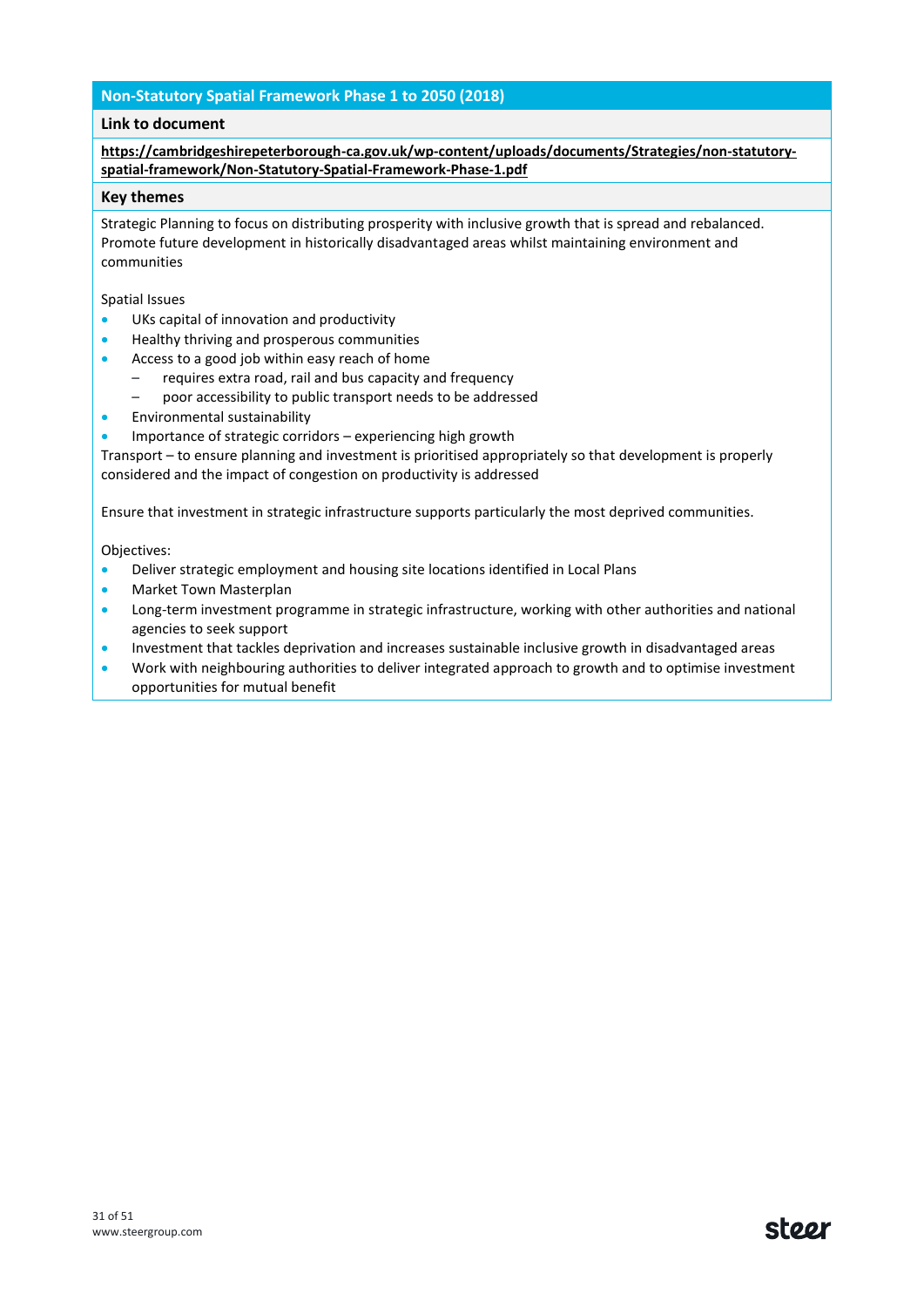## **Economy: Housing Strategy (2018)**

## **Link to document**

**[https://cambridgeshirepeterborough-ca.gov.uk/wp-content/uploads/documents/Strategies/housing](https://cambridgeshirepeterborough-ca.gov.uk/wp-content/uploads/documents/Strategies/housing-strategy/Housing-Strategy.pdf)[strategy/Housing-Strategy.pdf](https://cambridgeshirepeterborough-ca.gov.uk/wp-content/uploads/documents/Strategies/housing-strategy/Housing-Strategy.pdf)**

## **Key themes**

Delivery of at least 100,000 more homes, particularly affordable homes.

#### **Key strategic objectives**

- Accelerate housing delivery to support economic growth including integrated transport and housing strategy that allows for timely and sustainable delivery of infrastructure
- Foster prosperous and attractive places to live in including market town masterplans
- Expand housing choices and creating balanced communities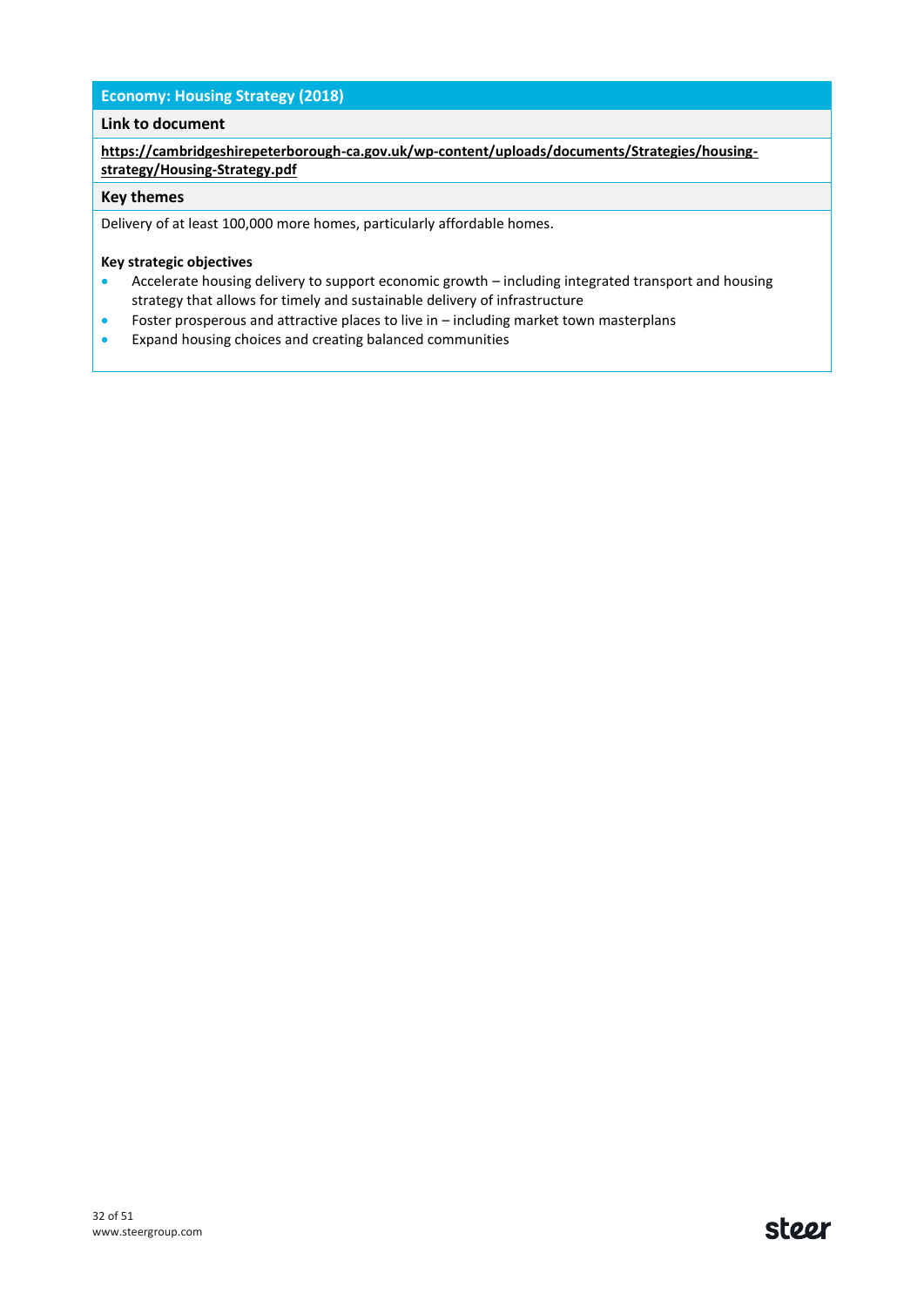## **Economy: Business and Tourism (2018)**

#### **Link to document**

https://cambridgeshirepeterborough-ca.gov.uk/what-we-deliver/

#### **Key themes**

Goal to drive and improve economic growth across Cambridgeshire and Peterborough. The Business Board is the Local Enterprise Partnership for our region, and helps to overcome key barriers to growth, from infrastructure challenges creating an appropriately skilled future workforce.

**Vision:** Regional economy at exciting position of prominence due to mix of academia, research, and entrepreneurial spirit – critical stage, investment needed to moving success forward.

**Mission:** to support businesses through advice and support from the Growth Hub, investing in market towns, key business funding from Local Growth Fund and Eastern Agri-Tech growth initiatives.

Drive growth across the whole of Cambridgeshire and Peterborough (not just in small pockets).

#### Methods

- Business Growth Service
- Supporting Agritecture
- Business Growth Hub
- Local Growth Fund
- Market Towns
- Enterprise Zones
- OxCam Arc
- Business Board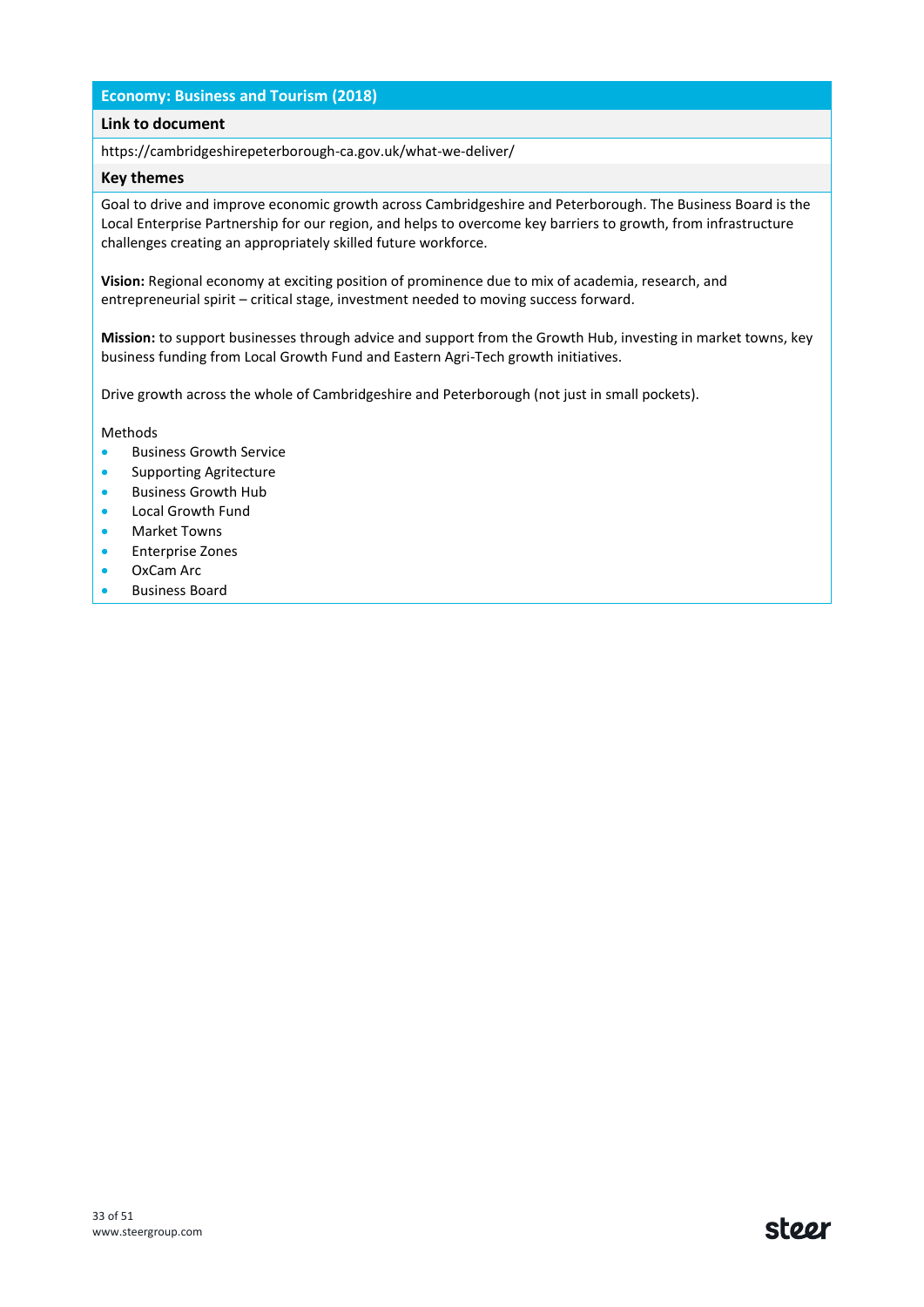## **Economy: Resilience (2018)**

## **Link to document**

#### **<https://cambridgeshirepeterborough-ca.gov.uk/what-we-deliver/>**

#### **Key themes**

Local Economic Recovery Strategy and the interventions made to help the region recover, renew, and grow back better post COVID.

#### Response

- Tangible response to support business key leadership role of Mayor and Authority
- 260 successful grant funding applicants and £6 million 800 forecasted protected jobs and 287 new jobs
- Business Triage Service to handle increased calls
- Webinars on key covid business considerations
- A £390,000 Visitor Economy and Restart & Recovery Grant rolled out.
- Partnership of local organisations to produce Economic Recovery Strategy

#### Mission

"To lead the nation out of recession – by accelerating the recovery, rebound and renewal of our economy achieving our ambition to double by 2025 – in a new and more digitally enabled, greener, healthier and more inclusive way than ever before." Through Local Economic Recovery Strategy that strengthens businesses and workforce capacity and rebound for growth.

- 1. Accelerating Start-Ups, Scale-Ups, Set-Ups
- 2. Accelerating Hi-Tech Jobs Growth
- 3. Accelerating Recovery in Construction
- 4. Accelerating Upskilling & Retraining
- 5. Accelerating a Greener and more Sustainable Economy

#### Transport Recovery

- Emergency measures
- Improve cycle and pedestrian facilities during rapid, pilot upgrades
- E-bike and e-scooters first region to roll out partnership with Voi
- Speeding up transport investment where possible to help bring economy out of recession
- A10, CAM, Soham Station expected to deliver £39 billion GVA over period to 2045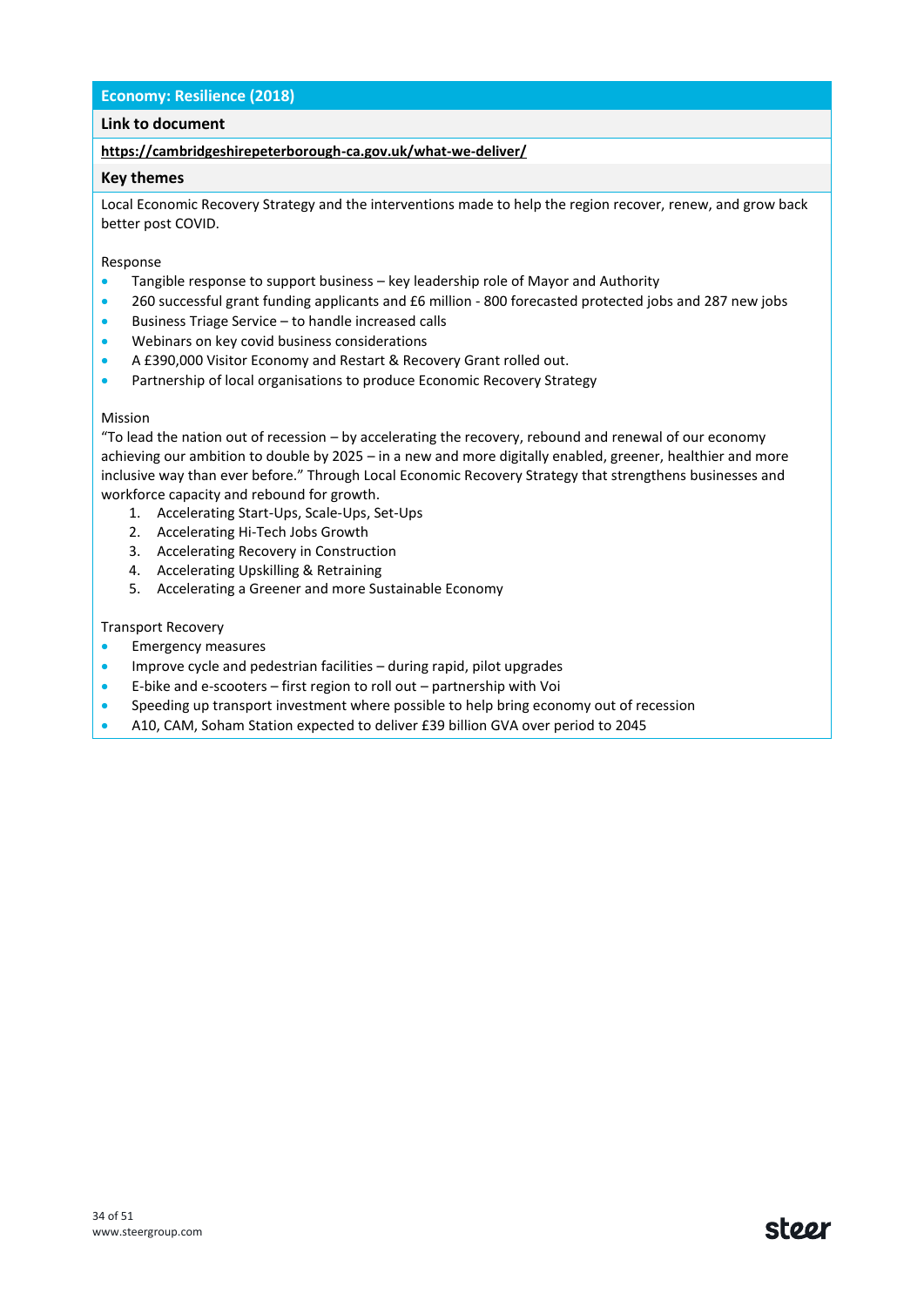## **Environment: Environmental Strategy (2018)**

## **Link to document**

**[https://cambridgeshirepeterborough-ca.gov.uk/wp-content/uploads/documents/Strategies/housing](https://cambridgeshirepeterborough-ca.gov.uk/wp-content/uploads/documents/Strategies/housing-strategy/Housing-Strategy.pdf)[strategy/Housing-Strategy.pdf](https://cambridgeshirepeterborough-ca.gov.uk/wp-content/uploads/documents/Strategies/housing-strategy/Housing-Strategy.pdf)**

#### **Key themes**

CA and Mayor's role in enabling carbon reduction and reducing climate change:

• Local Transport Plan (transport, all modes, account for 2/5<sup>th</sup> regions carbon emissions)

• Development of Spatial Strategy to increase supply affordable homes (domestic buildings account for 1/5<sup>th</sup> Encouraging business development and productivity improvements (business inc. agriculture accounts for c. 1/3rd)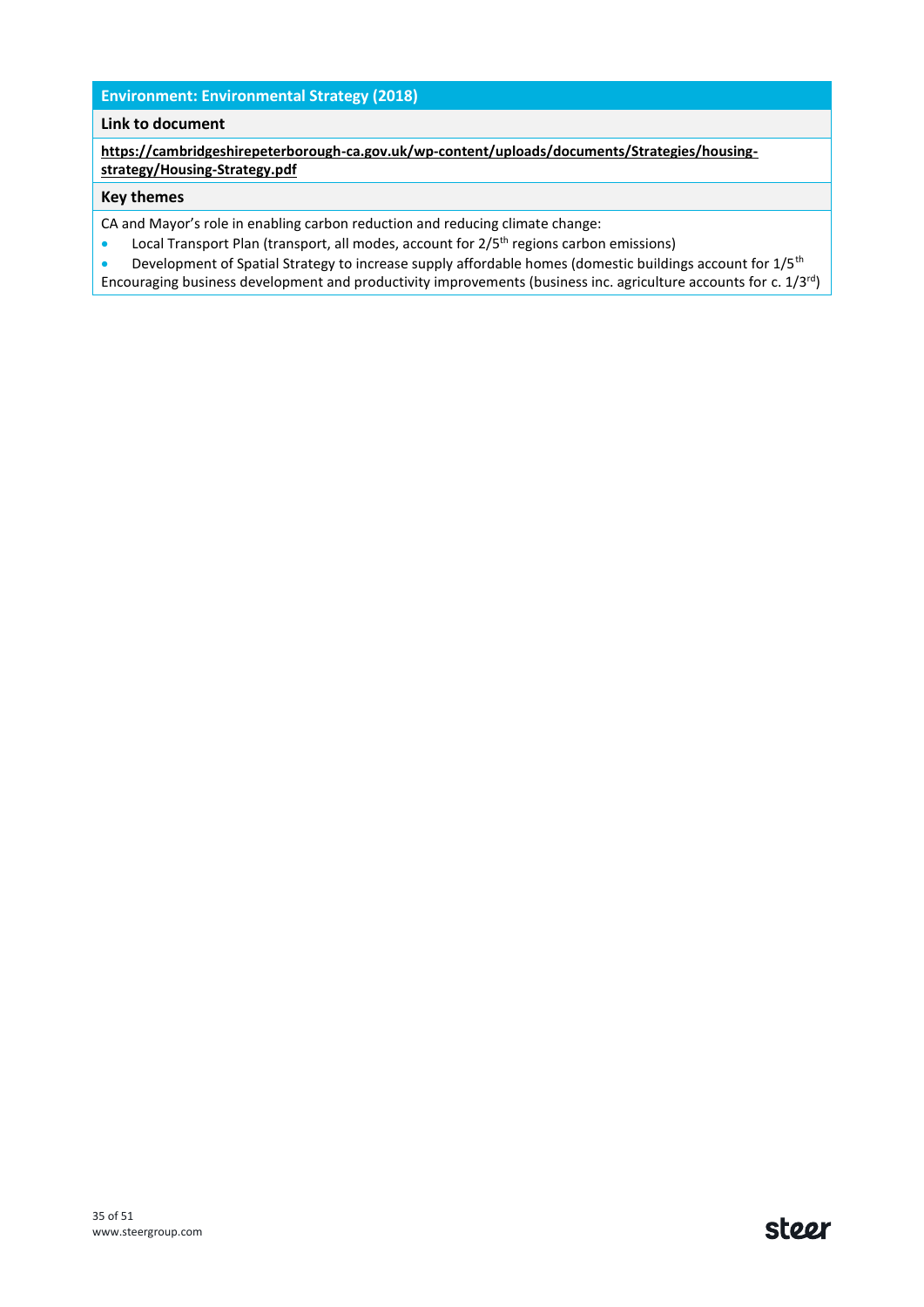## **Cambridgeshire and Peterborough Devolution Deal (2017)**

## **Link to document**

## **[https://cambridgeshirepeterborough-ca.gov.uk/wp-content/uploads/documents/key](https://cambridgeshirepeterborough-ca.gov.uk/wp-content/uploads/documents/key-documents/devolution/Cambridgeshire-and-Peterborough-CA-Devolution-Deal.pdf)[documents/devolution/Cambridgeshire-and-Peterborough-CA-Devolution-Deal.pdf](https://cambridgeshirepeterborough-ca.gov.uk/wp-content/uploads/documents/key-documents/devolution/Cambridgeshire-and-Peterborough-CA-Devolution-Deal.pdf)**

#### **Key themes**

The transfer of resources, powers, and accountability from central government to Cambridgeshire and Peterborough to gain autonomy on resource and powers for infrastructure, housing, economic development, employment, and skills, will create more jobs, improving the skills and employment prospects of residents and boosting the productivity of Cambridgeshire and Peterborough.

#### Vision

- Economic growth
- Internationally renowned for low-carbon knowledge-based economy
- Accelerate delivery of new homes and sustainable communities
- Public service delivery utilising local partnerships
- Achieving skills-based matches for business needs
- World class connectivity and transport systems connect Cambridge, Peterborough, Market Towns, and the rest of the country

#### Devolved Powers:

- multi-year, consolidated and, devolved transport budget
- Key Route Network of local authority roads that will be managed and maintained by the Combined Authority on behalf of the mayor
- strategic planning, control of a £100m housing and infrastructure fund, the responsibility to create a nonstatutory spatial framework for Cambridgeshire and Peterborough and to develop with Government a Land Commission and to chair The Cambridgeshire and Peterborough Joint Assets Board for economic asset
- Additional £20m million a year funding allocation over 30 years
- area-based review of 16+ skills provision
- Joint responsibility with government and the single Employment and Skills Board
- More effective joint working with UKTI

#### Connectivity

- Transport and Physical connections between communities to unlock sustainable growth
- Digital Infrastructure to create digitally connected region of the UK
- Responsibility for local transport budget
- Responsibility for new Key Route Network of local authority roads
- Ability to franchise bus services in the combined authority area
- Meet needs to communities and adopted integrated approach to local buses and community-based travel
- Build on existing smart and integrated ticketing system
- Maximise the importance of corridors in all direction improving rail links
- Development in Wyton, St. Neots
- Ely Southern Bypass, A14/A142 junction, A10 upgrades, A47 for east-west connectivity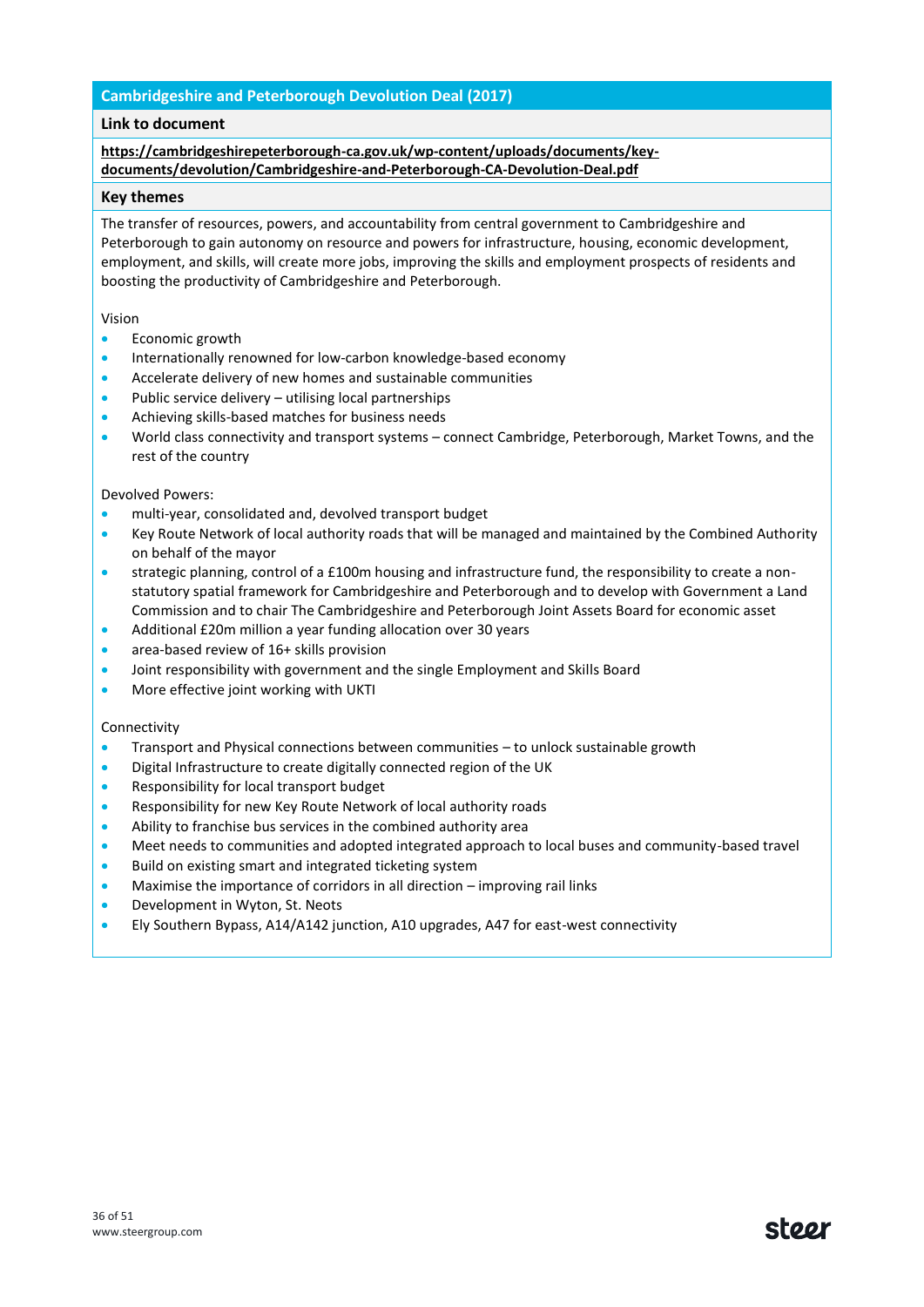## **Local Policies**

## **Huntingdonshire Local Plan to 2036 (2019)**

#### **Link to document**

## **<https://huntingdonshire.gov.uk/media/3872/190516-final-adopted-local-plan-to-2036.pdf>**

#### **Key themes**

The Huntingdonshire Local Plan 2036 will deliver at least 20,100 homes and approximately 14,400 additional jobs between 2011 and 2036. The strategy supports a thriving rural economy, providing opportunities for communities to achieve local development aspirations while protecting the character of existing settlements and countryside.

Following the designation of the Strategic Expansion Location of Alconbury Weald which included a designated enterprise zone and up to 5,000 houses and associated infrastructure, two further expansion locations are proposed offering further opportunities to deliver new sustainable communities and inward investment in Huntingdonshire.

Vision

- Diverse Thriving Economy
- Infrastructure to support healthy communities
- Meet the needs of a changing population
- Climate, landscape, and heritage

#### Objectives:

- Sustainable land for sustainable growth focusses on previously developed land
- Sustainable development adaptable to climate change and extreme weather
- Better job opportunities and more affordable homes for a more balanced and diverse population
- Facilitate pursuit of healthy lifestyle's
- **Diverse thriving economy** maximise Alconbury and other strategic development benefits, increase proportion of economically active residents, promote education. Distribution of growth will be primarily around Huntingdon, St. Neots, St. Ives, and Ramsey. Farm diversification, estate management and rural tourism, protect versatile agriculture.
- **Infrastructure** identify and prioritise to be provided by developers et al. Strategic expansion to make use of existing resources, prioritise sustainable modes. Meet the needs of new growth. Inclusive and accessible provision.
- **Changing Population**  quality and quantity of housing, affordable homes, opportunities for vulnerable people, promote attractive, safe, and distinctive neighbourhoods.
- **Climate, landscape, and heritage** maintain, enhance, and conserve Huntingdonshire's historic environment, characteristic landscapes, natural habitats, and biodiversity. Utilise sustainable design and construction techniques. Minimise energy and water use and for securing carbon emissions reductions in all new development and transport choices. Encourage waste management and pollution control. Conserve and enhance Huntingdonshire's strategic green 'Strategy for Development' infrastructure.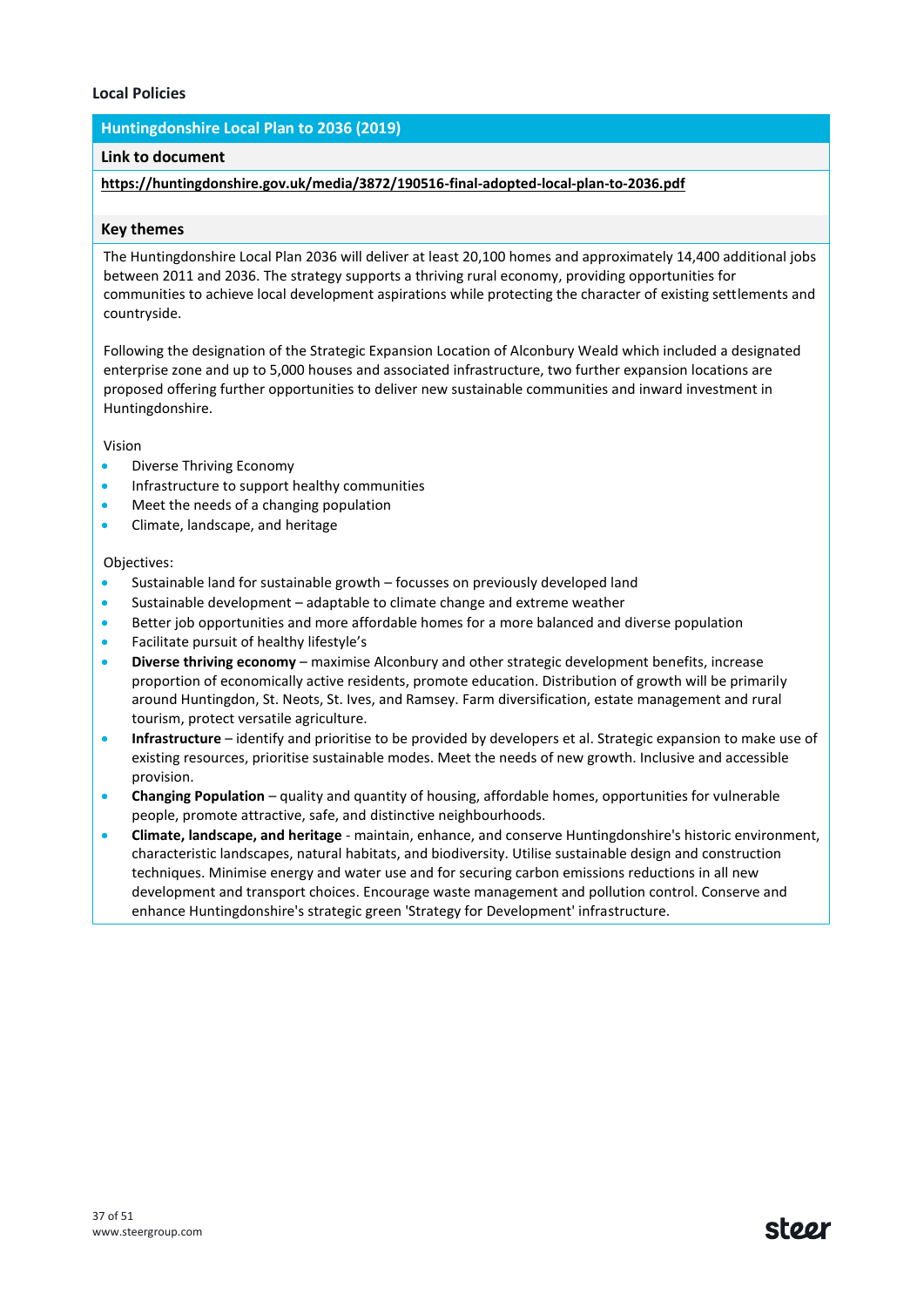## **Peterborough Local Plan 2016 – 2036 (2019)**

#### **Link to document**

**[https://cccandpcc.sharepoint.com/sites/PCCPlanningPolicyPublicData/Shared%20Documents/Forms/AllItems.](https://cccandpcc.sharepoint.com/sites/PCCPlanningPolicyPublicData/Shared%20Documents/Forms/AllItems.aspx?id=%2Fsites%2FPCCPlanningPolicyPublicData%2FShared%20Documents%2FPlanning%20Policy%2FAdopted%20Local%20Plan%2FPeterborough%20Local%20Plan%2F1%2EPeterborough%20Local%20Plan%2024%20July%202019%2Epdf&parent=%2Fsites%2FPCCPlanningPolicyPublicData%2FShared%20Documents%2FPlanning%20Policy%2FAdopted%20Local%20Plan%2FPeterborough%20Local%20Plan&p=true) [aspx?id=%2Fsites%2FPCCPlanningPolicyPublicData%2FShared%20Documents%2FPlanning%20Policy%2FAdopte](https://cccandpcc.sharepoint.com/sites/PCCPlanningPolicyPublicData/Shared%20Documents/Forms/AllItems.aspx?id=%2Fsites%2FPCCPlanningPolicyPublicData%2FShared%20Documents%2FPlanning%20Policy%2FAdopted%20Local%20Plan%2FPeterborough%20Local%20Plan%2F1%2EPeterborough%20Local%20Plan%2024%20July%202019%2Epdf&parent=%2Fsites%2FPCCPlanningPolicyPublicData%2FShared%20Documents%2FPlanning%20Policy%2FAdopted%20Local%20Plan%2FPeterborough%20Local%20Plan&p=true) [d%20Local%20Plan%2FPeterborough%20Local%20Plan%2F1%2EPeterborough%20Local%20Plan%2024%20July](https://cccandpcc.sharepoint.com/sites/PCCPlanningPolicyPublicData/Shared%20Documents/Forms/AllItems.aspx?id=%2Fsites%2FPCCPlanningPolicyPublicData%2FShared%20Documents%2FPlanning%20Policy%2FAdopted%20Local%20Plan%2FPeterborough%20Local%20Plan%2F1%2EPeterborough%20Local%20Plan%2024%20July%202019%2Epdf&parent=%2Fsites%2FPCCPlanningPolicyPublicData%2FShared%20Documents%2FPlanning%20Policy%2FAdopted%20Local%20Plan%2FPeterborough%20Local%20Plan&p=true) [%202019%2Epdf&parent=%2Fsites%2FPCCPlanningPolicyPublicData%2FShared%20Documents%2FPlanning%20](https://cccandpcc.sharepoint.com/sites/PCCPlanningPolicyPublicData/Shared%20Documents/Forms/AllItems.aspx?id=%2Fsites%2FPCCPlanningPolicyPublicData%2FShared%20Documents%2FPlanning%20Policy%2FAdopted%20Local%20Plan%2FPeterborough%20Local%20Plan%2F1%2EPeterborough%20Local%20Plan%2024%20July%202019%2Epdf&parent=%2Fsites%2FPCCPlanningPolicyPublicData%2FShared%20Documents%2FPlanning%20Policy%2FAdopted%20Local%20Plan%2FPeterborough%20Local%20Plan&p=true) [Policy%2FAdopted%20Local%20Plan%2FPeterborough%20Local%20Plan&p=true](https://cccandpcc.sharepoint.com/sites/PCCPlanningPolicyPublicData/Shared%20Documents/Forms/AllItems.aspx?id=%2Fsites%2FPCCPlanningPolicyPublicData%2FShared%20Documents%2FPlanning%20Policy%2FAdopted%20Local%20Plan%2FPeterborough%20Local%20Plan%2F1%2EPeterborough%20Local%20Plan%2024%20July%202019%2Epdf&parent=%2Fsites%2FPCCPlanningPolicyPublicData%2FShared%20Documents%2FPlanning%20Policy%2FAdopted%20Local%20Plan%2FPeterborough%20Local%20Plan&p=true)**

#### **Key themes**

Contains the planning policies for the growth and regeneration of Peterborough and the surrounding villages up to 2036. Peterborough to become a destination of choice, bigger and better, growing in the right way to meet the needs of the growing population, providing a range of high-quality attractions and facilities that make it an attractive place to live, work and visit.

Vision

- Maintain and strengthen historic, retail, leisure, cultural and entertainment city core
- Walkable  $city footways$  and cycle paths
- Sustainable transport options
- Thriving campus-based university
- Strong and resilient economy diverse and skilled workforce supporting existing business and growing new ones
- Inclusive and well-designed neighbourhoods
- Network of characterful villages that provide services for community needs, vibrant and diverse rural economy
- City with network of wildlife rich and accessible natural spaces public engagement with natural surroundings
- Peterborough to be crowned UK's Environmental Capital

Objectives

- Zero Carbon reduce reliance on fossil fuels, carbon and methane emissions and maximise renewables. Mitigate pollution.
- Sustainable water reduce flooding vulnerability, minimise water pollution, encourage water re-use
- Land Use and Wildlife protect and enhance landscape, biodiversity, and geodiversity
- Sustainable Materials minimise consumption of non-renewables
- Promote conservation and smart use of productive land
- Zero Waste
- Sustainable Transport encourage walking, cycling, public transport and reduce the need to travel by car
- Culture and Heritage vibrancy, protect and enhance heritage and cultural assets
- Equity and Local Economy support rural communities, diversity the economy and increase vitality, access to education and work, reduce poverty, affordable access to services
- Health and Wellbeing reduce health inequalities, sustainable housing, reduce crime/fear

#### Transport Policy

"New development must ensure that appropriate provision is made for the transport needs that it will create, having specific regard to the policies and proposals of the latest local Transport Plan (LTP) and Long-Term Transport Strategy (LTTS)."

- Reduce the need to travel, especially by car
- Prioritise bus use over car use
- Seek to develop transport interchanges and travel hubs that provide facilities for transfer between modes of travel
- Improve walking, cycle and public transport connections to district and local centres, travel hubs and key services, including links from the railway station and the River Nene;
- Make journeys on foot, cycle, public transport, car share or water the more attractive option over private car use, using direct, legible, and segregated routes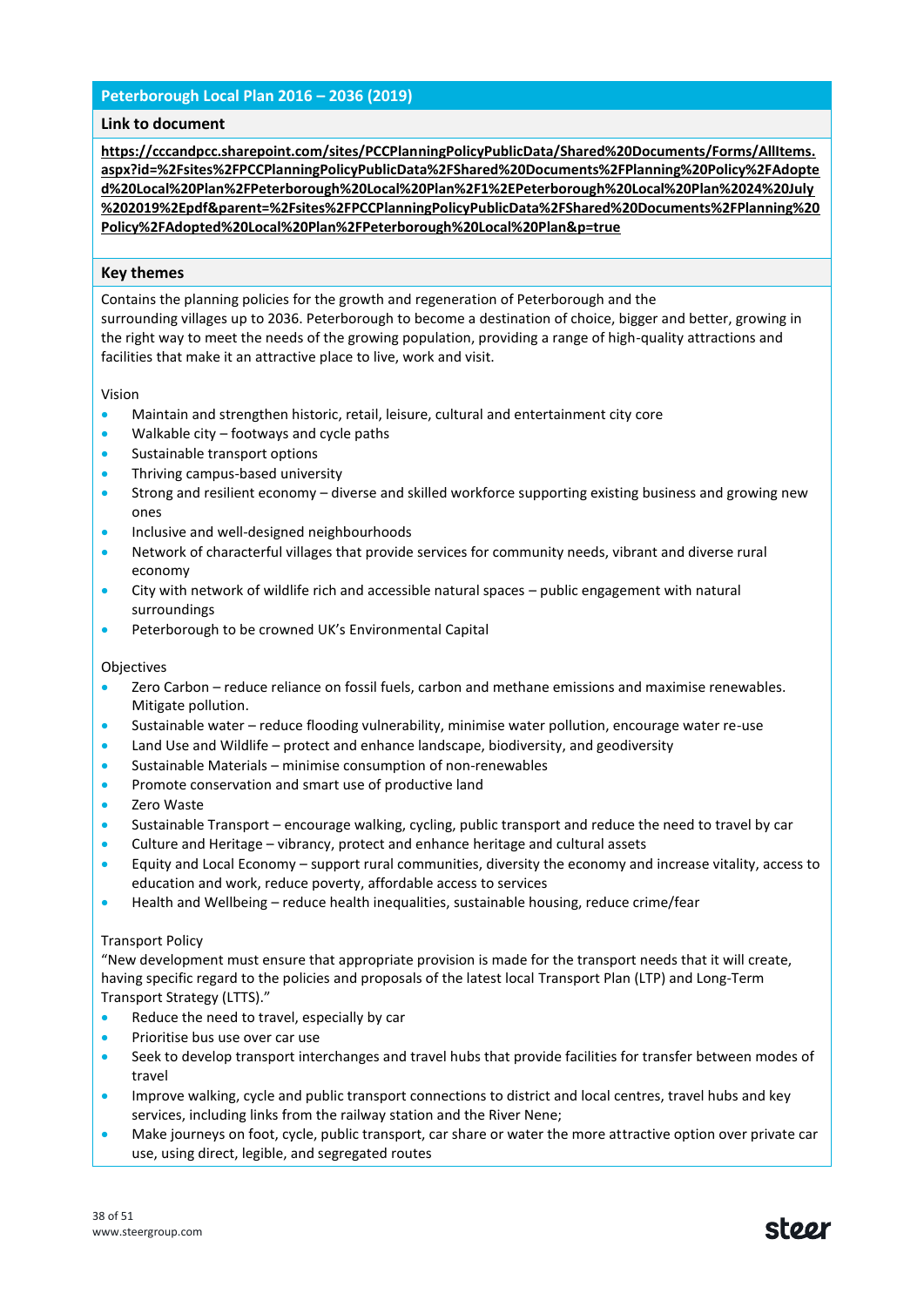- Provide an efficient, effective, and safe transport network that is well managed and maintained, using modern technology where appropriate
- Assist those with access and mobility difficulties
- Promote improvements to travel security through improvements to lighting, CCTV and underpasses
- Delivering quality cycle facilities at workplaces including secured and covered cycle parking, showering, and changing facilities
- Seek to improve sustainable transport links to travel hubs from rural areas and improve walking and cycle links between villages.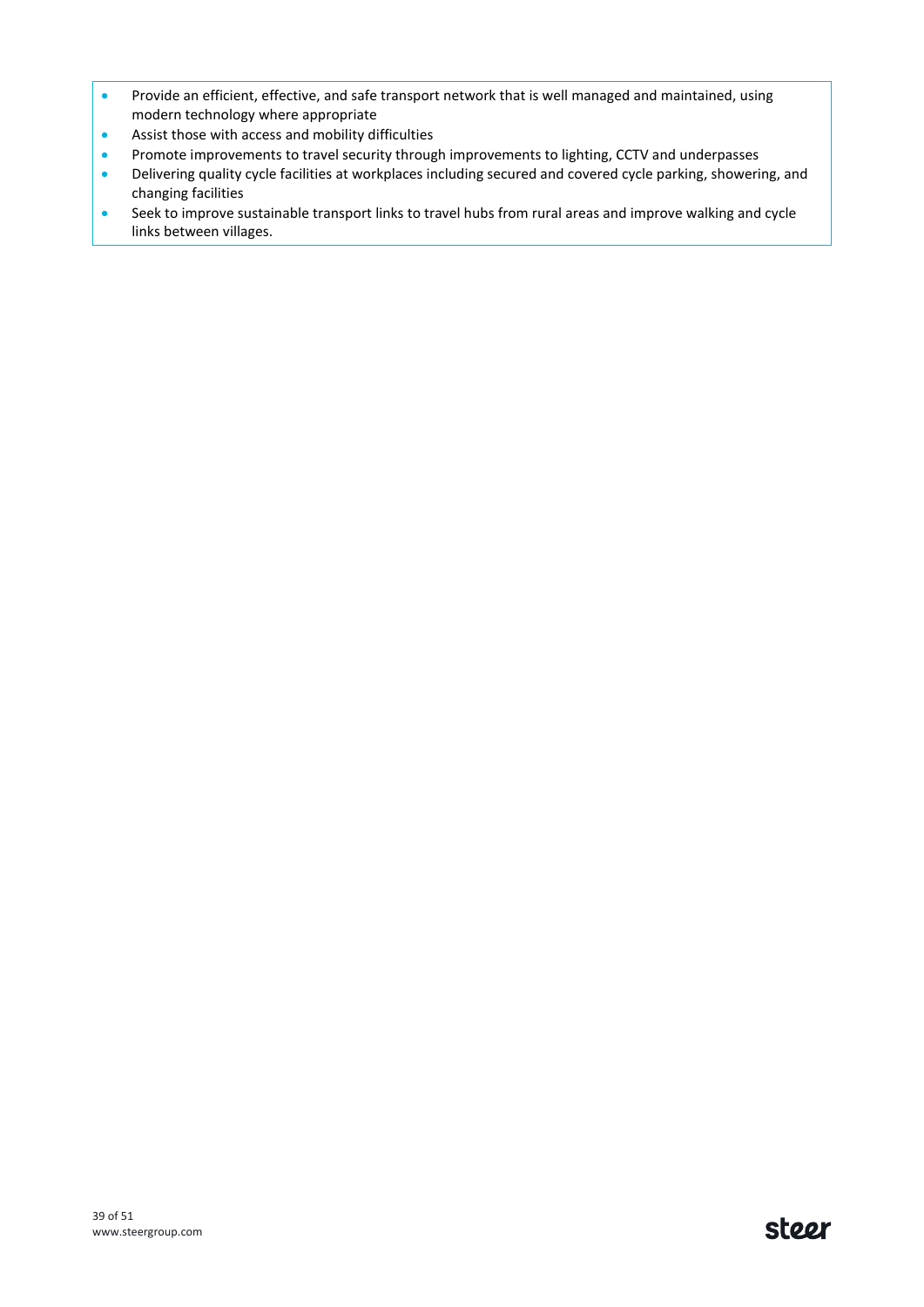## **City of Cambridgeshire Local Plan (2018)**

## **Link to document**

## **<https://www.cambridge.gov.uk/media/6890/local-plan-2018.pdf>**

#### **Key themes**

"Seeks to guide and facilitate growth and the infrastructure required to support development, so that the city grows in a sensitive and sustainable manner. This will ensure that the high environmental quality of the city is protected and enhanced and that future developments offer a full range of opportunities to all"

Preserve and enhance Green Belt, iconic historic core, heritage assets, river, biodiverse open spaces, architecture, reputation for design and excellence. New development will be innovative and promote sustainable transport to transition into environmentally sustainable and low carbon economy. City will develop as a centre of excellence, world leader in higher education, research, knowledge-based economy whilst maintaining high quality of life.

#### Objectives

- Environmentally sustainable city low carbon lifestyles. Making best use of, water and other natural resources, securing radical reductions in carbon emissions, minimising environmental impact and being capable of adapting to the impacts of climate change
- Highly water efficient, contribute to overall flood risk reduction through water sensitive urban design, and help to improve the quality of the River Cam and other water features
- Highest quality, in terms of design excellence and innovation principles of sustainable design and construction
- Positive management of change in the historic environment, protecting, enhancing, and maintaining the unique qualities and character of Cambridge
- Protect/enhance the character and quality of the Cambridge skyline
- Protect/enhance the landscape setting of the city Cambridge Green Belt, and other green areas
- Protect/enhance biodiversity, habitats, and geo-diversity
- Meet housing needs mix of houses for existing and future needs
- Create/maintain inclusive, environmentally sustainable communities
- Economic growth in environmentally sustainable and accessible locations, facilitating innovation and supporting Cambridge's role as a world leader in higher education, research, and knowledge-based industries, while maintaining the quality of life
- Support Cambridge's vibrant and thriving centres, with a varied range of shopping facilities in accessible locations that meet the needs of all people in sub-region as well as the city
- promote social cohesion and sustainability and a high quality of life sports and recreation, community leisure facilities, arts, and cultural venues
- minimise the distance people need to travel access (jobs) via sustainable modes of transport
- appropriate and timely provision of environmentally sustainable forms of infrastructure
- safe and healthy environment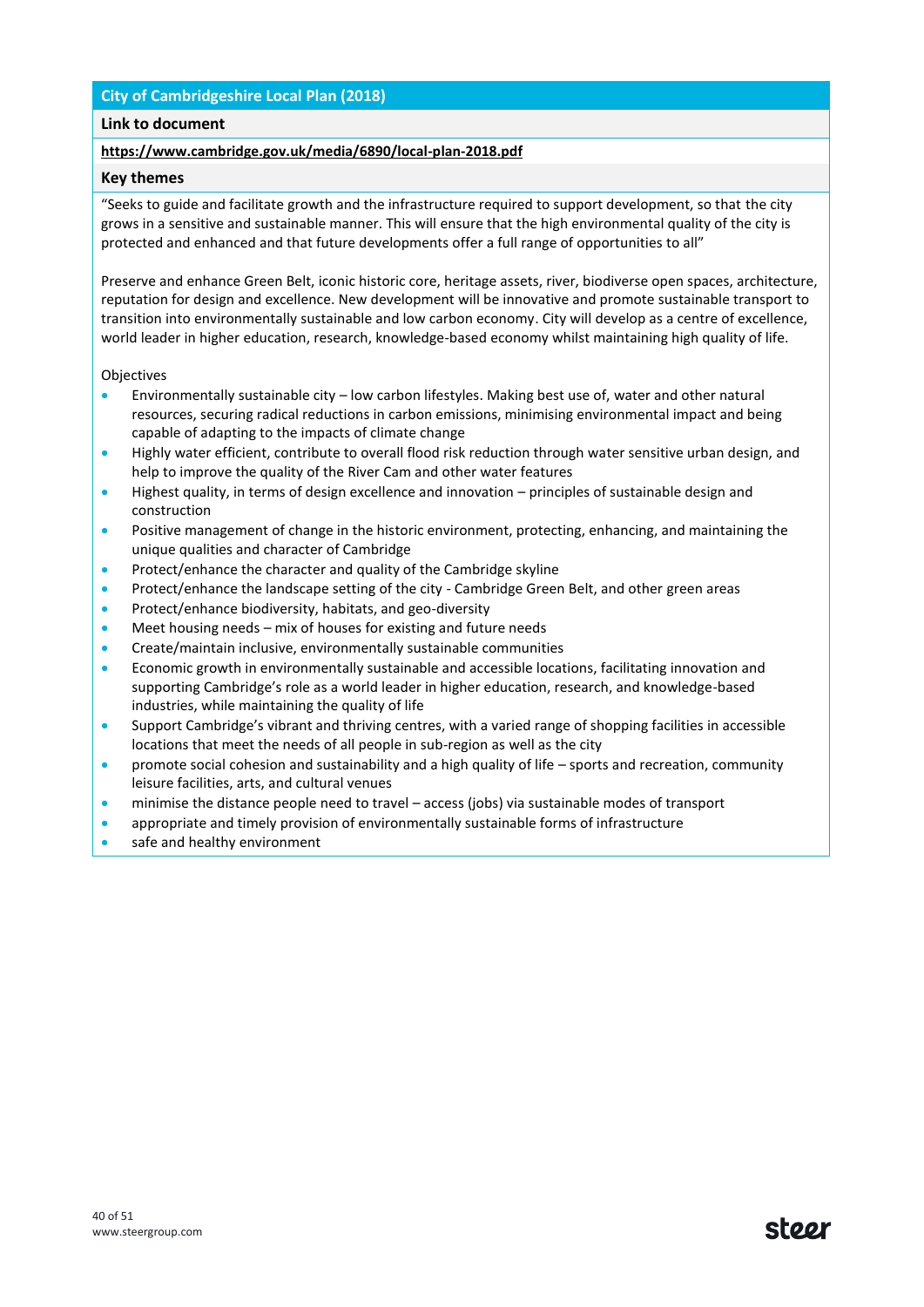## **South Cambridgeshire Local Plan (2018)**

## **Link to document**

**<https://www.scambs.gov.uk/media/17793/south-cambridgeshire-adopted-local-plan-2018.pdf>**

#### **Key themes**

Overall objective to secure sustainable development**.**

Principles:

- **Economic** building a strong, responsive, and competitive economy by ensuring that sufficient land of the right type is available in the right places and at the right time to support growth and innovation; and by identifying and coordinating development requirements, including the provision of infrastructure;
- **Social** strong, vibrant, and healthy communities, by providing the supply of housing required to meet the needs of present and future generations; and by creating a high-quality built environment, with accessible local services that reflect the community's needs and support its health, social and cultural wellbeing; and
- **Environmental** contributing to protecting and enhancing our natural, built, and historic environment; and, as part of this, helping to improve biodiversity, prudent use of natural resources, minimising waste, and pollution, and mitigating and adapting to climate change including moving to a low carbon economy.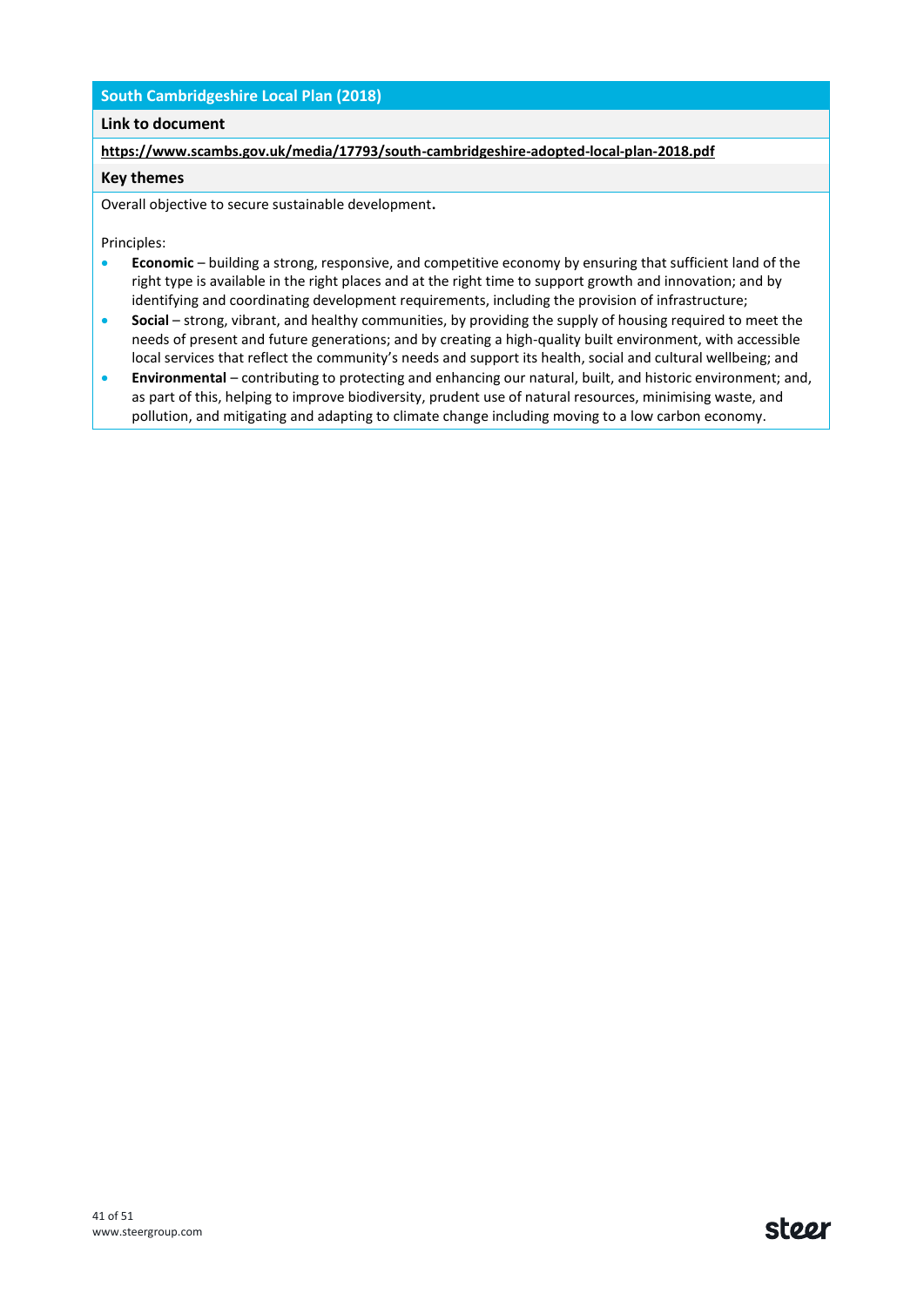## **Transport Strategy for East Cambridgeshire (2016)**

## **Link to document**

**[https://www.cambridgeshire.gov.uk/asset-library/imported](https://www.cambridgeshire.gov.uk/asset-library/imported-assets/Transport%20Strategy%20for%20East%20Cambridgeshire%20-%20Part%201.pdf)[assets/Transport%20Strategy%20for%20East%20Cambridgeshire%20-%20Part%201.pdf](https://www.cambridgeshire.gov.uk/asset-library/imported-assets/Transport%20Strategy%20for%20East%20Cambridgeshire%20-%20Part%201.pdf)**

**[https://www.cambridgeshire.gov.uk/asset-library/imported](https://www.cambridgeshire.gov.uk/asset-library/imported-assets/Transport%20Strategy%20for%20East%20Cambridgeshire%20-%20Part%202.pdf)[assets/Transport%20Strategy%20for%20East%20Cambridgeshire%20-%20Part%202.pdf](https://www.cambridgeshire.gov.uk/asset-library/imported-assets/Transport%20Strategy%20for%20East%20Cambridgeshire%20-%20Part%202.pdf)**

#### **Key themes**

Transport strategy to support housing and employment growth in East Cambridgeshire and key transport corridors from the surrounding ring towns.

Provide a detailed policy framework and programme of transport schemes for the area, addressing current problems and consistent with the policies of the Third Cambridgeshire Local Transport Plan 2011-31 (LTP3). Support the East Cambridgeshire Local Plan and take account of committed and predicted levels of growth, detailing the transport infrastructure and services necessary to deliver this growth.

- Support economic growth
- Mitigate transport impacts of the growth agenda
- Protect the area's distinct character and environment
- Accommodate demand in Ely
- Accommodate demand in East Cambridgeshire
- Cater for travel demand travelling within and through the district on key corridors, trunk roads and rail
- Planning obligations to secure new and improved infrastructure and mitigate site specific and network wide impacts
- Transport Assessments
- Supporting sustainable growth
- Improving bus services and infrastructure
- Access to jobs and services
- Improving rail services
- Community led transport solutions
- Encouraging cycling and walking
- Provision of new highway capacity
- New distributor roads or through routes as part of a developments with prioritisation of pedestrians, cyclists, and public transport users
- Road safety, across all modes
- Reduce transport related emissions of carbon and pollutants
- Provide sustainable infrastructure at transport interchanges to encourage sustainable journeys and reduce car usage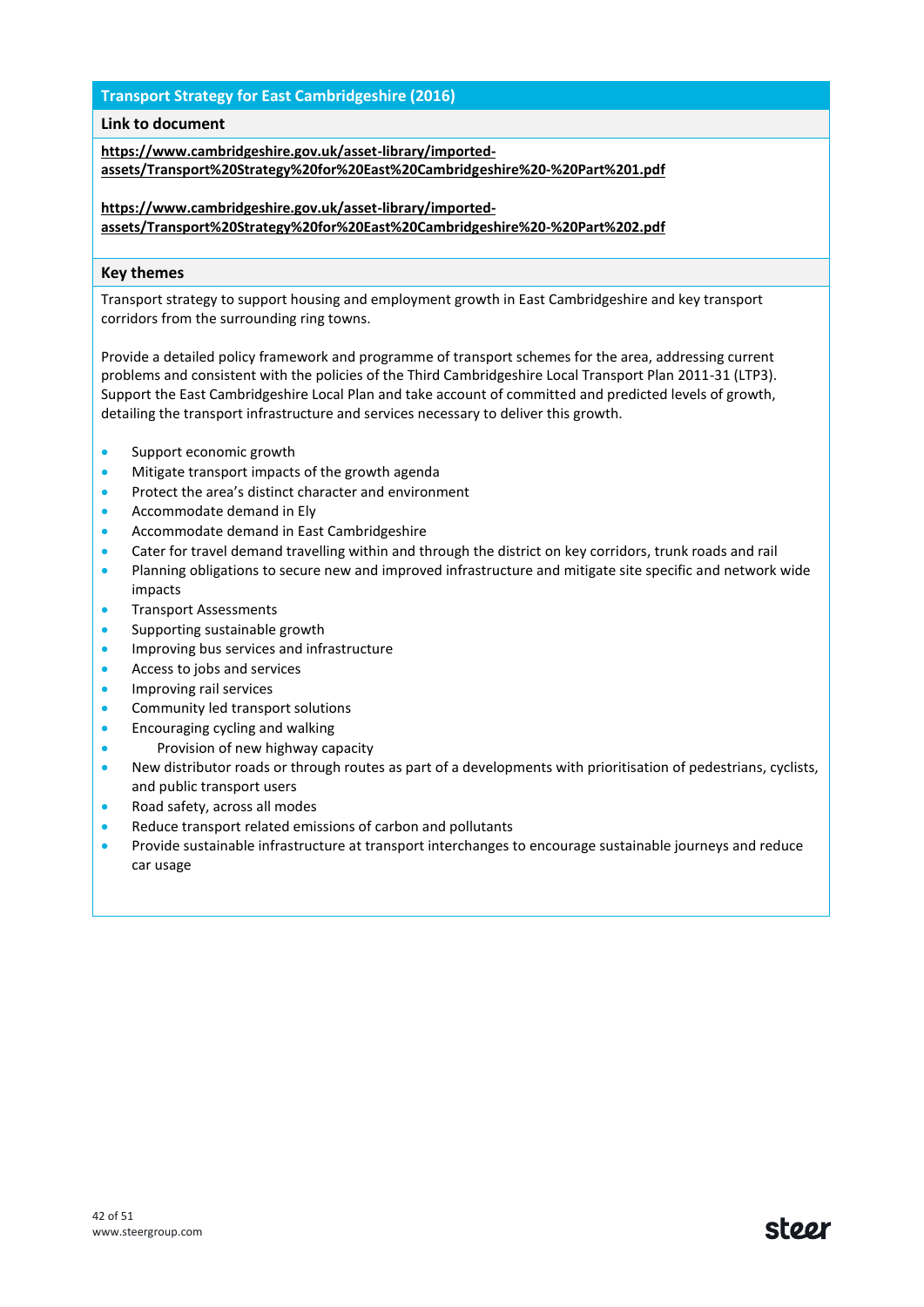## **East Cambridgeshire Local Plan (2015)**

#### **Link to document**

#### **[https://www.eastcambs.gov.uk/sites/default/files/Local%20Plan%20April%202015%20-](https://www.eastcambs.gov.uk/sites/default/files/Local%20Plan%20April%202015%20-%20front%20cover%20and%20inside%20front%20cover_0.pdf) [%20front%20cover%20and%20inside%20front%20cover\\_0.pdf](https://www.eastcambs.gov.uk/sites/default/files/Local%20Plan%20April%202015%20-%20front%20cover%20and%20inside%20front%20cover_0.pdf)**

#### **Key themes**

Seeks to provide 11,500 homes and 9,200 jobs during the plan period 2011- 2031 and, through sustainable development, to take advantage of the economic vitality of the Cambridge sub-region, whilst retaining its distinct identity as a predominantly rural area.

Growth is focussed at its three market towns of Ely, Soham and Littleport, reducing out commuting and increasing self-containment. The plan aims to respond to local needs as much as possible, including firm support for 'community led development', especially in the form of Community Land Trust schemes. New development/growth will be supported by necessary infrastructure, services/facilities

Other notable policies include its support for the horse racing industry, with East Cambridgeshire being home to the famous Newmarket July Racecourse, as well as policies protecting what's special about the area, such as the many national and international biodiversity sites.

Climate change focuses on minimising resource and energy consumption in new development location and design, reduce risk of flooding, increase renewable energy production.

Objectives:

- Support the local economy and help create more jobs in the district, reduces out-commuting, and helps to increase the sustainability and self-containment of communities
- Provide a range of new housing in appropriate locations, which meets local housing needs
- Support and enhance the vitality and viability of town and village centres, as places for shopping, leisure, and community activities.
- Ensure that new development is of high quality and sustainable design which reflects local character and distinctiveness, provides attractive and safe environments, and is supported by appropriate facilities and services.
- Protect and enhance the quality, local distinctiveness, and diversity of the natural, historic, and built environment.
- Protect the open countryside and land within the Green Belt against insensitive and sporadic development.
- Reduce the environmental impact of development and vulnerability to the impacts of climate change by reducing pollution and waste, maximising water, and energy efficiency, dealing with flood risk and surface water management, and promoting the use of renewable energy sources and sustainable construction methods.

The Council has undertaken a Review of the East Cambridgeshire Local Plan 2015.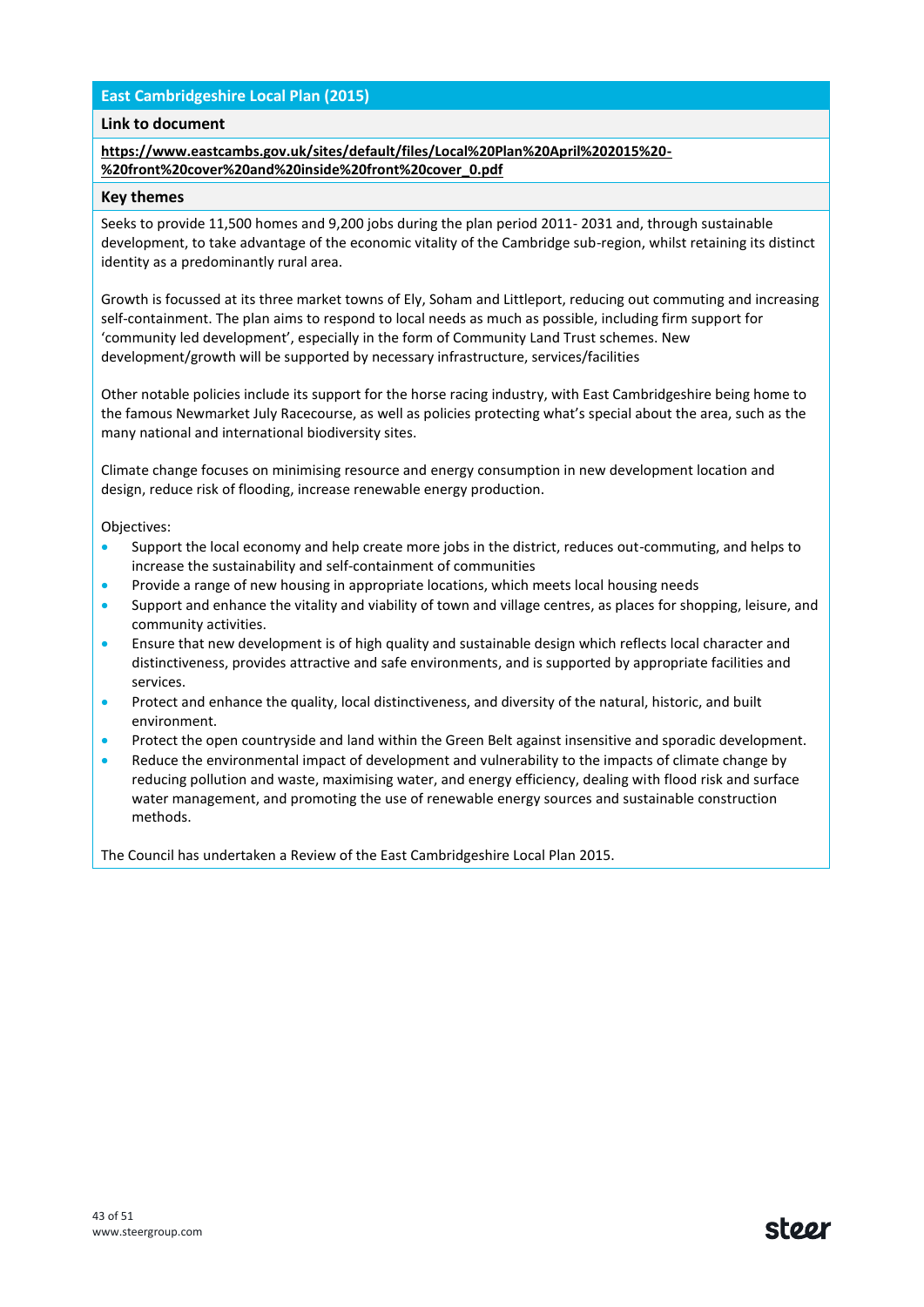## **Transport Strategy for Cambridge City and South Cambridgeshire (2014)**

#### **Link to document**

## **[https://www.cambridgeshire.gov.uk/asset-library/imported-assets/Transport-strategy-and-high-level](https://www.cambridgeshire.gov.uk/asset-library/imported-assets/Transport-strategy-and-high-level-programme-for-Cambridge-and-South-Cambridgeshire-March-2014.pdf)[programme-for-Cambridge-and-South-Cambridgeshire-March-2014.pdf](https://www.cambridgeshire.gov.uk/asset-library/imported-assets/Transport-strategy-and-high-level-programme-for-Cambridge-and-South-Cambridgeshire-March-2014.pdf)**

#### **Key themes**

To ensure local councils plan together for sustainable growth and continued economic prosperity in Cambridge and South Cambridgeshire (as well as the transport corridors from the ring of surrounding towns).

Provide a detailed policy framework and programme of schemes for the area, addressing current problems and consistent with the policies of the Third Cambridgeshire Local Transport Plan 2011-26 (LTP3). Support the Cambridge and South Cambridgeshire Local Plans, and take account of committed and predicted levels of growth, detailing the transport infrastructure and services necessary to deliver this growth

- Support economic growth
- Mitigate transport impacts of the growth agenda
- Protect the area's distinct character and environment
- Sustainable transport capacity between employment and services
- High quality passenger transport network of bus, guided bus, and rail services, fed and complemented by comprehensive pedestrian and cycle networks
- Additional travel demand to be accommodated on the constrained transport network
- Additional Park and Ride options on the fringes of Cambridge
- Ensuring public transport, cycling, and walking are the best ways of getting around and across the area
- Limit the available road space for cars reducing car traffic
- Create frequent, quality service across major routes enabling the use of public transport for at least some of the routes
- Community led transport solutions
- Encourage walking, cycling and public transport for journeys into and out of the city
- Promote bus routes to connect key economic hubs and links to Cambridge North Train Station
- Encourage car sharing
- Prioritise sustainable and public transport and make these modes of travel more convenient than the car
- Maintain general traffic levels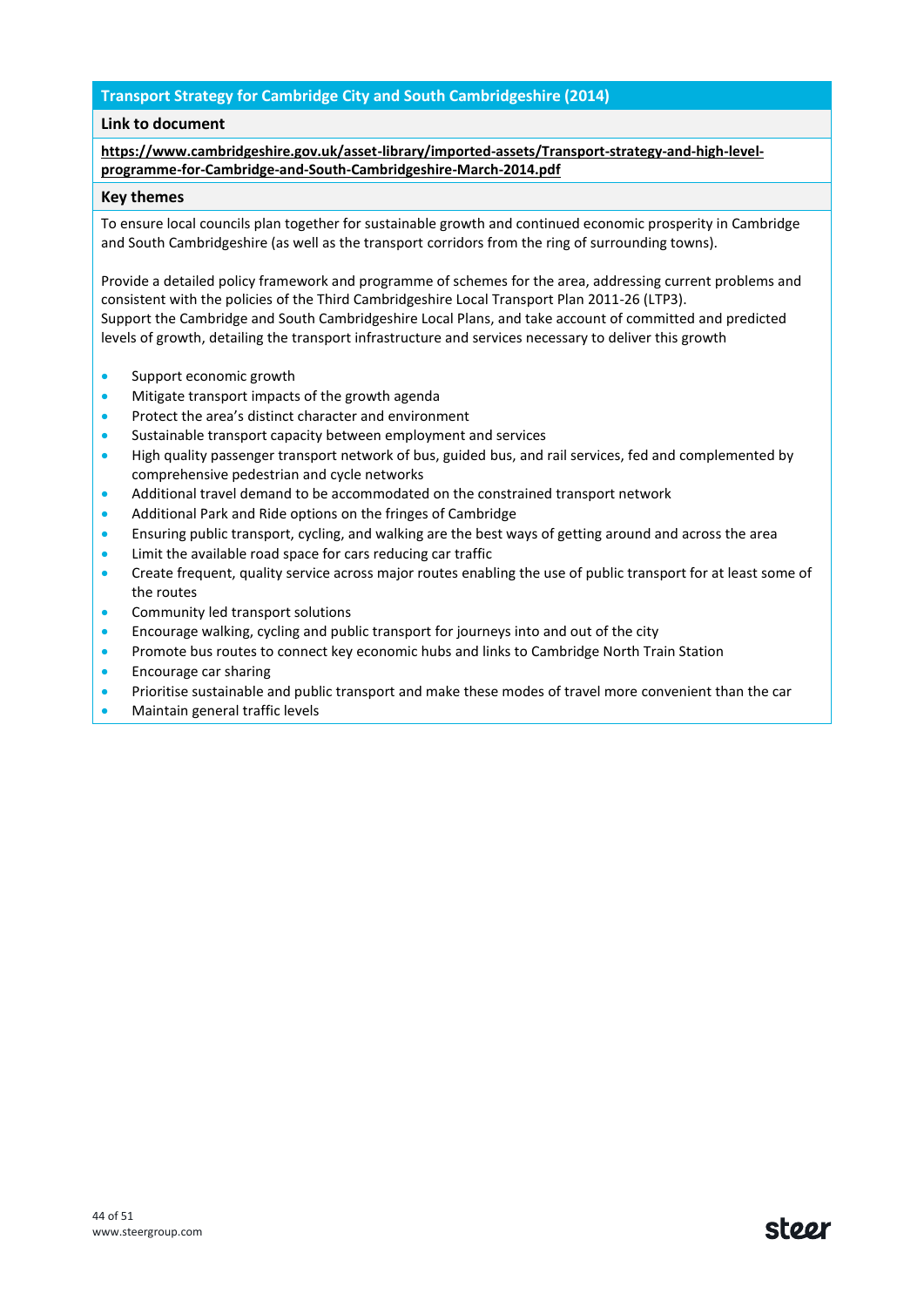## **Fenland Local Plan (2014)**

#### **Link to document**

**[https://www.fenland.gov.uk/media/12064/Fenland-Local-Plan-Adopted-2014/pdf/Fenland\\_Local\\_Plan-](https://www.fenland.gov.uk/media/12064/Fenland-Local-Plan-Adopted-2014/pdf/Fenland_Local_Plan-Adopted_2014.pdf?m=637267078575000000)[Adopted\\_2014.pdf?m=637267078575000000](https://www.fenland.gov.uk/media/12064/Fenland-Local-Plan-Adopted-2014/pdf/Fenland_Local_Plan-Adopted_2014.pdf?m=637267078575000000)**

#### **Key themes**

Pro-growth and seeks to provide 11,000 homes and 7,200 jobs during the plan period to 2031.

Through sustainable growth it seeks to address current health inequalities, community deprivation, lack of affordable housing, infrastructure deficit and low skills and educational attainment and maximise the potential of the area and deliver jobs, skills, dynamic town centres, vibrant villages, improved housing, and new infrastructure.

The focus of development is on four market towns with March and Wisbech being the major contributors. It seeks to encourage development in a more flexible, case by case way to provide growth.

Objectives:

- **Land and Water Resources:** minimise loss of undeveloped land, increase water efficiency and avoid any deterioration of river water quality
- **Biodiversity:** Avoid damage to designated sites and protected species, Maintain, and enhance the geographical range, amount and viability of habitats and species
- **Landscape and Cultural Heritage:** Preserve and enhance sites, areas and landscapes that are designated or locally valued for their heritage interest, create places, spaces and buildings that are well designed, retain the distinctive character of Fenland's landscape.
- **Climate Change and Flood risk**: Increase use of renewable energy sources whilst minimising waste and the use of other energy resources, reduce vulnerability to the effects of climate change, minimise vulnerability of people, places, and property to the risk of flooding from all sources
- **Pollution**: Reduce emissions of greenhouse gasses and other pollutants
- **Healthy, Inclusive and Accessible Communities**: improve the quality, range and accessibility of services and facilities and ensure all groups thrive in safe environments and affordable homes, create/enhance multifunctional open space that are accessible, links with a high-quality green infrastructure network and improves opportunities for people to access and appreciate wildlife and wild places. Redress inequalities related to age, gender, disability, race, faith, location, and income
- **Economic Activity**: access to a range of employment and training opportunities, support investment in people, places, communications, and other infrastructure to improve the efficiency, competitiveness, vitality, and adaptability of the local economy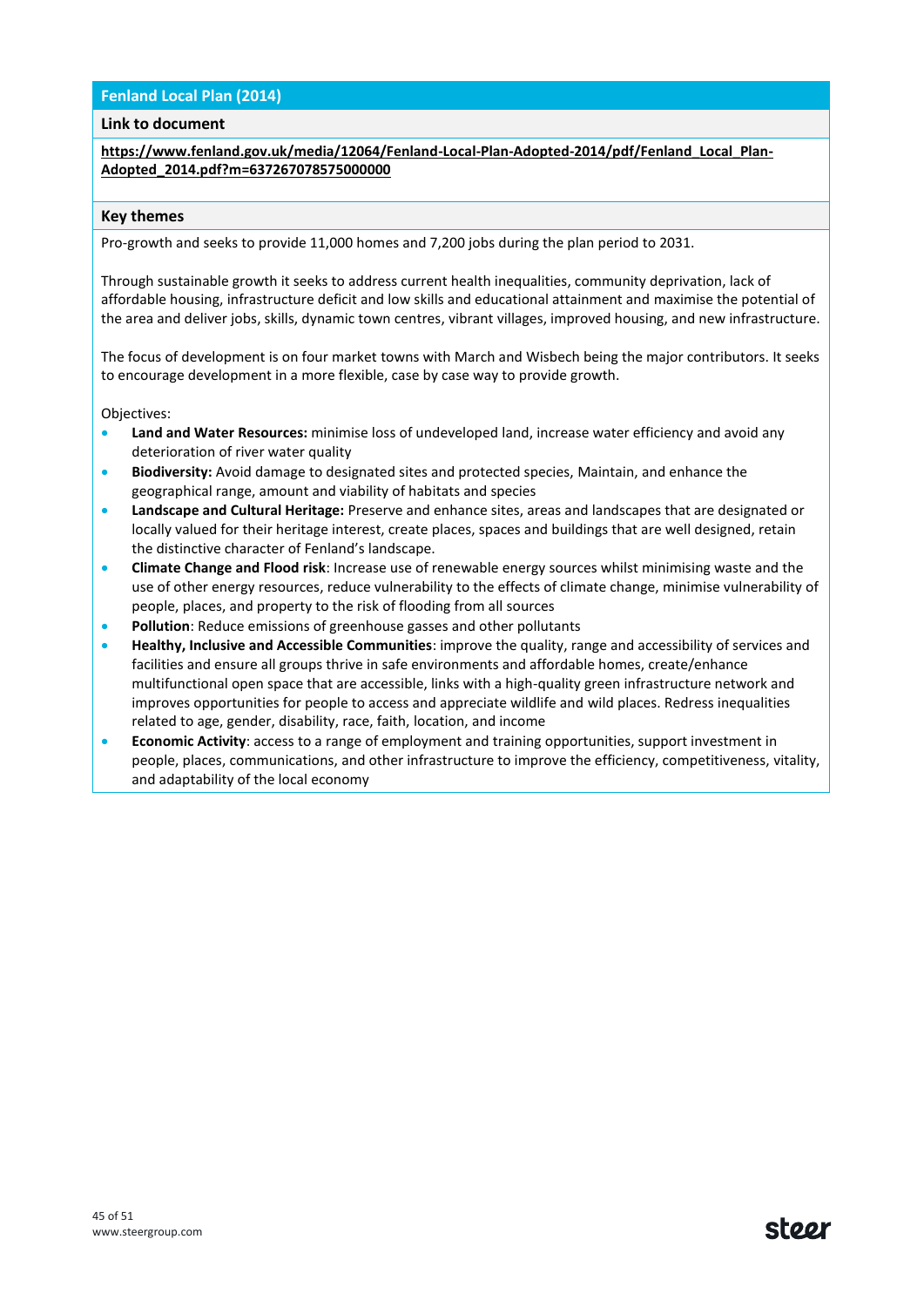## **Conclusions**

- 2. This policy review has identified and summarised policy documents across national, subnational, CPCA and local levels of which the updated CPCA Local Transport & Connectivity Plan should consider aligning with.
- 3. As such, this policy review has undertaken an assessment of these policy documents in relation to their alignment with the 11 primary objectives of the LTCP and is shown within [Table 2](#page-46-0) overleaf.

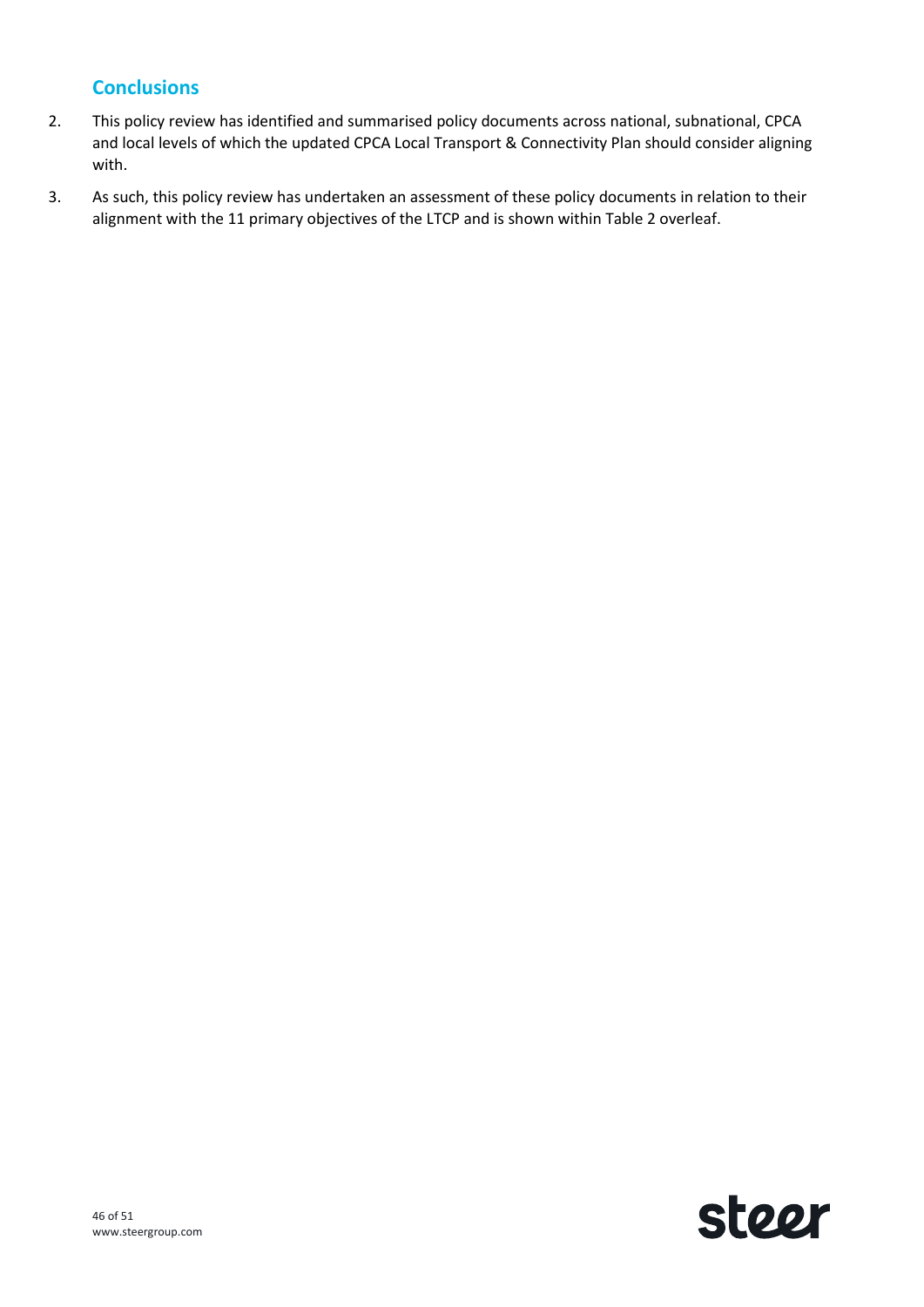#### **Table 2: Alignment of key LTCP themes against wider policy**

<span id="page-46-0"></span>

| <b>Policies</b>                                                                                                           | <b>Housing</b> | <b>Employment</b>     | <b>Business &amp;</b><br><b>Tourism</b> | <b>Resilience</b>     | <b>Accessibility</b> | <b>Digital</b> | Health &<br>Wellbeing | <b>Air Quality</b> | <b>Safety</b> | <b>Environment</b> | <b>Climate</b><br>Change |  |
|---------------------------------------------------------------------------------------------------------------------------|----------------|-----------------------|-----------------------------------------|-----------------------|----------------------|----------------|-----------------------|--------------------|---------------|--------------------|--------------------------|--|
| <b>National</b>                                                                                                           |                |                       |                                         |                       |                      |                |                       |                    |               |                    |                          |  |
| Decarbonising<br>Transport: A Better<br>Greener Britain<br>(Department for<br>Transport, 2021)                            |                |                       |                                         | $\blacktriangleright$ |                      |                |                       |                    |               |                    |                          |  |
| <b>Bus Back Better</b><br>(Department for<br>Transport, 2021)                                                             |                |                       |                                         |                       | ✔                    |                |                       |                    |               |                    |                          |  |
| Gear<br>Change (Department for<br>Transport, 2020)                                                                        |                |                       |                                         |                       |                      |                | $\blacktriangledown$  |                    |               |                    |                          |  |
| Transport Investment<br><b>Strategy (Department</b><br>for Transport, 2017)                                               | ✔              | $\blacktriangleright$ |                                         |                       | $\blacktriangledown$ |                |                       |                    |               |                    |                          |  |
| Levelling up the United<br>Kingdom (Department<br>for Levelling Up,<br>Housing and<br>Communities, 2022)                  |                |                       |                                         |                       |                      |                |                       |                    |               |                    |                          |  |
| Net Zero Strategy: Build<br><b>Back Greener</b><br>(Department for<br>Business, Energy &<br>Industrial Strategy,<br>2021) |                |                       |                                         |                       |                      |                |                       |                    |               |                    |                          |  |
| Public Health England<br>Strategy 2020-25                                                                                 |                |                       |                                         |                       |                      |                |                       | $\checkmark$       |               |                    |                          |  |

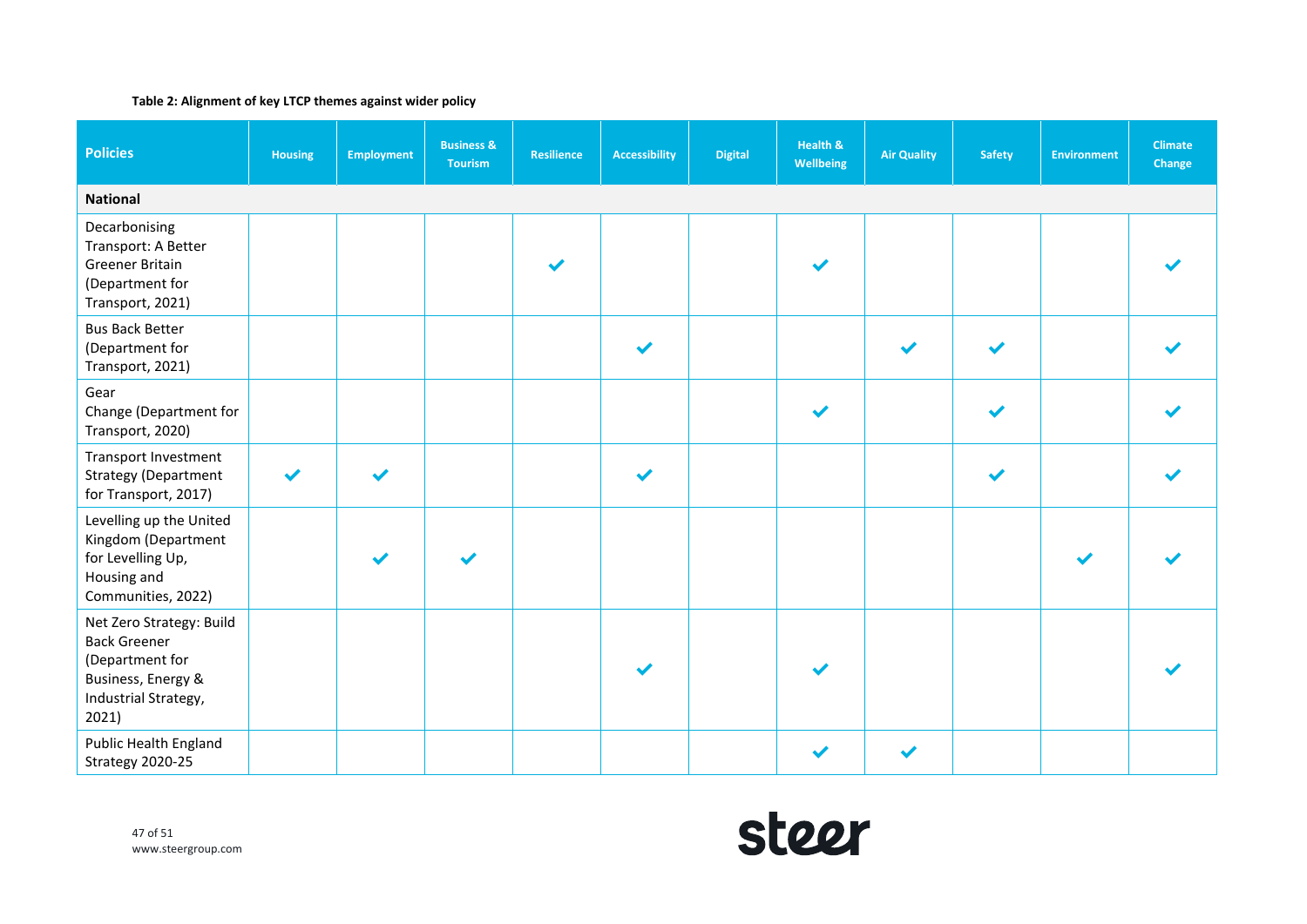| <b>Policies</b>                                                                                               | <b>Housing</b> | <b>Employment</b> | <b>Business &amp;</b><br><b>Tourism</b> | Resilience            | <b>Accessibility</b> | <b>Digital</b> | <b>Health &amp;</b><br><b>Wellbeing</b> | <b>Air Quality</b> | <b>Safety</b> | <b>Environment</b> | <b>Climate</b><br>Change |
|---------------------------------------------------------------------------------------------------------------|----------------|-------------------|-----------------------------------------|-----------------------|----------------------|----------------|-----------------------------------------|--------------------|---------------|--------------------|--------------------------|
| Clean Air Strategy<br>(DEFRA, 2019)                                                                           |                |                   |                                         |                       |                      |                |                                         | $\checkmark$       |               |                    |                          |
| A Green Future: Our 25<br>Year Plan to Improve<br>the Environment<br>(DEFRA, 2018)                            |                |                   |                                         |                       |                      |                |                                         |                    |               |                    |                          |
| Net Zero: The UK's<br>contribution to stopping<br>global warming (UK<br>Committee on Climate<br>Change, 2019) |                |                   |                                         |                       |                      |                |                                         |                    |               |                    |                          |
| National Highways<br><b>Strategic Business Plan</b><br>2020-2025 (2020)                                       |                |                   | ✔                                       | $\blacktriangleright$ |                      |                |                                         |                    |               |                    |                          |
| Network Rail Strategic<br>Business Plan 2019 -<br>2024 (2018)                                                 |                |                   |                                         |                       |                      |                |                                         |                    |               |                    |                          |
| Sub-national                                                                                                  |                |                   |                                         |                       |                      |                |                                         |                    |               |                    |                          |
| Annual Report &<br>Business Plan 2021/22                                                                      |                |                   |                                         | $\checkmark$          | ✔                    |                | ✔                                       |                    |               |                    |                          |
| CPIER (Cambridge &<br>Peterborough<br>Independent Economic<br>Review (Sept 2018)                              |                |                   |                                         |                       |                      |                |                                         |                    |               |                    |                          |
| Cambridgeshire and<br>Peterborough (Non-<br>Statutory) Spatial<br>Framework Phase 1<br>(until 2050)           |                |                   |                                         |                       |                      |                |                                         |                    |               |                    |                          |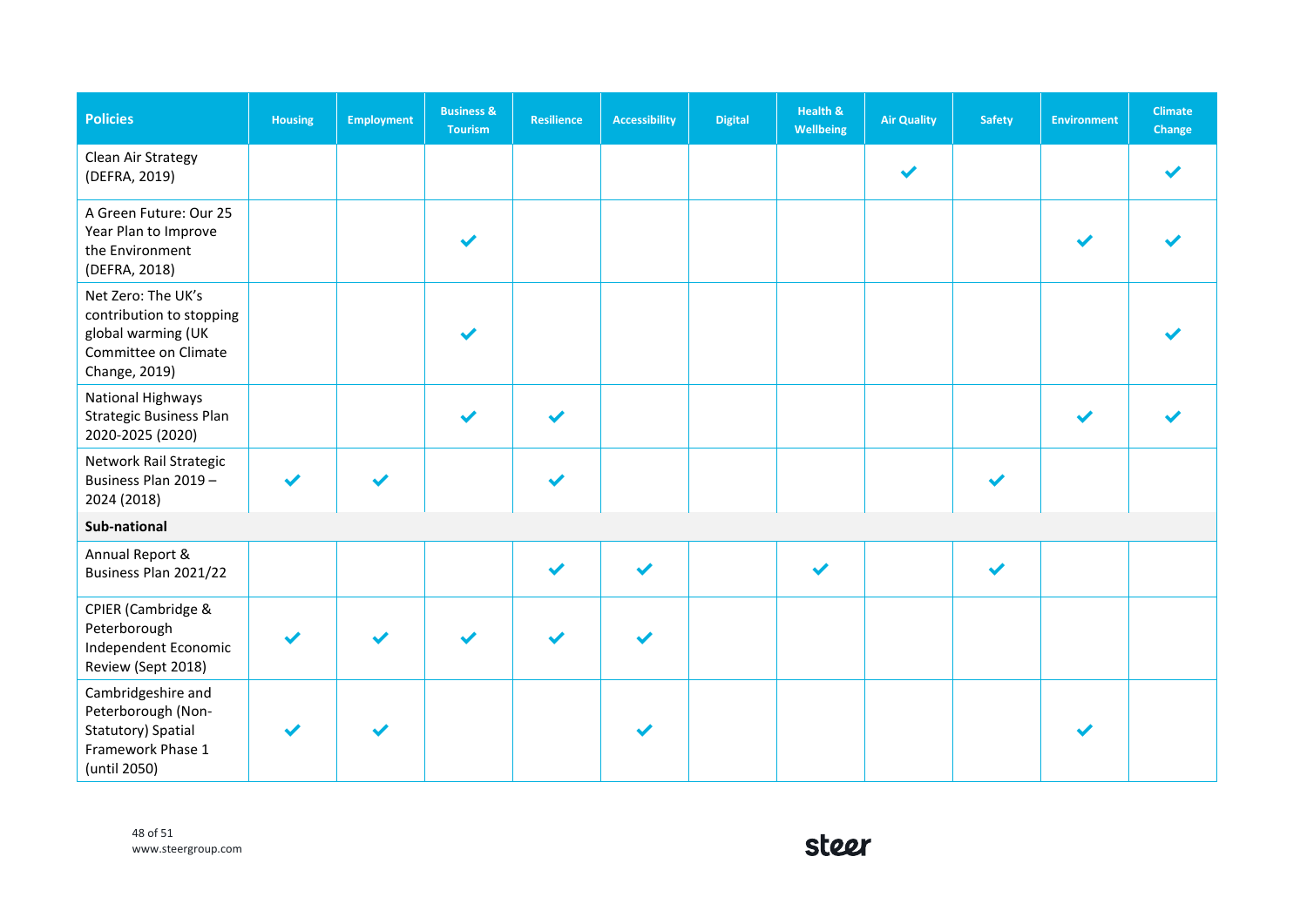| <b>Policies</b>                                                                        | <b>Housing</b> | <b>Employment</b> | <b>Business &amp;</b><br><b>Tourism</b> | Resilience | <b>Accessibility</b> | <b>Digital</b> | Health &<br>Wellbeing | <b>Air Quality</b> | <b>Safety</b> | <b>Environment</b> | <b>Climate</b><br>Change |
|----------------------------------------------------------------------------------------|----------------|-------------------|-----------------------------------------|------------|----------------------|----------------|-----------------------|--------------------|---------------|--------------------|--------------------------|
| Cambridgeshire and<br>Peterborough Local<br>Industrial Strategy (July<br>2019)         |                |                   | $\blacktriangledown$                    | ✔          |                      |                |                       |                    |               |                    |                          |
| Cambridgeshire &<br>Peterborough Annual<br>Report & Business Plan<br>2021/22 (2021)    |                |                   |                                         |            |                      |                |                       |                    |               |                    |                          |
| England's Economic<br><b>Heartland Regional</b><br><b>Transport Strategy</b><br>(2021) |                |                   | $\blacktriangleright$                   |            |                      |                |                       |                    |               |                    |                          |
| Cambridgeshire &<br>Peterborough Economy:<br>Housing Strategy (Sept<br>2018)           |                |                   |                                         |            |                      |                |                       |                    |               |                    |                          |
| Cambridgeshire &<br>Peterborough Economy:<br><b>Business and Tourism</b>               |                |                   | ✔                                       |            |                      |                |                       |                    |               |                    |                          |
| Cambridgeshire &<br>Peterborough Economy:<br>Resilience                                |                |                   |                                         |            |                      |                |                       |                    |               |                    |                          |
| Society: Safety                                                                        |                |                   |                                         |            |                      |                |                       |                    |               |                    |                          |
| Society: Accessibility                                                                 |                |                   |                                         |            |                      |                |                       |                    |               |                    |                          |
| Society: Health and<br><b>Wellbeing</b>                                                |                |                   |                                         |            |                      |                |                       |                    |               |                    |                          |
| <b>Society: Air Quality</b>                                                            |                |                   |                                         |            |                      |                |                       |                    |               |                    |                          |
| Cambridgeshire &<br>Peterborough<br>Environment:<br><b>Environmental Strategy</b>      |                |                   |                                         |            |                      |                |                       |                    |               |                    |                          |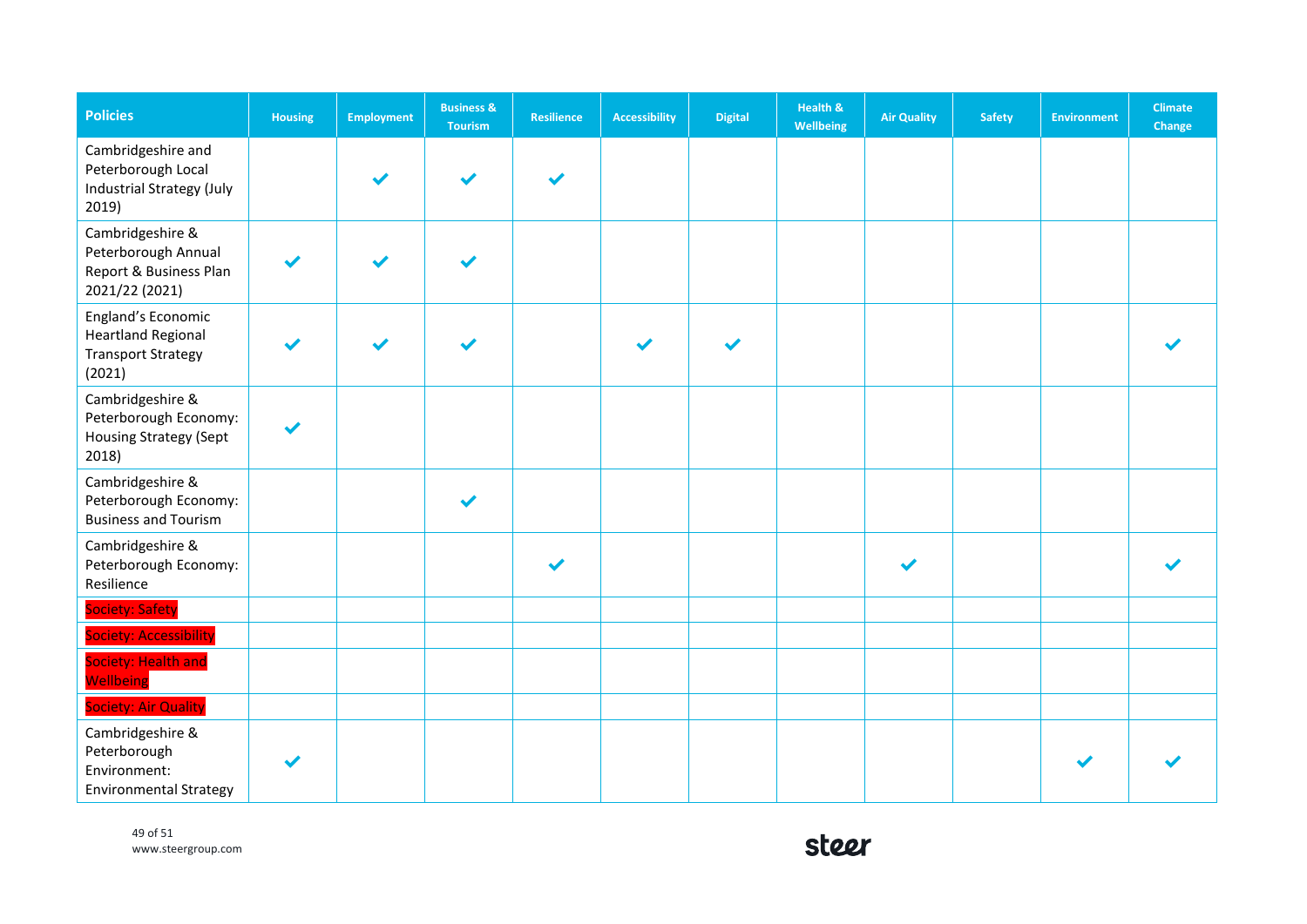| <b>Policies</b>                                                                                                        | Housing | <b>Employment</b> | <b>Business &amp;</b><br><b>Tourism</b> | Resilience   | <b>Accessibility</b>  | <b>Digital</b> | Health &<br>Wellbeing | <b>Air Quality</b> | <b>Safety</b> | <b>Environment</b> | <b>Climate</b><br>Change |
|------------------------------------------------------------------------------------------------------------------------|---------|-------------------|-----------------------------------------|--------------|-----------------------|----------------|-----------------------|--------------------|---------------|--------------------|--------------------------|
| Cambridgeshire &<br>Peterborough<br>Independent<br>Commission on Climate<br>(Oct 2021)                                 |         |                   |                                         |              |                       |                |                       |                    |               |                    |                          |
| Cambridgeshire &<br>Peterborough Growth<br><b>Ambition Statement</b>                                                   |         |                   |                                         | $\checkmark$ |                       |                |                       |                    |               |                    |                          |
| Cambridgeshire &<br>Peterborough Skills<br><b>Strategy Framework</b><br>(2019)                                         |         |                   |                                         |              |                       |                |                       |                    |               |                    |                          |
| Cambridgeshire and<br>Peterborough<br>Devolution Deal (2017)                                                           |         |                   |                                         |              | $\blacktriangleright$ |                |                       |                    |               |                    |                          |
| <b>Skills Strategy</b><br>Framework                                                                                    |         |                   |                                         | $\checkmark$ |                       |                | $\blacktriangledown$  |                    |               |                    |                          |
| <b>Bus Service</b><br>Improvement Plan for<br>Cambridgeshire and<br>Peterborough (2021)                                |         |                   |                                         |              | $\blacktriangleright$ |                |                       |                    |               |                    |                          |
| Local                                                                                                                  |         |                   |                                         |              |                       |                |                       |                    |               |                    |                          |
| Cambridgeshire County<br>Council: Cambridge City<br>and South<br>Cambridgeshire<br><b>Transport Strategy</b><br>(2014) |         |                   |                                         |              |                       |                |                       |                    |               |                    |                          |